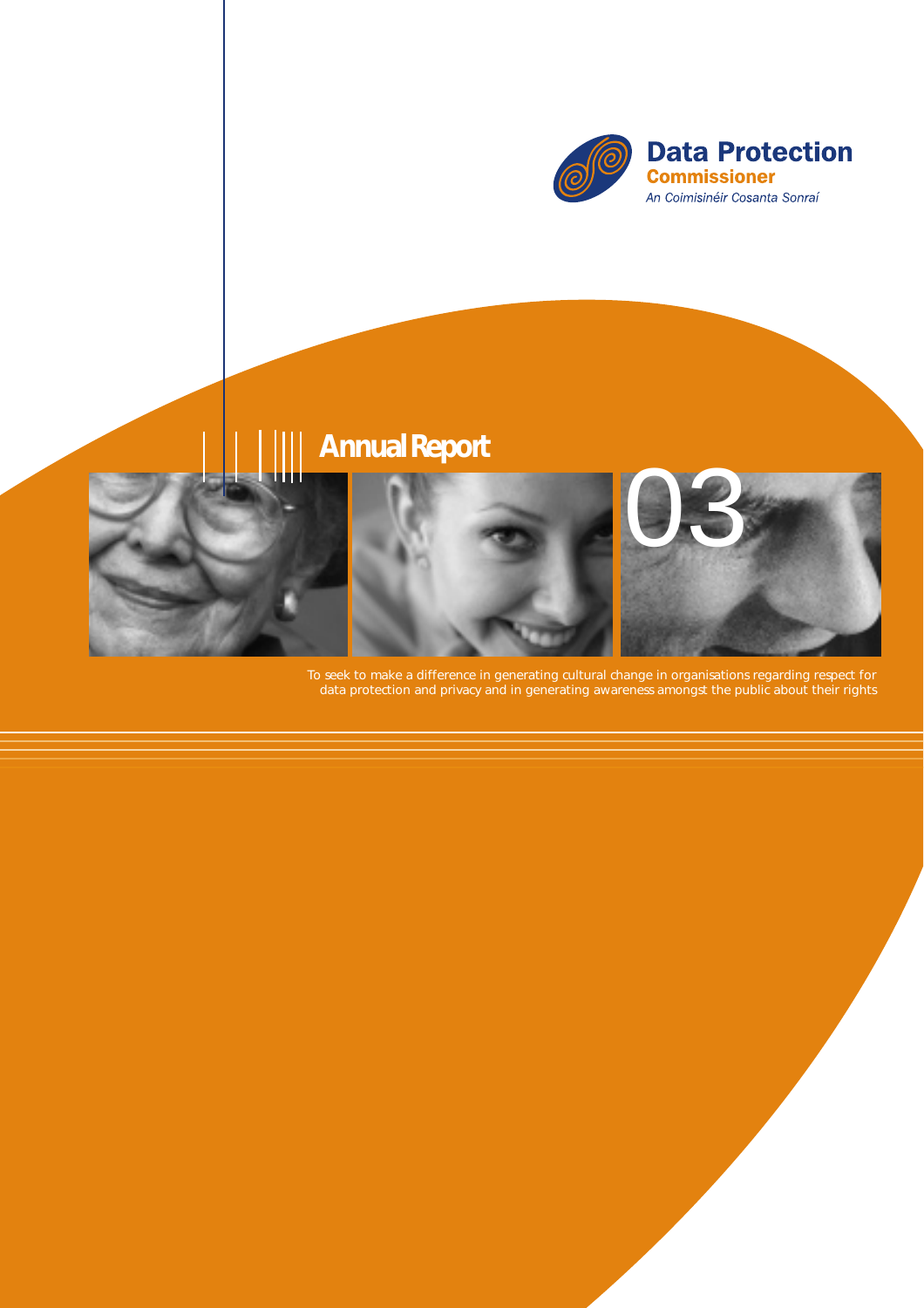## Data Protection at a Glance

#### **What is data protection?**

It is the safeguarding of the privacy rights of individuals in relation to the processing of personal data. The Data Protection Acts 1988 and 2003 confer rights on individuals as well as placing responsibilities on those persons processing personal data.

#### **Individuals have a number of legal rights under data protection law. You can…**

- expect fair treatment from organisations in the way they obtain, keep, use and share your information;
- demand to see a copy of all information about you kept by the organisation;
- stop an organisation from using your details for direct marketing;
- demand that inaccurate information about you be corrected;
- demand that any information about you be deleted, if the organisation has no valid reason to hold it;
- complain to the Data Protection Commissioner if you feel your data protection rights are being infringed;
- sue an organisation through the courts if you have suffered damage through the mishandling of information about you.

#### **To comply with their data protection obligations data controllers must…**

- obtain and process the information fairly;
- keep it only for one or more specified, explicit and lawful purposes;
- use and disclose it only in ways compatible with these purposes;
- keep it safe and secure;
- keep it accurate, complete and up-to-date;
- ensure that it is adequate, relevant and not excessive;
- retain it no longer than is necessary for the specified purpose or purposes;
- give a copy of his/her personal data to any individual, on request.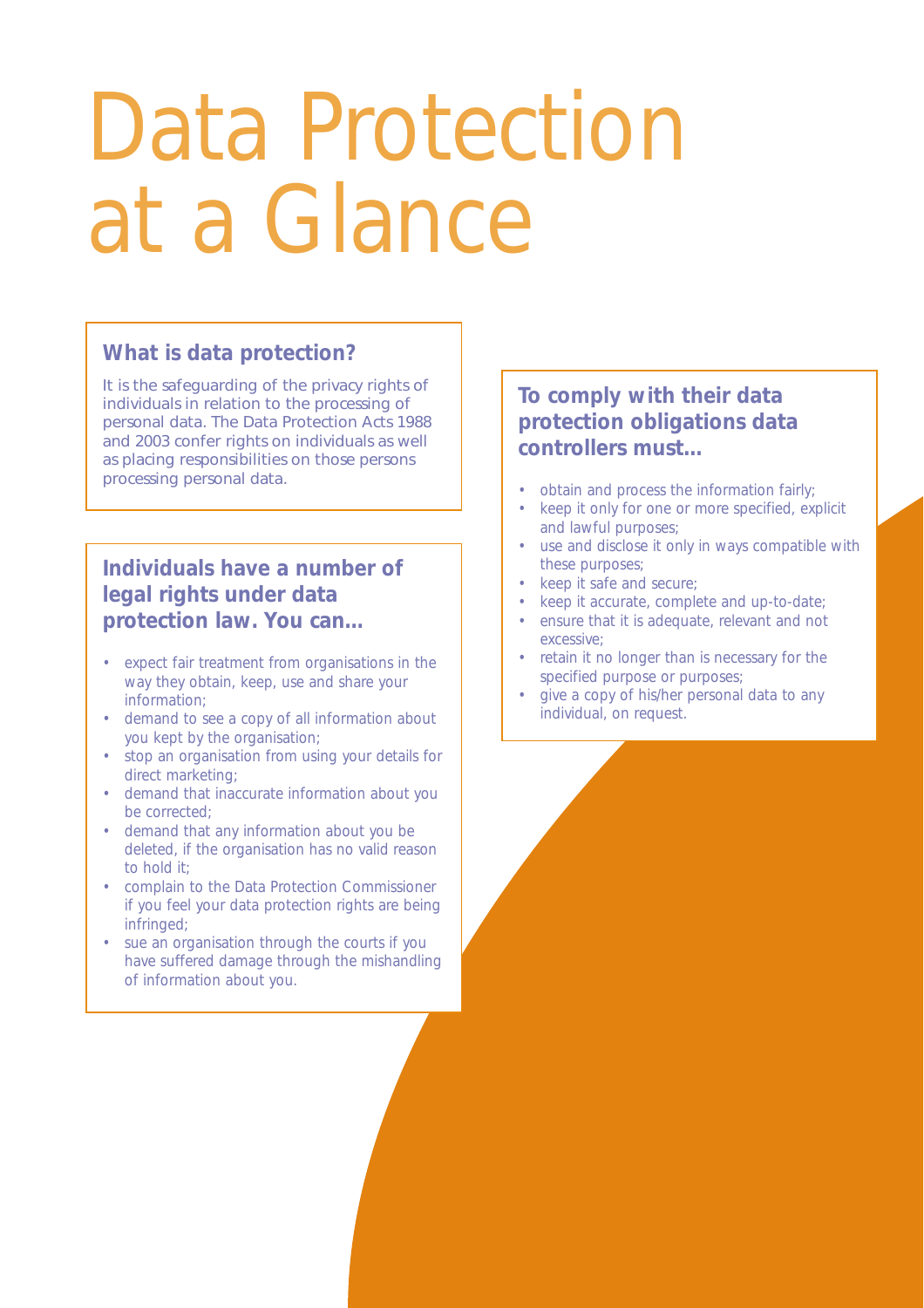

#### *Fifteenth Annual Report* of the *Data Protection Commissioner* 2003

Presented to each House of the Oireachtas pursuant to section 14 of the Data Protection Acts, 1988 & 2003

PRN. 2284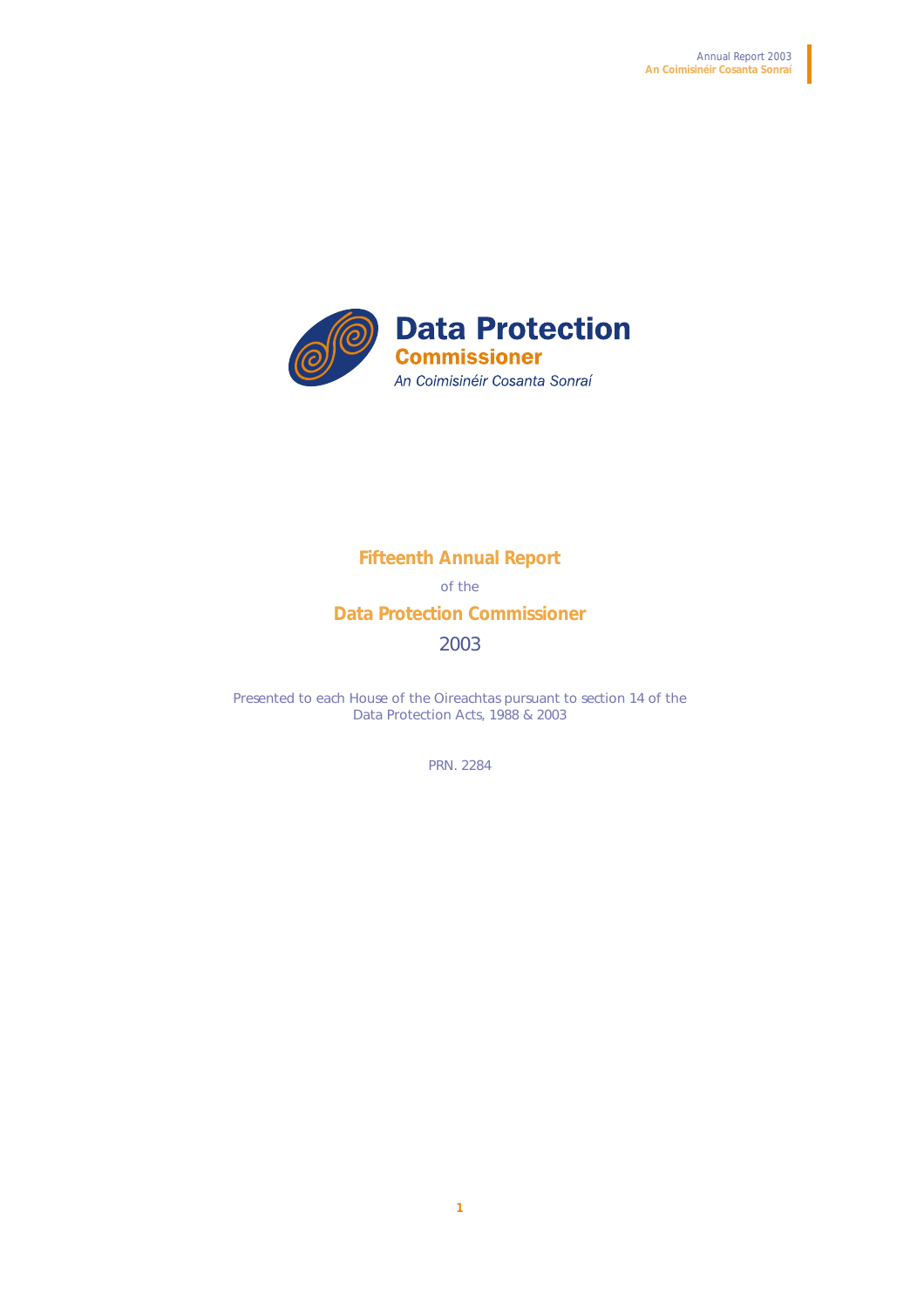## **Contents**

The Office's objective is to seek to make a difference in generating cultural change in organisations regarding respect for data protection and privacy and in generating awareness amongst the public about their rights.

#### **3 Foreword**

#### **6 Réamhrá**

#### **Part 1 - Activities in 2003**

- 
- 10 New Legislation<br>13 The Privacy in El
- **13** The Privacy in Electronic Communications Regulation 2003
- 
- 
- 
- 15 Enquiries<br>
17 Significar<br>
19 Complain<br>
21 Registrati<br>
22 Privacy A<br>
23 Internatio
- 
- 
- 
- 

#### **Part 2 - Case Studies**

- 
- 
- **32** Disclosure of information on a website
- **33** Access to medical records
- 
- 
- **36** Use of payroll data
- 
- **38** Medical consultant's clinical notes
- **39** Market research survey

#### **Appendices**

- **42** Appendix 1 *Statement by Commissioner at the EEMA Conference*
- 
- **47** Appendix 3 *Vetting of Persons for Employment Purposes*
- **50** Appendix 4 *Statement by Commissioner at the Biometrics Forum*
- **52** Appendix 5 *Genetic Data views of Data Protection Commissioners of the EU*
- **53** Appendix 6 *List of Presentations and Talks given in 2003*
- 
- **56** Appendix 8 *Registrations by Sector 2001 2003*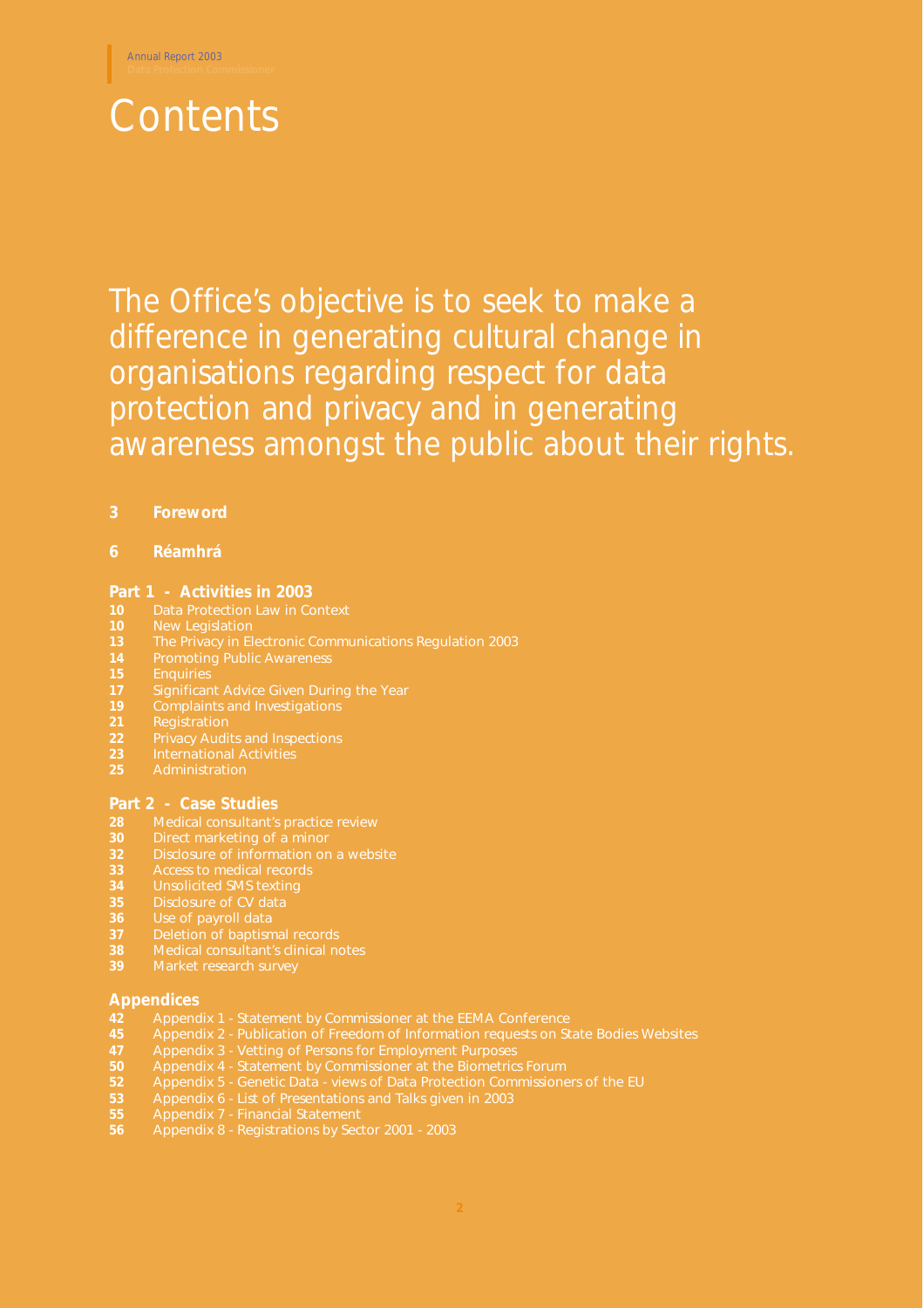## Foreword



Practical Data Protection which takes on board the concerns of Government and Business while respecting the fundamental rights of people is the guiding principle of my Office.

I am pleased to present my fourth Annual Report - it being the fifteenth Annual Report since the Office was established in 1989 - in relation to the work of the Office of the Data Protection Commissioner. It details the activities of my Office during 2003.

#### **Data protection and modern times**

Overall, I am responsible for supervising the Data Protection Acts 1988 and 2003, the body of legislation which creates a framework for processing of data about people, conferring as it does, obligations on organisations and rights for individuals, relating to fair processing of personal data. We are living in a period of rapid technological and social change - every year brings new developments and demands - and the question now, often, is not what is technically feasible but whether a particular development is consistent with what we really want as a society. In this regard, as I review the range of issues that my Office faced in 2003 - in both the public and private sectors - it is important to hold that there is a value to our human right of personal privacy. While there are real challenges for society in the face of terrorism, security, efficient administration and so on, there does not have to be a trade-off against privacy. I believe it appropriate to reiterate once again in my annual Report to the Oireachtas that as Data Protection Commissioner I will be supportive of measures that are demonstrably necessary to protect against crime or terrorism but such measures must be proportionate and have regard to the human right to privacy.

Practical Data Protection which takes on board the concerns of Government and Business while respecting the fundamental rights of people is the guiding principle of my Office. The Office's objective is to seek to make a difference in generating cultural change in organisations regarding respect for data protection and privacy and in generating awareness amongst the public about their rights.

#### **Decentralisation**

My Office is one of those selected by the Government in December 2003 to be decentralised to Portarlington. In implementing the Government decision my focus will be to ensure that the work of the Office is not significantly affected while at the same time ensuring that the Government decision is implemented in a properly managed fashion. While this will have a major impact on the Office during the coming years and will be a major challenge nevertheless planning for a successful decentralisation has begun.

#### **Developments in 2003**

2003 was the year when data protection in Ireland made significant advances as:

• the EU Data Protection Directive 95/46 was eventually transposed into Irish law and became effective from July 2003. The Office engaged in a major awareness campaign chiefly amongst data controllers to alert them to the new provisions. Ireland is now no longer out of step with Europe.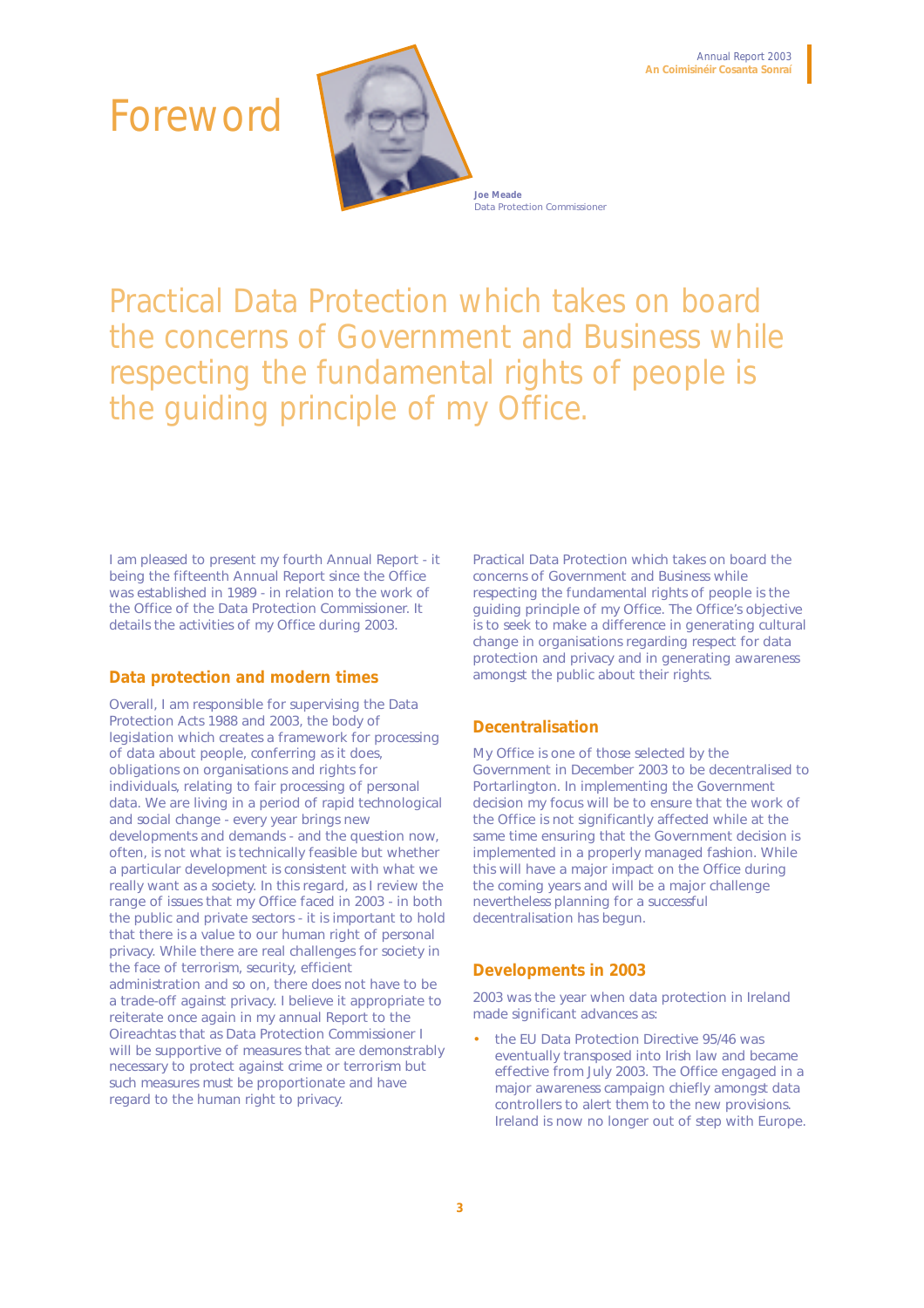- the EU Directive on data protection in the electronic communications area was also transposed in November 2003. The more stringent measures to combat 'spam' will hopefully bear fruit during the coming year. However law alone will not fully prevent this 'spam' menace and more concerted action at international level is needed with industry as well playing its role. Appendix 1 refers.
- increased levels of activity arose in all sectors with levels increasing by on average 25%
- privacy audits were begun and will be expanded on in the coming year.
- a more focussed awareness campaign has been of benefit.
- the register of controllers registered with the Office and the Office's strategy statement were put on our website.
- a move to a new Office was effected with minimal disruption of service. This has enabled the staff to work in a far more suitable office environment with consequent productivity gains and the capacity to provide better levels of service to personal callers.

#### **Specific areas of attention during 2003:**

The following specific measures arose during 2003:

- judicial review proceedings initiated in January 2003, as outlined in Appendix 1 of my 2002 Report, against the Minister for Justice, Equality and Law Reform were postponed pending the promised initiation of primary legislation to regularise the position regarding the retention of communications traffic data following a public consultation by the Minister. It is to be hoped that this matter will be finalised satisfactorily in 2004.
- prosecutions were initiated against two legal firms who failed to register with my Office. It is regrettable that I was left with no option but to take this action despite previous warnings from me in prior annual reports and the strong messages sent by the Law Society to its members. Other sectors who have not fulfilled their statutory requirements with my Office can expect similar actions in the future
- an enforcement notice was issued in October 2003 requiring the Minister for Communications, Marine and Natural Resources to adhere to data protection legislation regarding the publication of personal details on the Departmental website of those who had made FOI requests. The notice was appealed to the Circuit Court but following subsequent discussions between the Attorney General and myself a proposal was agreed, which if acceptable to the Minister, would resolve the matter to my satisfaction. The Minister accepted this agreement and the court appeal hearing then did not proceed. My only aim was to ensure that a person should be able to exercise his/her legal rights under Freedom of Information legislation without having to forego his/her privacy rights. The agreement reached is outlined in Appendix 2
- I ruled that automated SMS texting of an attractive marketing offer - but with an expensive telephone opt out provision - was against data protection principles as well as being of a misleading nature - case study 5 refers. I appreciate Regtel's action in regard to the premium rate phone line once the matter was brought to its attention. The regulation which transposed into law the EU electronic communications privacy directive in November 2003 has satisfactorily clarified any doubts as to my ruling in this matter and I am grateful to the Minister for Communications, Marine and Natural Resources for strengthening the law in this area
- an inspection was carried out, with satisfactory results, at Eircom to review that access to telephone traffic data by law enforcement agencies was in line with the provisions of the 1983/93 Postal and Telecommunications Services Acts and the Data Protection Acts
- in conjunction with the Department of Health and Children, the College of General Practitioners and my Office, a consultative code of practice for general practitioners was launched. In addition the Gardaí have started work on a code of practice for its members and the public. I welcome these developments as it enables data protection to be tailored to the specific requirements of diverse organisations and I look forward to more organisations devising other codes of practice
- at international level the need to strike a proper balance between privacy rights and the need to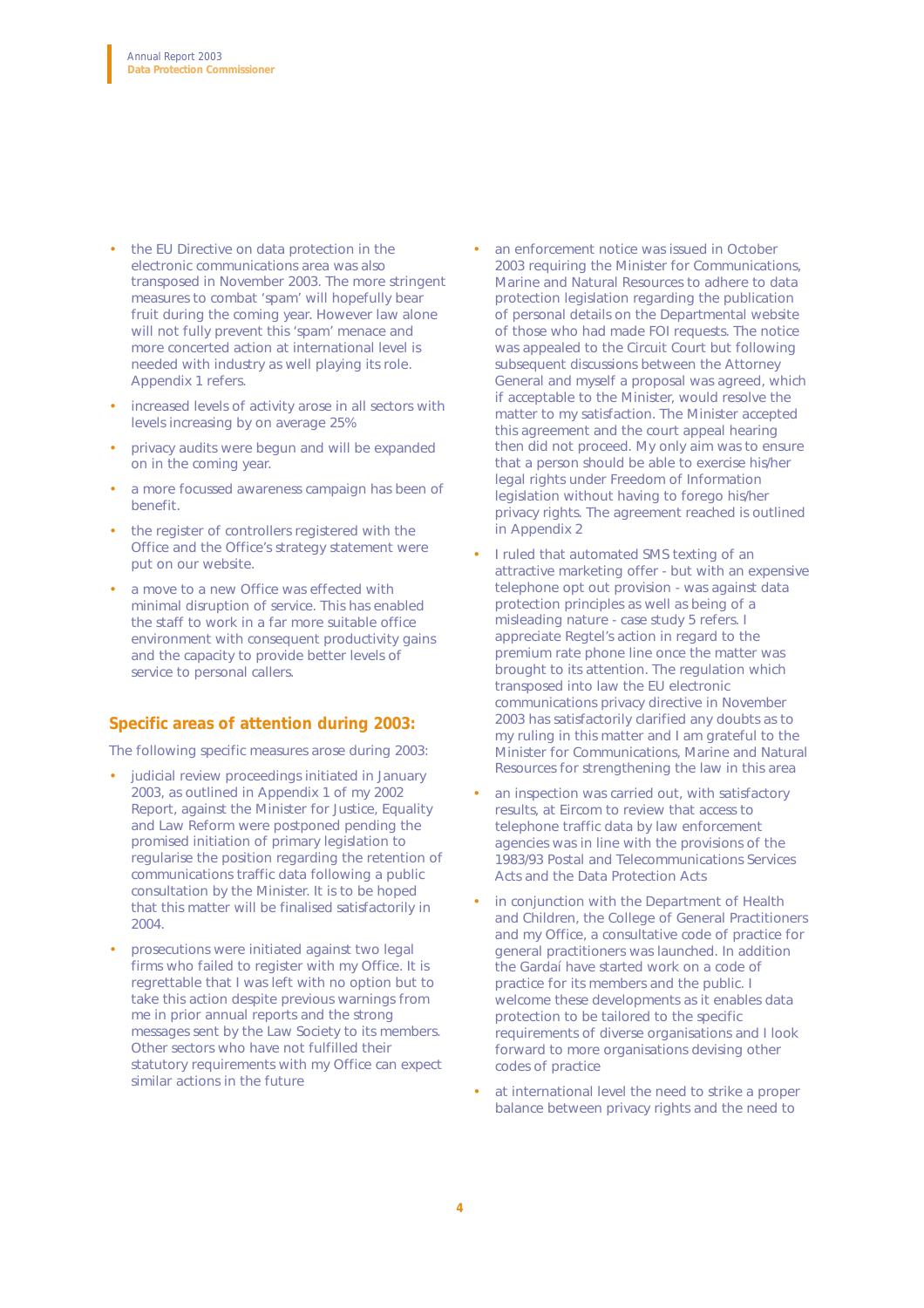combat terrorism was of major concern. In that regard the Article 29 working group - comprising data protection commissioners of EU member states and the EU Commission - outlined concerns regarding the transfer of passenger data to the USA and other countries. It also produced a working paper in the area of biometrics and is working on a paper on genetic data.

The foregoing indicates that the data protection law is complex and sensitive matters are arising which have to be resolved. However as the legislature has given me independent powers to ensure that peoples' privacy rights are respected it is incumbent on me to carry out those powers in as full a manner as is humanly possible.

#### **Employment vetting**

I feel it appropriate to make some observations on the whole area of vetting of personnel for jobs. This is a complex area and if not properly implemented could unintentionally cause serious invasion of personal privacy. I reiterate that data protection law is not a barrier to proper scrutiny checks being carried out in sensitive employment areas and constructive discussions have taken place between my Office and An Garda Síochána. Appendix 3 refers.

#### **Future challenges**

Biometrics, genetic testing, DNA profiling, identification, authentication, verification, security, marketing profiling, radio frequency identification (RFID's) and sharing of data are some of the issues that are arising and which will impact on peoples' privacy, if not handled in a proportionate manner. It is necessary for policy makers and decision-makers in the public and private sectors to engage with me and indeed with the general public before decisions are made in these areas as otherwise 'bad law' or 'bad practice' may arise. It will be discovered that while my Office will not be averse to the many good consequences that can flow from these measures I do expect that all angles are reviewed including in particular the effect these measures can have on a person's privacy rights. In this regard, I urge public and private sector bodies alike to carry out Privacy Impact Assessments to confirm the compliance of any new organizational or technological initative with the requirements of the Data Protection Acts. Appendices 4 and 5 refer.

#### **Appreciation**

I thank the many people who contacted my Office and brought serious matters to notice. I also thank the majority of data controllers who generally complied fully with the law and by working in a spirit of cooperation with my Office the burdens placed on organisations are minimised. I wish again in my annual report, to express my gratitude to the Minister for Justice, Equality and Law Reform and his officials for their support and the continuing good relations between our Offices.

#### **Resources**

Data Protection law is now quite complex. Extra resources have been provided to the Office over the last two years which has enabled it to operate more effectively and deal with complaints and registrations in a satisfactory manner. However the focus has to change for the future to providing more guidance compliance notes, codes of practice and detailed information notes so that data controllers are facilitated overall. Furthermore policy aspects are becoming more a part of our daily work and the complex issues arising are resource intensive. I will therefore keep the resource situation under review sufficient resources were available during 2003 - as I strive to improve the level of service that my office provides. The establishment of a Partnership Committee during the year contributed significantly to the Office's operations as well as facilitating business planning and performance management development overall.

I am pleased to record my special appreciation to the dedicated office personnel for their hard work, professionalism and providing an independent and fair public service in as efficient and competent manner as is feasible. I also record my appreciation to two legal students - from the USA and Ireland - who as part of their studies spent some time working with my staff. I intend to develop this system further as we all found the experience to be productive.

**Joe Meade** *Data Protection Commissioner* 

22 March 2004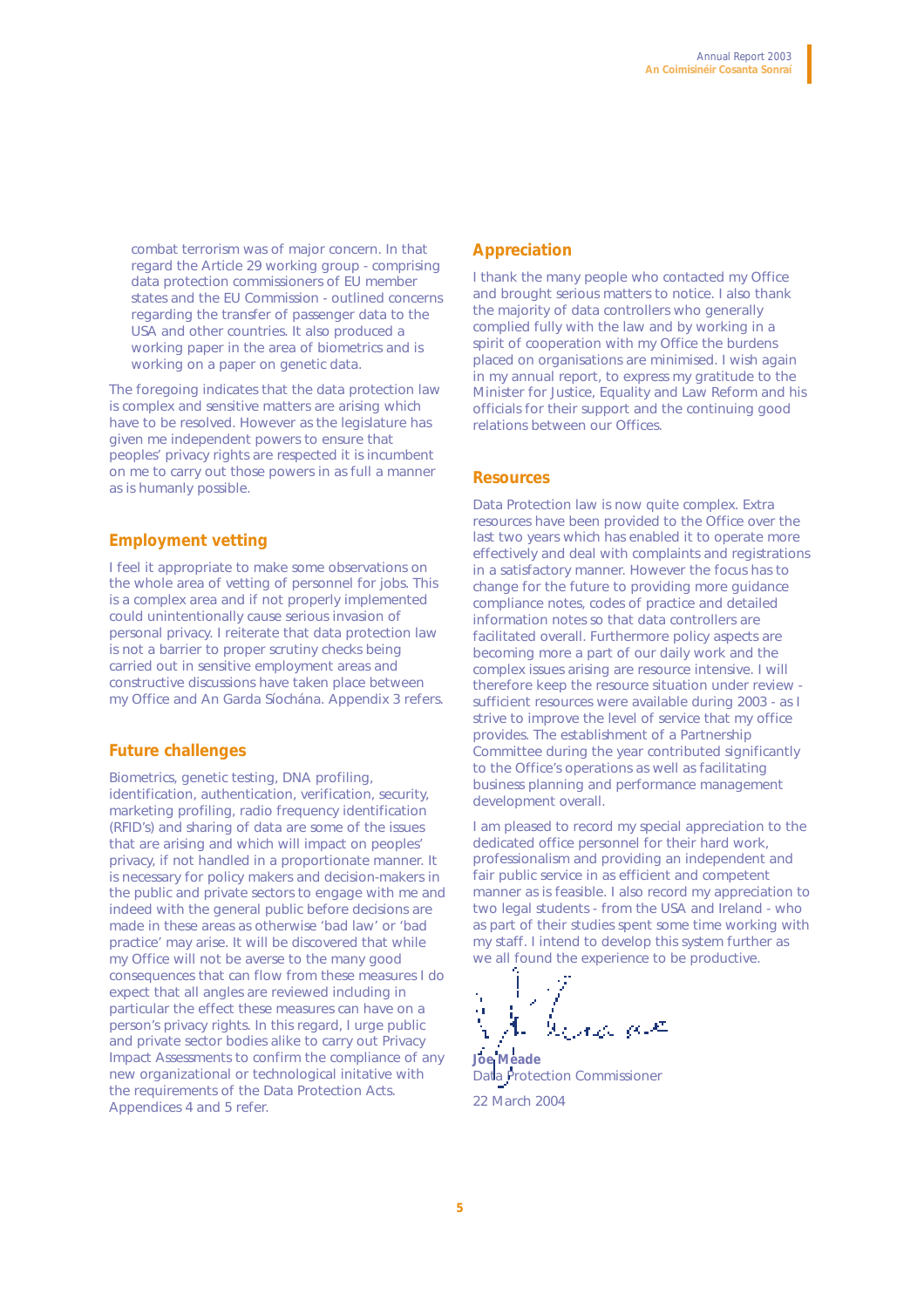#### *Annual Report 2003 Data Protection Commissioner*

Réamhrá



**Seosamh O'Mídheach** *Coimisinéir Cosanta Sonraí*

Tá áthas orm an ceathrú Tuarascáil Bhliantúil de mo chuidse - arb í an cúigiú Tuarascáil Bhliantúil ó bunaíodh an oifig sa bhliain 1989 í - a chur i láthair i ndáil le hobair Oifig an Choimisinéara Cosanta Sonraí. Tugann sé mionsonraí faoi ghníomhaíochtaí m'Oifige i rith 2003.

#### **Cosaint Sonraí i gComhthéacs**

Tríd is tríd tá an fhreagracht ormsa maoirseacht a dhéanamh ar na hAchtanna um Chosaint Sonraí 1988 agus 2003, an moll reachtaíochta a chruthaíonn creat chun sonraí faoi dhaoine a phróiseáil, ag tabhairt oibligeáidí d'eagraíochtaí agus cearta do dhaoine aonair i ndáil le próiseáil chothrom ar shonraí pearsanta. Táimid ag maireachtáil i dtréimhse ina bhfuil fás teicneolaíochta agus sóisialta ag tarlú go tapa - bíonn forbairtí agus éilimh nua ann gach bliain - agus go minic is í an cheist a bhíonn anois ann, ní cad is féidir a dhéanamh go teicniúil, ach cibé an bhfuil forbairt áirithe ag teacht lena bhfuil uainn i ndáiríre mar shochaí. Maidir leis sin, de réir mar a dhéanaim athbhreithniú ar an raon saincheisteanna a tháinig os comhair m'Oifige in 2003 - san earnáil phoiblí agus san earnáil phríobháideach araon - tá sé tábhachtach a mhaíomh go bhfuil tairbhe lenár gceart daonna ar phríobháideachas pearsanta. Cé go bhfuil dúshláin iarbhíre ann don tsochaí i gcúrsaí sceimhlitheoireachta, slándála, riaracháin éifeachtaigh agus mar sin de, ní gá go mbeadh air sin cur isteach ar phríobháideachas.

Is é treoirphrionsabal m'Oifige ná go mbeadh Cosaint Sonraí Phraiticiúil ann a ghlacann chuige ábhair imní an Rialtais agus an tSaoil Ghnó agus fós go mbíonn meas ar chearta bunúsacha na ndaoine. Is é cuspóir na hOifige, féachaint le difríocht a dhéanamh chun athrú cultúir a chothú in eagraíochtaí maidir le meas ar chosaint sonraí agus ar phríobháideachas agus chun feasacht a chothú i measc an phobail faoina gcearta.

#### **Dílárú**

Tá m'Oifigse ar cheann díobh sin a roghnaigh an Rialtas i mí na Nollag 2003 le dílárú go Cúil an tSúdaire. I bhfeidhmiú chinneadh an Rialtais beidh mise dírithe ar a chinntiú nach ndéanfar difear go suntasach d'obair na hOifige agus ag an am céanna a chinntiú go gcuirfear cinneadh an Rialtais i bhfeidhm ar shlí a bheidh bainistithe go cuí. Cé go mbeidh tionchar mór aige sin ar an Oifig i rith na mblianta

beaga amach romhainn agus gur dúshlán mór a bheidh ann, mar sin féin tá tús curtha le pleanáil do dhílárú a n-éireoidh leis.

#### **Forbairtí in 2003**

Ba í 2003 an bhliain a ndearna cosaint sonraí dul chun cinn suntasach in Éirinn, nuair a tharla na nithe seo a leanas:

- aistríodh an Treoir um Chosaint Sonraí ón AE 95/46 faoi dheireadh isteach i ndlí na hÉireann agus bhí éifeacht léi ó mhí Iúil 2003. Chuaigh an oifig i mbun feachtais mhóir feasachta go príomha i measc rialaitheoirí sonraí chun iad a chur ar an eolas faoi na forálacha nua. Níl Éire i staid nach bhfuil ag teacht leis an Eoraip ar an gceist seo a thuilleadh.
- aistríodh an Treoir ón AE ar chosaint sonraí sa réimse cumarsáide leictreonaí isteach sa dlí chomh maith i mí na Samhna 2003. Táthar ag súil go mbeidh toradh ar na bearta níos déine chun cur in aghaidh 'turscar' i rith na bliana seo chugainn. Ní chuirfidh dlí ann féin, áfach, cosc leis an mbagairt 'turscair' agus tá gá le gníomh níos comhbheartaithe ag leibhéal idirnáisiúnta agus ról a bheith ag an tionscal chomh maith. Tagraítear dó in Aguisín 1.
- tháinig leibhéil níos mó gníomhaíocht chun cinn sna hearnálacha ar fad agus mhéadaigh na leibhéil 25% ar an meán.
- cuireadh tús le hiniúchtaí príobháideachais agus leathnófar iad sa bhliain atá ag teacht.
- bhain sochar le feachtas feasachta le fócas níos mó.
- cuireadh clár na rialaitheoirí atá cláraithe leis an Oifig seo agus ráiteas straitéise na hOifige ar ár láithreán gréasáin.
- rinneadh an t-aistriú chuig Oifig nua lena laghad cur isteach ar sheirbhís agus a d'fhéadfaí. Chuir seo ar chumas na foirne oibriú i dtimpeallacht oifige a bhí níos oiriúnaí le gnóthachain táirgiúlachta mar thoradh air agus an acmhainn leibhéil seirbhíse níos fearr a chur ar fáil do dhaoine a tháinig i bpearsa.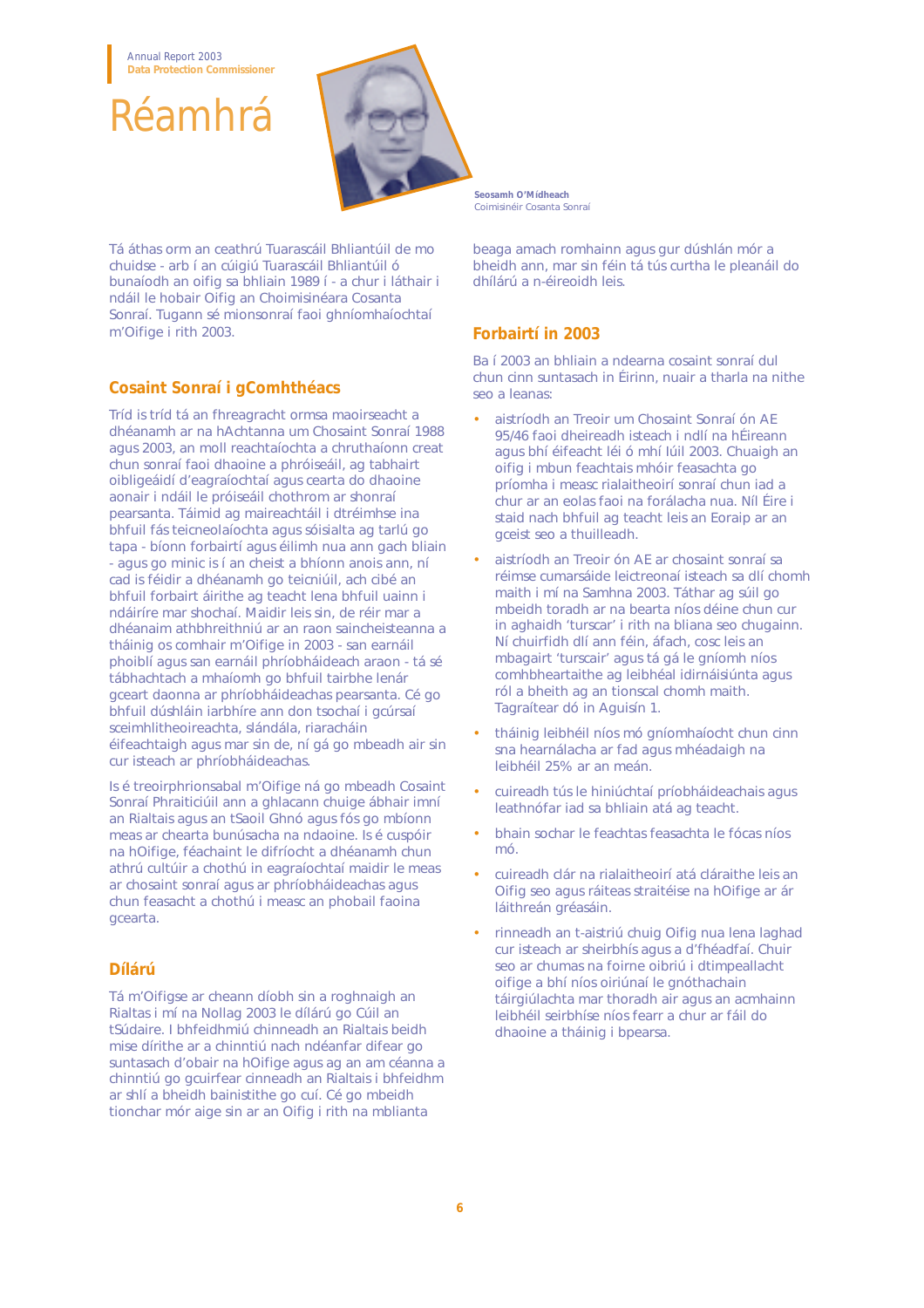#### **Réimsí sonracha gnó i rith 2003**

Tháinig na bearta sonracha seo chun cinn i rith 2003.

- cuireadh imeachtaí athbhreithnithe breithiúnaigh a tionscnaíodh in Eanáir 2003 in aghaidh an Aire Dlí agus Cirt, Comhionannais agus Athchóirithe Dlí siar ag feitheamh ar reachtaíocht phríomhúil a thionscnamh chun rialú a dhéanamh ar an seasamh i ndáil le sonraí tráchta cumarsáide a choinneáil, tar éis geallúint a tugadh ag comhchomhairle leis an Aire. Táthar ag súil go dtabharfar an ní seo chun críche go sásúil in 2004.
- tionscnaíodh ionchúisimh in aghaidh dhá ghnólacht dlí a mhainnigh clárú le m'Oifig. Is mór an trua nach raibh aon rogha agam ach an gníomh sin a dhéanamh d'ainneoin foláirimh a bheith tugtha roimhe sin agam i dtuarascálacha bliantúla roimhe seo agus na teachtaireachtaí láidre a chuir an Dlí-Chumann chuig a chomhaltaí. Is féidir le hearnálacha eile nach bhfuil a gceanglais reachtúla le m'Oifig comhlíonta acu a bheith ag súil le gníomhartha den sórt céanna amach anseo.
- eisíodh fógra forghníomhaithe i mí Deireadh Fómhair á cheangal ar an Aire Cumarsáide, Mara agus Acmhainní Nádúrtha cloí leis an reachtaíocht chosanta sonraí i dáil le mionsonraí pearsanta a fhoilsiú ar láithreán gréasáin na Roinne faoi na daoine a rinne iarrataí saorála faisnéise. Rinneadh achomharc ar an bhfógra chuig an gCúirt Chuarda ach tar éis cainteanna ina dhiaidh sin idir an tArd-Aighne agus mé féin comhaontaíodh moladh, dá mbeadh glacadh ag an Aire leis, a réiteodh an cheist chun mo shástachta. Ghlac an tAire leis an gcomhaontú seo agus ní dheachthas chun cinn le héisteacht an achomhairc. Is é an aidhm a bhí agamsa ná a chinntiú gur cheart go bhféadfadh duine a chearta nó a cearta dlíthiúla faoin reachtaíocht Saorála Faisnéise a dhéanamh gan a bheith orthu a gcearta príobháideachais a ligean uathu. Tá imlíne ar an gcomhaontú sin in Aguisín 2.
- rialaigh mé go raibh téacs uathoibríoch SMS ar thairisicint tarraingteach margaíochta - ach le foráil rogha diúltaithe le teileafón daor - in aghaidh na bprionsabal cosanta sonraí chomh maith le bheith míthreorach de réir nádúir tagraíonn cás-stáidéar. Tuigim gníomh Regtel maidir le líne teileafóin préimh-ráta a luaithe a tugadh an t-ábhar ar a aird. Tá soiléiriú tugtha go sásúil ag na rialacháin a d'aistigh treoir ón AE ar phríobháideachais cumarsáide leictreonaí isteach

sa dlí i mí na Samhna 2003 ar aon amhras maidir le mo rialú san ábhar seo agus táim buíoch den Aire Cumarsáide, Mara agus Acmhainní Nádúrtha as an dlí a neartú sa réimse seo.

- rinneadh iniúchadh, le torthaí sásúla, ó thaobh Eircom chun athbhreithniú a dhéanamh go raibh rochtain ag gníomhaireachtaí forfheidhmithe dlí ar shonraí tráchta teileafóin ag teacht le forálacha na nAchtanna Seirbhísí Poist agus Teileachumaráide 1983/93 agus na nAchtanna Cosanta Sonraí.
- i gcomhar leis an Roinn Sláinte agus Leanaí, Coláiste Dhochtúirí Teaghlaigh na hÉireann agus m'Oifig, seoladh cód comhairleach cleachtais do dhochtúirí teaghlaigh. Chomh maith leis sin, tá na Gardaí tosaithe ag obair ar chód cleachtais dá gcomhaltaí agus don phobal. Fáiltím roimh na forbairtí seo mar gur féidir cosaint sonraí a shainoiriúint chuig riachtanais shainiúla na neagraíochtaí éagsúla dá mbarr agus táim ag súil le tuilleadh eagraíochtaí a bheith ag ceapadh cóid chleachtais eile.
- ag leibhéal idirnáisiúnta b'ábhar mór imní a bhí sa ghá atá le cothromaíocht chuí a bheith idir cearta príobháideachais agus an gá atá le sceimhlitheoireacht a chomhrac. Ina leith sin, thug grúpa oibre Airteagal 29 - a bhí comhdhéanta de choimisinéirí cosanta sonraí bhallstáit an AE agus Choimisiún an AE achoimre ar na hábhair imní a bhain le haistriú sonraí paisinéirí chuig SAM agus tíortha eile. Chuir sé páipéar oibre ar fáil freisin i réimse na bithmhéadrachta agus táthar ag obair ar pháipéar ar shonraí géiniteacha.

Tugann a bhfuil thuas le tuiscint go bhfuil an dlí ar chosaint sonraí casta agus go bhfuil ábhair íogaracha ag teacht chun cinn a chaithfear a réiteach. De bhrí go bhfuil cumhachtaí neamhspleácha tugtha dom ag an reachtaíocht, áfach, lena chinntiú go mbíonn meas ar chearta príobháideachais na ndaoine is ormsa atá an dualgas na cumhachtaí sin a dhéanamh ar shlí chomh hiomlán agus is féidir.

#### **Seiceáil Fostaíochta**

Mothaím gur cuí roinnt breathnuithe a dhéanamh ar an réimse iomlán de sheiceáil phearsanra do phostanna. Is réimse casta é seo agus mura gcuirtear i bhfeidhm i gceart é d'fhéadfadh sé cur isteach go mór ar phríobháideachas pearsanta, cé nach mbeadh sé beartaithe sin a dhéanamh. Deirim arís, nach bac é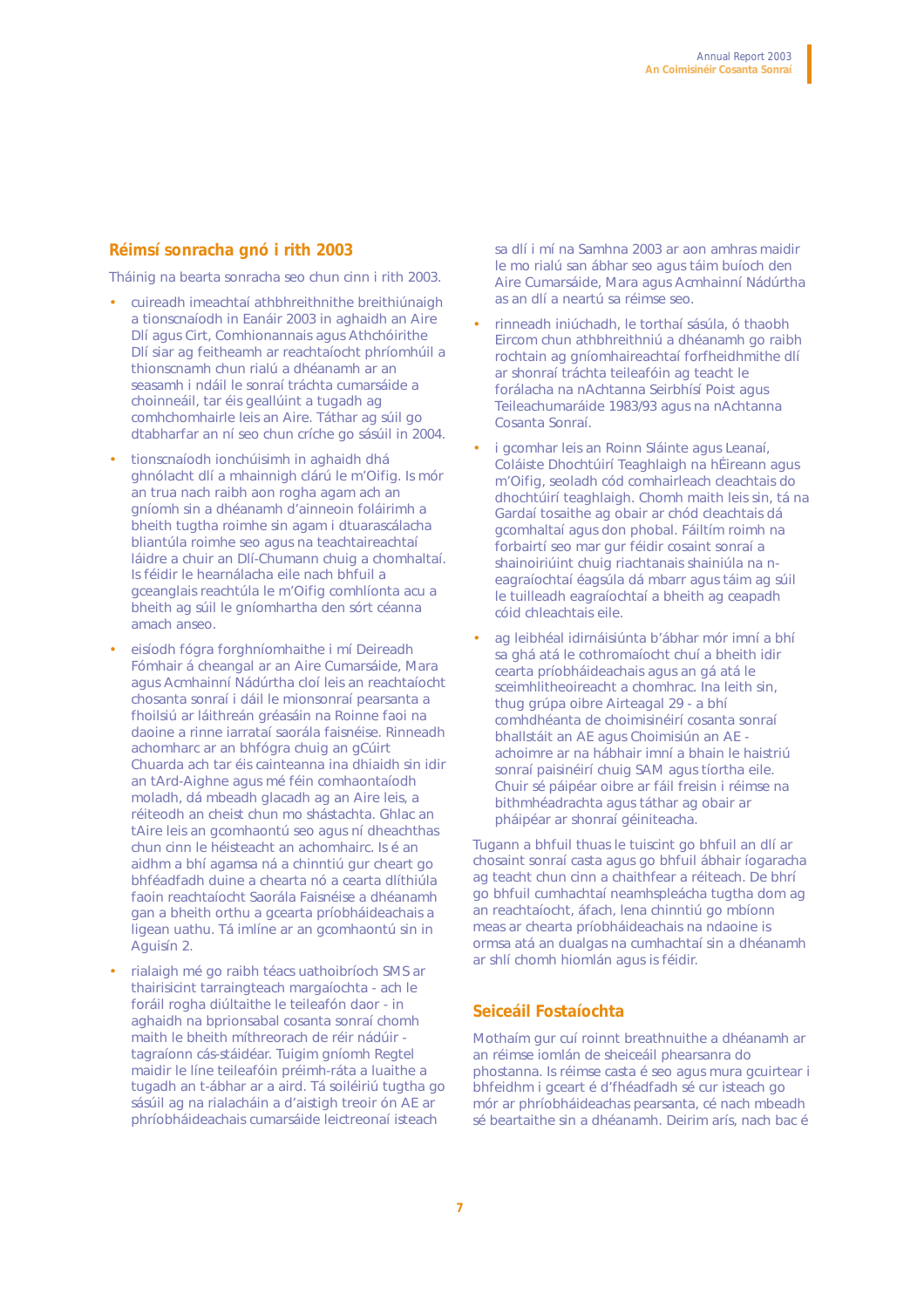an dlí cosanta sonraí ar sheiceáil cheart slándála a dhéanamh i réimsí íogaireacha fostaíochta agus bhí comhráite éifeachtacha idir m'Oifig agus An Garda Síochána. Tagraítear dó in Aguisín 3.

#### **Dúshláin Amach Anseo.**

Tá bithmhéadracht, tástáil ghéiniteach, próifíliú DNA, sainaithint, fíordheimhniú, fíorú, slándáil, próifíliú margaíochta, sainaithint minicíochta raidió (RFIDanna) agus roinnt sonraí ar chuid de na ceisteanna atá ag teacht chun cinn agus a mbeidh tionchar acu ar phríobháideachas na ndaoine, mura láimhseáiltear iad ar shlí cionmhar. Ní mór do dhéantóirí polasaí agus do dhéantóirí cinntí san earnáil phoiblí agus san earnáil phríobháideach dul i gcomhairle liomsa agus go deimhin leis an bpobal i gcoitinne sula ndéantar cinntí sna réimsí seo nó mura ndéantar sin d'fhéadfadh 'drochdhlí' nó drochchleachtas' teacht chun cinn. Gheofar amach, cé nach mbeidh m'Oifig in aghaidh go leor de na hiarmhairtí maithe a d'fhéadfadh sreabhadh as na bearta sin, go mbeidh mé ag súil go ndéanfar athbhreithniú ar gach gné de lena n-áirítear an éifeacht a bheidh ag na bearta sin ar chearta príobháideachais na ndaoine. Maidir leis sin, mholfainn do chomhlachtaí na hearnála poiblí agus na hearnála príobháidí araon Meastacháin Tionchair Príobháideachais a dhéanamh lena dheimhniú go mbeidh aon thionscnamh nua eagraíochtúil nó teicniúil ag comhlíonadh ceanglais na nAchtanna Coshanta Sonraí. Tagraítear d'Aguisíní 4 agus 5.

#### **Buíochas**

Glacaim buíochas leis an iliomad daoine a rinne teagmháil le m'Oifig agus a thug nithe tromchúiseacha ar aird. Glacaim buíochas freisin leis an móramh de rialaitheoirí sonraí a chomhlíon an dlí go hiomlán tríd is tríd agus trí oibriú i spiorad na comhoibre le m'Oifig tá an t-ualach a cuireadh ar eagraíochtaí laghdaithe. Is mian liom arís i mo thuarascáil bhliantúil mo bhuíochas a léiriú don Aire Dlí agus Cirt, Comhionannais agus Athchóirithe Dlí agus lena oifigigh as an tacaíocht agus an deachaidreamh leanúnach idir ár nOifigí.

#### **Acmhainní**

Tá an dlí Cosanta Sonraí anois sách casta. Tá acmhainní breise curtha ar fáil anois ag an Oifig le dhá bhliain anuas a chuir ar a cumas oibriú níos éifeachtaí agus déileáil le gearáin agus le clárúcháin ar mhodh sásúil. Caithfidh an fócas athrú, áfach, don todhchaí chun tuilleadh nótaí comhlíonta treorach, cóid chleachtais agus nótaí eolais mionsonraithe a sholáthar ionas go n-éascófar na rialaitheoirí sonraí tríd is tríd. Chomh maith leis sin, tá méadú ag teacht ar ghnéithe polasaí a bheith ina gcuid dár n-obair laethúil agus tá na ceisteanna casta atá ag teacht chun cinn dian ar acmhainní. Dá bhrí sin, coinneoidh mé staid na n-acmhainní faoi athbhreithniú - bhí fáil ar dhóthain acmhainní i rith 2003 - de réir mar a dhéanaim mo dhícheall chun feabhas a chur ar an leibhéal seirbhíse a chuireann m'oifig ar fáil. Chuir bunú Coiste Comhpháirtíochta i rith na bliana go suntasach le hoibríochtaí na hOifige chomh maith le pleanáil ghnó agus forbairt bhainistíochta feidhmíochta a éascú tríd is tríd.

Tá áthas orm mo bhuíochas speisialta do phearsanra tiomanta oifige a chur in iúl as an obair chrua a rinne siad, as a ngairmiúlacht agus as seirbhís phoiblí neamhspleách agus chothrom a sholáthar ar mhodh a bhí chomh héifeachtach agus chomh hinniúil agus a d'fhéadfaí. Cuirim mo bhuíochas in iúl freisin do bheirt mhac léinn dlí - ó SAM agus Éirinn - a chaith roinnt ama ag obair le m'fhoireann mar chuid dá staidéar. Tá sé i gceist agam an córas seo a fhorbairt tuilleadh mar gur mhothaigh muid ar fad gur cleachtas tairbheach a bhí sa gcleachtas sin.

frikkend.

**Seosamh O'Mídheach** *Coimisinéir Cosanta Sonraí*

22 Márta 2004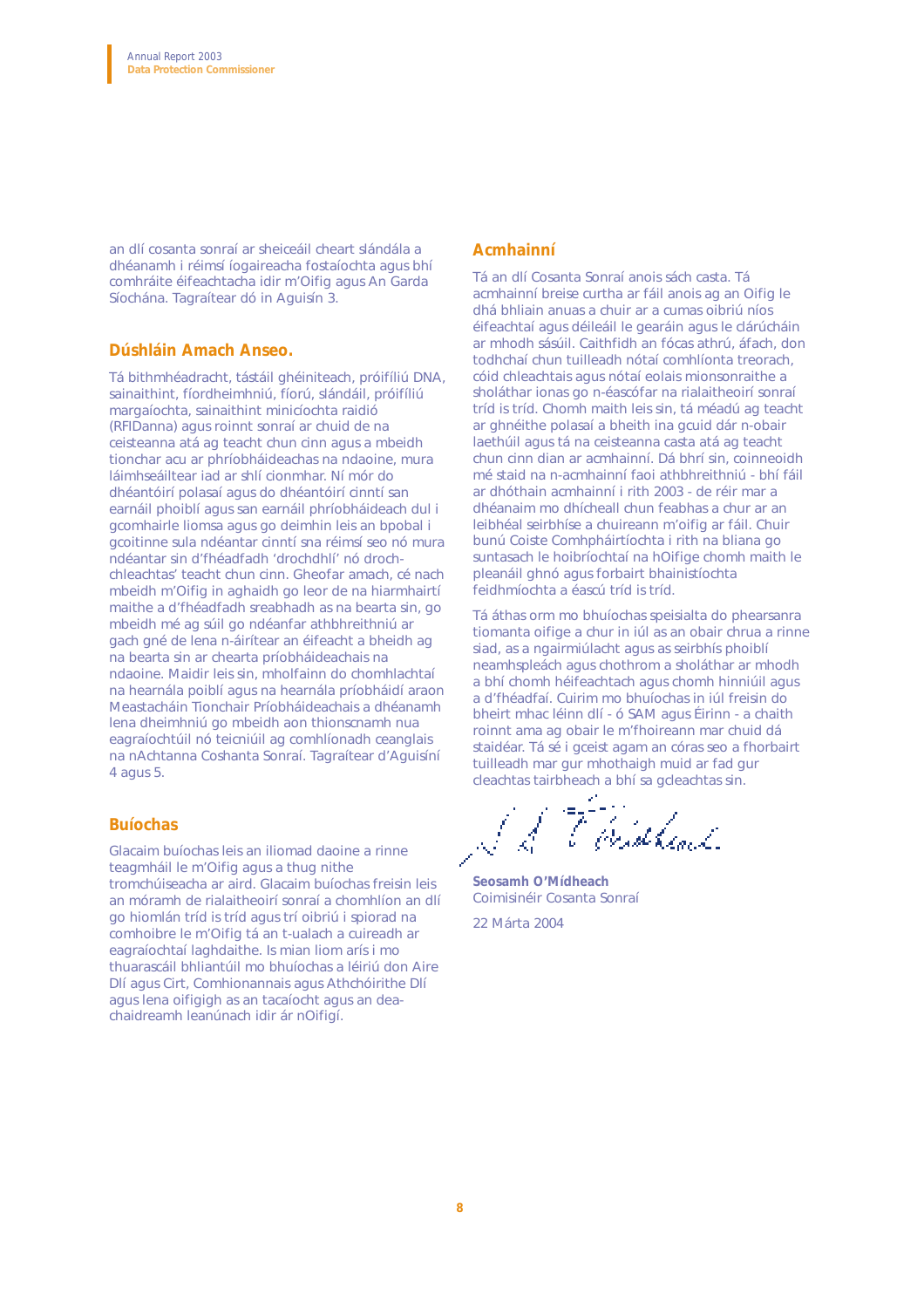

## part one

## Activities in 2003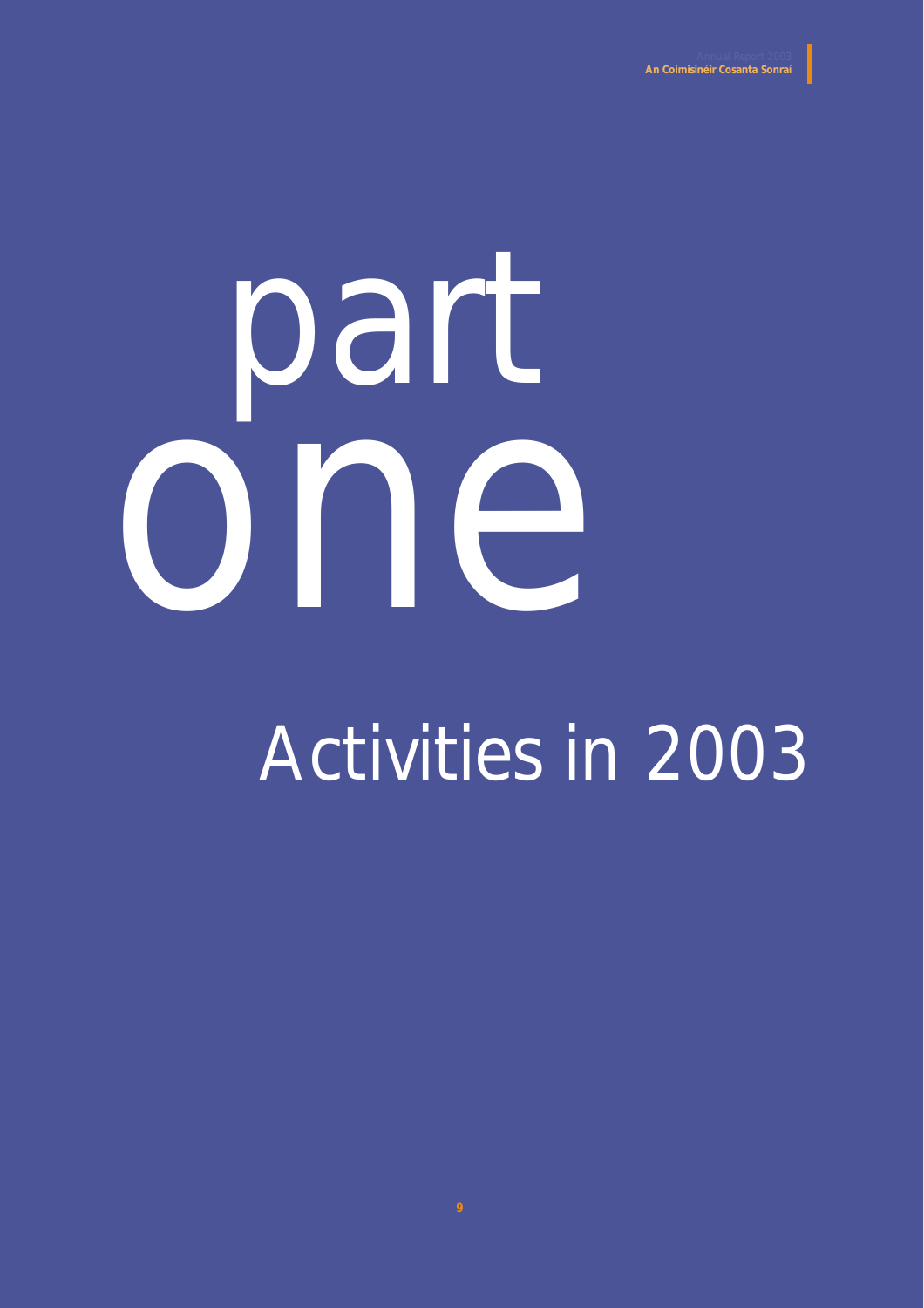## Part One

#### *Activities in 2003*

#### **Data Protection Law in Context**

The Office of the Data Protection Commissioner has a wide range of responsibilities associated with the supervision of the Data Protection Acts 1988 and 2003. In general terms, data protection places obligations on those holding information about people - data controllers - and gives everyone the right to find out what information is being kept about themselves. This means that my Office carries out two main functions. Firstly, we work to ensure that data controllers in carrying out their obligations operate in accordance with the data protection principles. Central to our responsibilities also is the development of awareness among members of the public of their rights, in particular their right to ask for and receive a copy of their own personal data, whether on computer or in a paper file.

My Office is also responsible for overseeing the data protection aspects of the Electronic Communications Regulations 2003 (S.I. No. 535 of 2003), which give effect to EU Directive 2002/58/EC. As the Data Protection (Amendment) Act 2003 also transposed the EC Data Protection Directive (95/46/EC) into our domestic law, my Office therefore plays a significant role in contributing to the development of harmonised approaches to data protection throughout the EU.

Increasingly, public and private sector bodies are recognising that the processing of personal data is central to their work and the services that they provide. Privacy in relation to personal data is a human right but people also need to give their information to organisations all of the time in transactions for goods and services. Data Protection Law by providing a framework for the use of personal data can both reassure people that their data will only be used within their expectations while at the same time allowing organisations to utilise modern technologies for commercial and practical advantage. This is crucial for the on-going and future success of eGovernment and eCommerce initiatives. My Office is regularly consulted by organisations for advice about the practical application of the Data Protection Acts in particular sectors and also by Government when various initiatives are under consideration.

This section gives a comprehensive overview of the Data Protection legislative developments in 2003; describes the activities of my Office during the year; outlines details of significant advice given and some of the principal policy issues which arose.

#### **New legislation**

The Data Protection (Amendment) Act, 2003 was passed by the Oireachtas in April 2003 and most of its provisions came into effect on 1 July, 2003 except those relating to enforced subject access and new requirements for registration. It amends the 1988 Act and fully transposes the E.U. Data Protection Directive 95/46EC. The Act strengthens the privacy rights of individuals, clarifies the obligations which fall on data controllers to fairly process personal data and it gives me, as Commissioner, new and additional powers of enforcement. The eight rules of Data Protection, which are outlined on the inside front cover of this Report, are strengthened by this legislation.

#### *What's new in the Act?*

#### New Definitions

- '**Data**' now includes structured manual files as well as computer data. The full effects of the extension of Data Protection Law to manual data will not take effect until October 2007
- '**Personal data**' is any information concerning living individuals
- '**Processing**' is re-defined in a much broader way. 'Processing' means performing just about any operation on information or data - whether automatically or manually - such as: obtaining or keeping data; organising, retrieving, or consulting data; altering or adapting data; using, disclosing or combining the data; and erasing or destroying the data
- '**Sensitive personal data**', which is subject to special safeguards, is now extended to include trade-union membership data.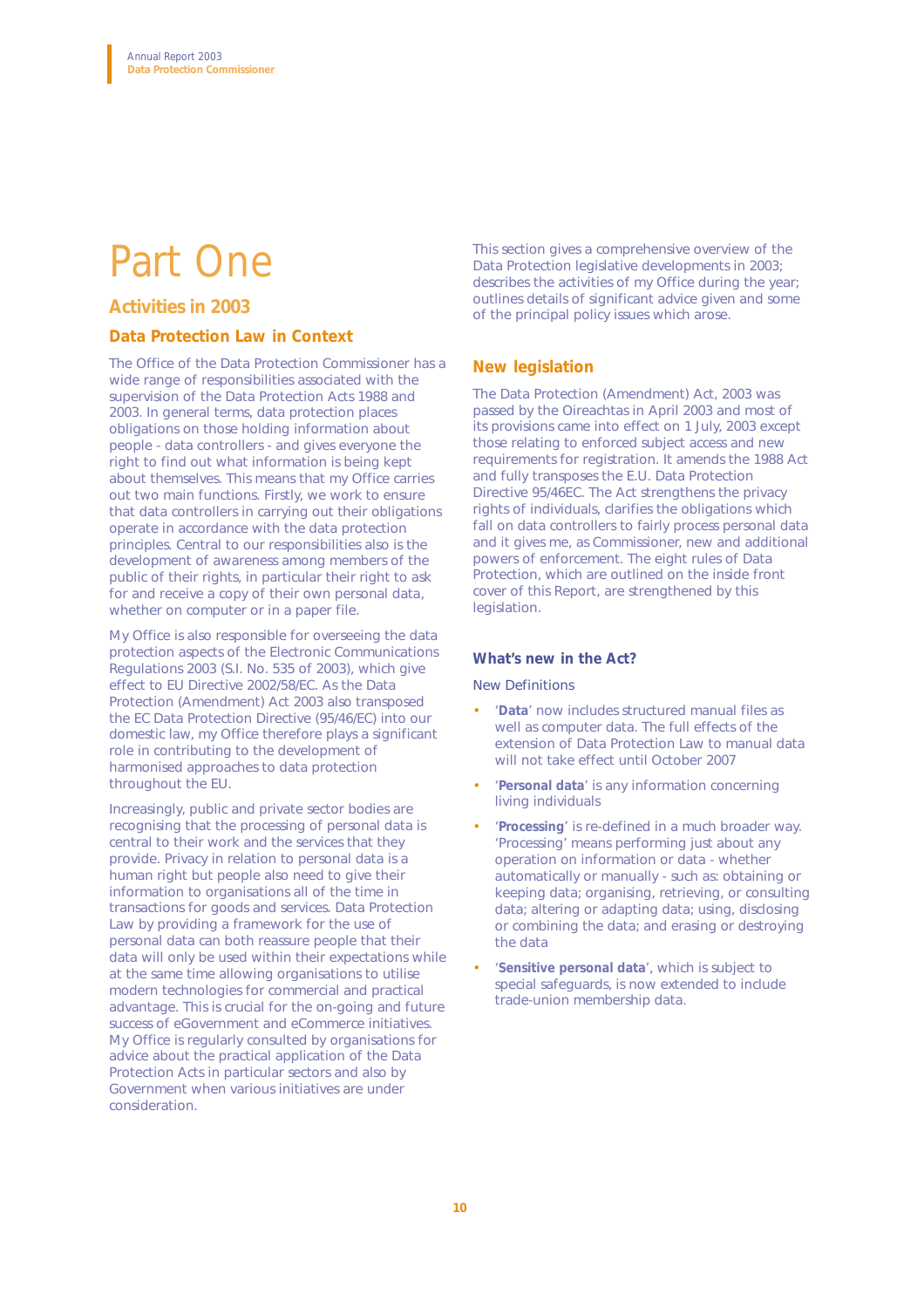#### *New rights for individuals*

#### Right to be informed

- An organisation, when obtaining personal data, must inform the individual of (i) its identity, (ii) its purpose for keeping the data, and (iii) any other information required in the interests of fairness for example, the identity of anyone to whom personal data will be disclosed, and whether or not there is a legal obligation upon individuals to provide the data.
- Organisations who have obtained personal data from a third party - not from the individuals themselves - must, in addition, contact the individuals to inform them of the types of data held, and its source.

#### Improved Right of Access

• The right of access now extends to both manual and computer data. In addition, a data controller must now also describe the source of the data, and the persons to whom the data will be disclosed.

#### Right to object

As an individual, you may request a data controller to stop using your personal data, or not to start using the data (where data are being processed in the exercise of official authority, in the public interest, or for the 'legitimate interests' of an organisation) if you feel that the use of your data involves substantial and unwarranted damage or distress to you.

#### Freedom from automated decision-making

• Important decisions about you - such as rating your work performance, your creditworthiness, or your reliability - may not be made solely by automatic means (e.g. by computer), unless you consent to this. Generally speaking, there has to be a human input into such decisions.

#### *New responsibilities on data controllers*

#### Publicly available information

When an organisation is required by law to make a database - such as the electoral register available to the public, such a database has, up to now, been exempt from data protection rules. The Act provides that an individual must have the right to object to direct marketing where the data has been obtained from publicly available data. (This complements the Electoral Amendment Act 2001 which provides for the establishment, from November 2004, of an edited version of the electoral register in respect of those who have indicated that they do not object to their details being used for non-statutory purposes).

#### Legitimate processing

In addition to the traditional rules about "fair obtaining", data controllers will need to comply with additional conditions before data can be processed. In broad terms, such processing will need to be either (i) based upon consent of the individuals; (ii) legally necessary; (iii) necessary to perform a contract to which the data subject is a party; (iv) necessary to protect vital interests of the individual, such as preventing injury, saving life, and preventing serious damage to property; (iv) necessary for a public purpose, such as performance of a statutory function or a publicinterest function; or (v) necessary for a private purpose - i.e. for the legitimate interests of a data controller, provided that the fundamental right to privacy is not infringed.

#### Sensitive data

• In the case of sensitive personal data (such as health details, details about ethnic origin), extra safeguards must also be in place. As a general rule, explicit consent from the individual is necessary.

#### Journalistic, artistic and literary privilege

• The Act includes special exemptions for processing of personal data for journalistic, artistic or literary purposes, in order to balance the public interest in freedom of expression with data protection rights.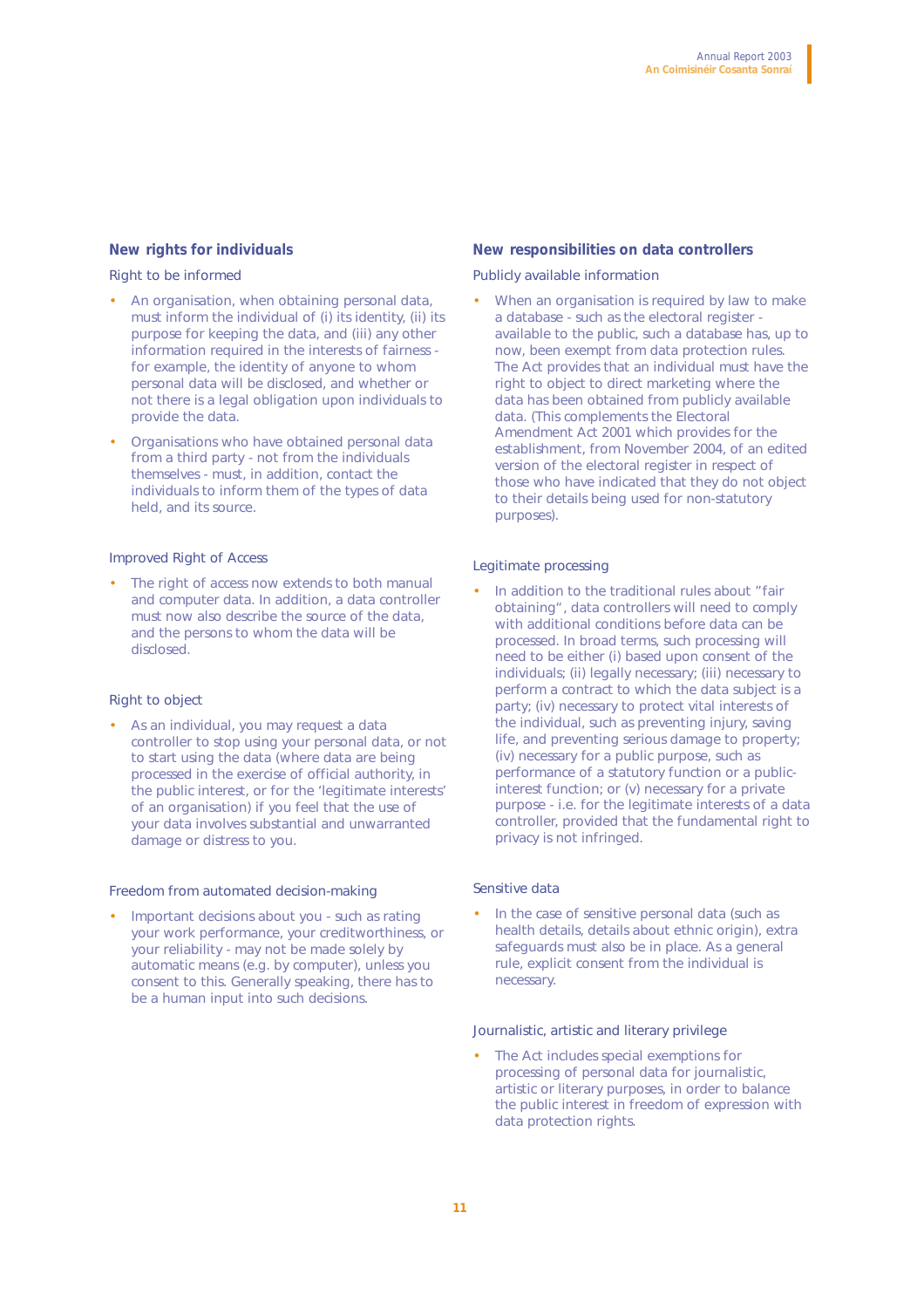#### Security\*

• Organisations must take all reasonable security measures to protect the personal data under their control, having regard to the nature of the risk involved. Special emphasis is placed in the Act on the requirement that staff be familiar with and comply with the security measures

#### Transfers of personal data outside of the European Economic Area (EEA)\*

• Transfers of personal data outside of the European Economic Area (EEA) will generally be prohibited unless certain safeguards are met. This is because Directive 95/46EC provides a uniform level of protection of personal data within the EEA. In general, such safeguards require the consent of the data subject or a contractual basis requiring the importer to protect the personal data with a level of protection equivalent to that afforded under Irish law.

*\* These Rules were already in force since April 2002.*

#### *New powers and functions of the Commissioner*

#### Privacy audits

• The Data Protection Commissioner will have the power to carry out investigations as he sees fit, to ensure compliance with the Act and to identify possible breaches. Details of audits and inspections carried out are outlined below.

#### Prior checking

• The Data Protection Commissioner must consider each application for registration to see whether especially risky or dangerous types of processing (as prescribed in Regulations which have yet to be made) are involved. If so, the Commissioner must establish in advance whether the processing is likely to comply with the Act.

#### Codes of good practice

• The Data Protection Commissioner has power to prepare and publish 'codes of practice' for guidance in applying data protection law to particular areas. These codes, if approved by the Oireachtas, will have binding legal effect.

#### *Impact of new legislation*

Overall, data controllers have reacted positively to the enactment of the amending legislation as they find that the legal requirements have now been clarified. Although the obligations on organisations are now more onerous, it is the objective of my Office to engage with data controllers and help arrive at practical solutions to problems.

I am pleased that in November 2003, the General Practitioner Information Technology Group (GPIT) launched a Guide to the Data Protection Acts for GP's (www.GPIT.ie). This was produced by the Group in association with my Office, the Irish College of General Practitioners the Irish Medical Organisation and gives comprehensive advice on data protection in this sector. It has been favourably received and I am confident that this will be the forerunner to Codes of Practice for GP's and for the Health Services generally. I compliment the Garda Síochána for commencing work to draw up in late 2003 a code for its members and the general public. This is necessary as the Gardaí have sensitive and large databases of personal data which are necessary for it to perform its delicate but necessary tasks and the code will be an assurance to the public as to how personal data is processed.

I am also pleased that the Irish Bankers' Federation have taken the initiative to draft a Code of Practice which their members would follow and this is currently being progressed with the Federation. In the coming year, I hope to progress discussions with interested parties on a Code of Practice covering Data Protection in relation to Employment and Human Resources. I have also discussed with the Insurance Federation the need for a Code of Practice on Data Protection in the Insurance Sector. This is needed as Insurance Companies in both the Life and Non-Life Sectors process significant amounts of personal data, including sensitive data, mainly relating to health and criminal convictions. As in the financial services sector, there is increasing concern about fraud prevention, and while the Data Protection Acts are never a barrier to the sharing of necessary data to prevent fraud, I am asking for greater clarity and transparency in this area.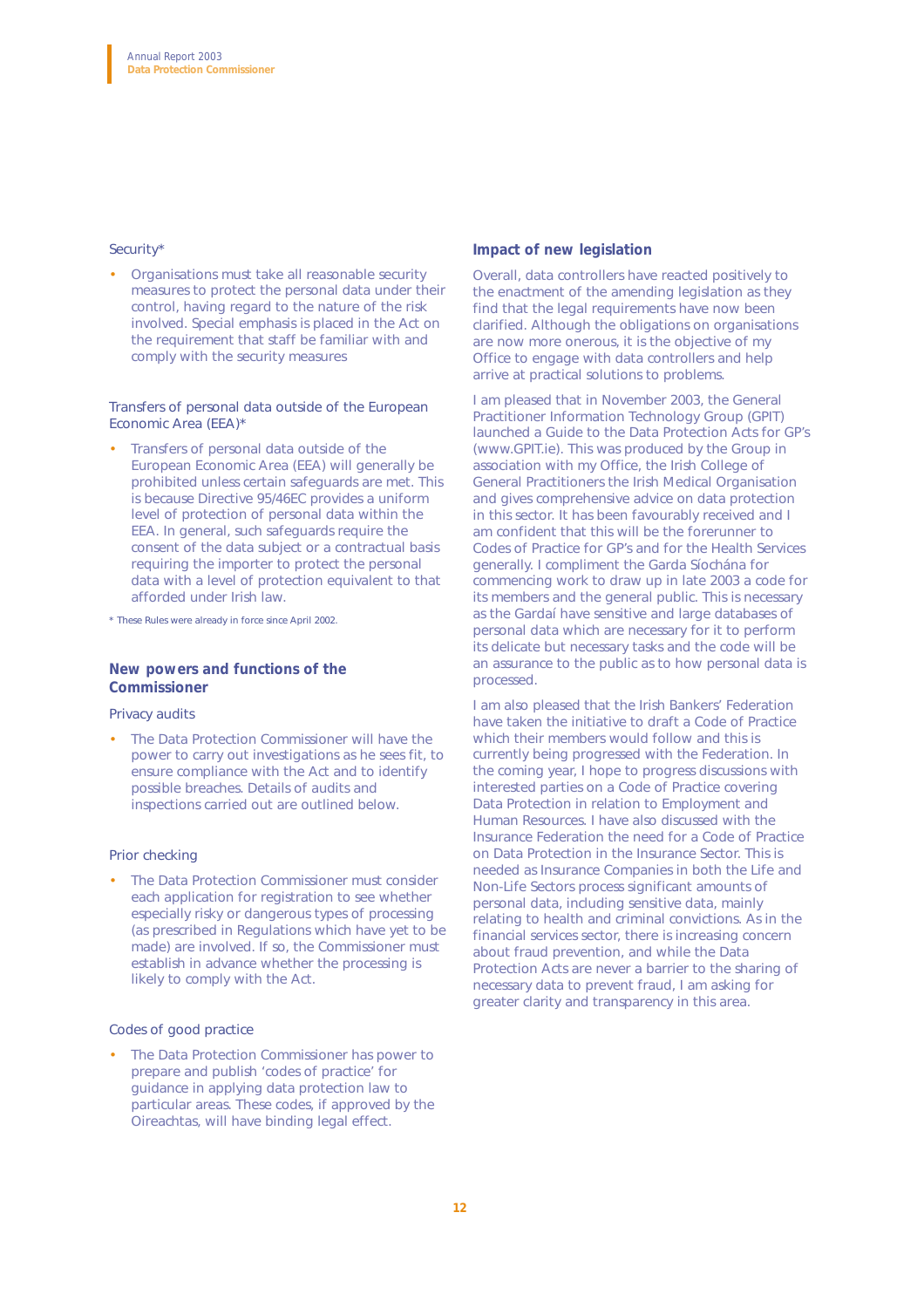#### **The privacy in electronic communications regulation 2003**

In 1997, the EU introduced Directive 97/66/EC in order to strengthen and clarify data protection and privacy rules in the telecommunications sector. Directive 2002/58/EC replaces and updates the data protection rules for this sector. Directive 2002/58/EC was implemented in Irish law by special Regulations, made by the Minister for Communications, Marine & Natural Resources. The Regulations - known as the European Communities (Electronic Communications Networks and Services) (Data Protection and Privacy) Regulations, 2003 (S.I. No. 535 of 2003) - came into effect on 6th November 2003. Statutory Instrument 192 of 2002, which transposed Directive 97/66/EC, from May 2002 was revoked.

The new Regulations strengthen the rules on direct marketing and those who contravene these rules are now guilty of an offence that can be prosecuted by my Office. Each unlawful message or call will constitute a separate offence and be subject to a fine of €3,000.

The Regulations set out, in some detail, the data protection standards that apply in the case of public telecommunications networks - including issues of security, privacy and direct marketing. The main features of the Regulations fall into seven categories, as follows:

#### Retention of detailed telephone records

• Detailed records of people's telephone calls may be kept for as long as necessary to enable bills and telecommunications providers interconnect payments to be settled, but no longer.

#### Storing and Accessing information on terminal equipment e.g. "Cookies"

• Information cannot be stored on or retrieved from a person's computer or other terminal equipment unless clear information is given to the individual and the individual has the right to refuse the placing or accessing of this information.

#### Calling line identification or "Caller ID"

Telephone users have the right to block their phone number, so that it is not displayed to other telephone users. In certain exceptional circumstances (emergencies and garda investigation purposes), people's preferences regarding Caller ID and location data may need to be overridden, so that the number and/or location of the person making the call is available to the person receiving the call.

#### Location data

• Location data, other than traffic data, can only be processed if made anonymous or with the consent of the individual for the provision of a value added service.

#### Public telephone directories

• Individuals are to be informed about the purpose of directories. They have the right to be excluded from public phone directories, or to have their address and gender omitted to protect their privacy. If the compiler of a directory has not already done so it must provide information to subscribers currently listed, on the purpose including any embedded search functionality in electronic versions of the directory. If the subscriber does not object to being included in the directory within two months of receiving this information then he is deemed to have consented. The National Directory Database, giving details of those who have opted out of direct marketing, is due to be launched shortly by Eircom under authorisation from ComReg.

#### Direct marketing

- Unsolicited direct marketing telephone calls, fax messages, e-mail and SMS cannot be sent to individuals unless they have given their prior consent. Individuals can sign up to a central 'opt out' register, to indicate that they do not wish to receive unsolicited telephone calls.
- The Regulations set out the rules for recording subscriber's indications that they do not wish to receive unsolicited telephone calls. This *national 'opt out' register* must be consulted by direct marketers, and the wishes of subscribers must be respected. Individuals who wish to be included in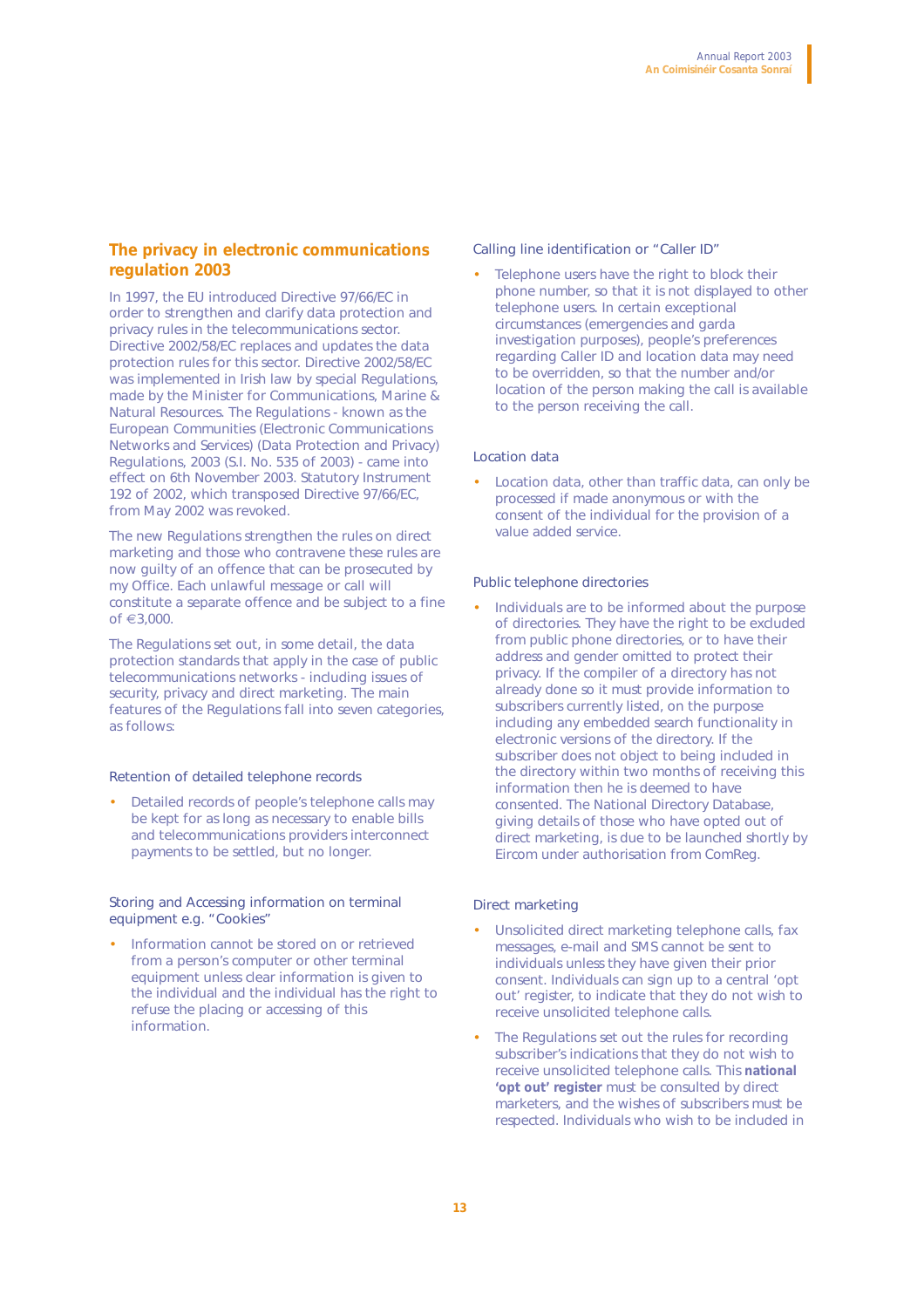the 'opt-out' register - i.e. individuals who do not wish to receive unsolicited telephone calls should notify their telecommunications company, which will make the appropriate arrangements. Subscribers with unlisted numbers will automatically be included on the 'opt-out' register.

- The use of *automatic calling machines*, *fax*, e-mail or SMS text messaging for direct marketing to individuals, is prohibited, unless subscribers' consent has been obtained in advance.
- Where the subscriber is a customer, e-mail and SMS text messaging can be used for direct marketing purposes if an easy to use, free of charge opportunity is given to object to these marketing messages.
- The use of *automatic calling machines, fax* for direct marketing to non-natural persons or businesses, is prohibited, if the subscriber has recorded its objection in the National Directory Database or has informed the sender that it does not consent to such messages.
- The use of *e-mail or SMS text messaging* for direct marketing to non-natural persons or businesses is prohibited, if the subscriber has informed the sender that it does not consent to such messages.
- The person making a call shall include in the call their name and on request their address and telephone number. The sender of an e-mail or SMS shall include in the message their name and a valid address at which they can be contacted.

#### Enforcement and compliance

The Data Protection Commissioner is the statutory authority for enforcing the data protection aspects of the Regulations, and the Commission for Communications Regulation (ComReg) is responsible for ensuring compliance with some technical and practical elements of implementing the Regulations.

#### **Promoting public awareness**

Pending the enactment of the 2003 Amendment Act, my Office's education and awareness initiatives were focussed mainly on data controllers, as we considered that achieving good compliance was how we could

best utilise our limited resources. Also, we did not engage in any new education and awareness initiatives for the public as the legislative environment was uncertain. With the passing of the new Act, my Office immediately published three new Guidance Booklets - one setting out what's new in the Amendment Act and the other two aiming to explain the basic points of the legislation for data controllers and data subjects in an easy to follow manner. These booklets are available on our Website and at the end of the year, a re-write of our Website was underway and has recently been completed.

Promoting awareness of Data Protection is one of the key functions of the Office - it is a truism that in order to exercise one's rights, one must first be aware of them. The Public Awareness Survey, details of which were published in my 2002 Annual Report, revealed that while 39% of people had heard of the office, only 9% spontaneously mentioned the Office as a conduit for complaints about invasion of privacy. I regard it as a priority to address this deficiency in awareness, as the Survey also shows that, apart from the legal aspects, the overwhelming majority of people regard privacy as being of paramount importance - only crime prevention was rated more important.

My Office, therefore, has adopted a Public Awareness strategy entailing:

- Collaboration with and speaking engagements at local Citizen Information Centres.
- Interviews on national and local radio and on television.
- Participation in trade shows and other events which will facilitate face to face contact with the public.
- Development of material for inclusion in the Department of Education and Science's curriculum for the Junior Certificate.
- Participation in a Web-site based educational initiative (the Graduate Trail website) for transition year students involving a Data Protection quiz and cash prizes.
- Proactive and reactive engagement with local and national media on Data Protection and related matters.
- Targeted advertising on a sectoral and local basis.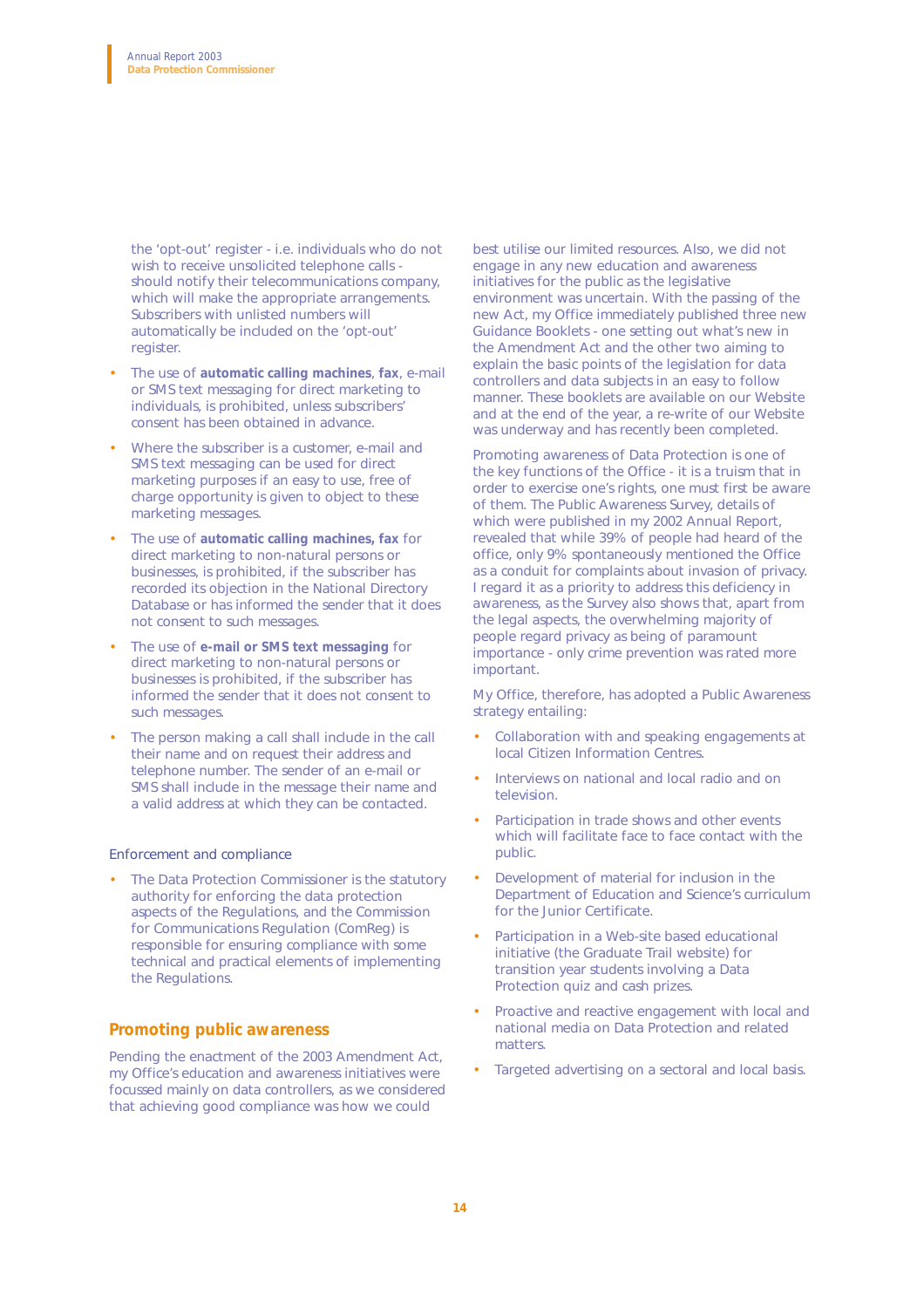#### *Website information (www.dataprotection.ie)*

I regard the Office's website as of primary importance. During 2003, there were 30,000 visitors to the site which displays detailed information on Irish Data Protection as well as providing links to European Union Data Protection Authorities and other Privacy sources. I place considerable store on the value of having it up to date. I am pleased that, recently, the process of updating the guidance material on the site to reflect the new legislation has been completed. In the coming year, I intend to redevelop the site to enable easier and more customer friendly searches so that the public have a ready source of accurate information on their rights. I am also pleased that at the end of the year, the Office's initiative to place an extract of the public register on the web was completed.

#### *Direct contacts - talks and presentations*

During the year, 70 Presentations were made by staff of the Office and myself, to organisations in both the public and private sectors, as well as at Conferences, both in Ireland and abroad. In particular, in January 2003, my Deputy and I met with the Joint Oireachtas Committee on Justice Equality and Women's Rights to discuss with them aspects of the Data Protection (Amendment) Bill. At this meeting, I indicated that I would welcome the opportunity of discussing my Annual Report with the Committee on future occasions.

The sectors covered in these presentations during the year included:

- Financial institutions
- Health Boards/Health Authorities
- Government Departments
- Legal firms
- Third level education colleges
- Hotel Industry
- **Local Authorities**
- IT and Telecommunications

Full details are given at Appendix 6.

Direct face-to-face contact is a valuable way for my staff and I to engage with data controllers and hear at first hand the practical business problems which may arise in achieving compliance. Equally, these events present us with an opportunity to allay any groundless fears that the legislation may be seen to present. The central message of these talks is always that good data protection is consistent with good record keeping practices and that in the modern environment where customer trust is essential, it can bring competitive advantage.

A major part of the work involves advising data controllers on complex technical and organisational issues around the use and sharing of data, as well as security issues, and regular meetings are held on a daily basis with their representatives. Meetings also take place with Government Departments and industry - in dealings with the latter the issue of developing privacy enhancing technologies which build good data protection into system design and doing privacy impact assessments is at the forefront of my agenda.

#### **Enquiries**

Much of the day-to-day work of the Office entails providing information and advice by telephone, (i) as a first step in enabling people to exercise their rights, and (ii) in the case of data controllers, in providing guidance and advice on their obligations. As a public office, customer service is paramount. We have published our Customer Service Plan on the Website as part of our strategy statement, and our internal training places a high degree of emphasis on enabling members of the Office to provide accurate advice and guidelines to telephone callers. Our callers include businesses, public bodies, members of the public as well as people who may be advising others (legal professionals, teachers and citizens advice centres) and the enquiries cover the full range of data protection issues which are within our remit, from calls about individuals' rights to complex enquiries about procedures for transfer of personal data abroad. I would like to commend my staff for their considerable personal efforts during the year to continually update their knowledge, to take account of the new legislation.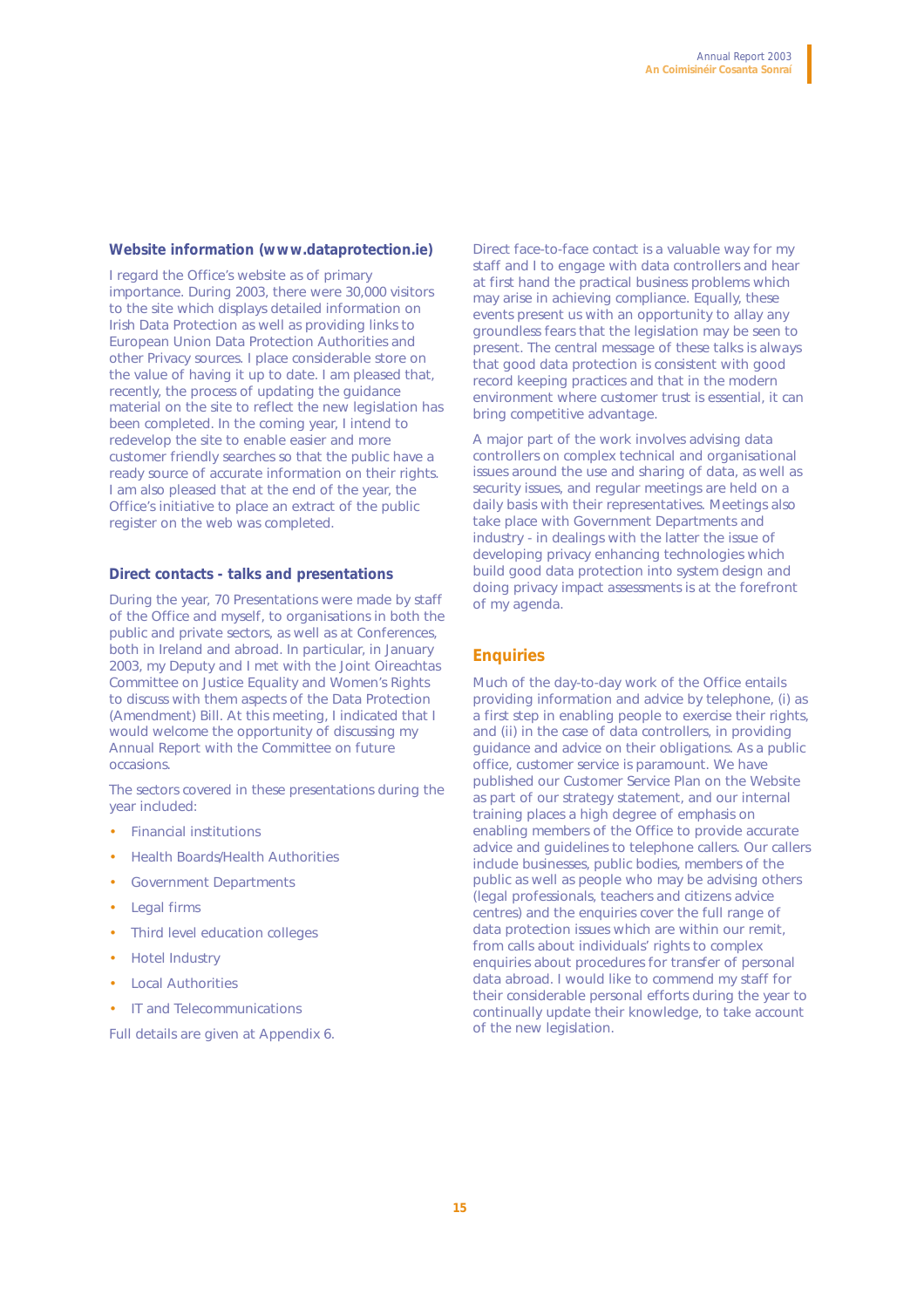

Overall during the year, the office received in excess of 10,000 enquiries, which were fairly evenly distributed between data controllers and data subjects (Figure 1). This is a marked increase on previous years and can be attributed to, (i) an increase in awareness of their rights by the general public and a need for data controllers to be better informed of their responsibilities, and (ii) the capacity of my office to handle more queries, following an increase in staff numbers and the move to our new premises with a much improved telephone system. The queries have tended to be more complex, and reflect an interest in the effect of the new legislation. The increase in enquiries which can be attributed to raised awareness by the general public, is an early indication of a response to the Office's efforts to publicise the new legislation, and it is my objective to build on this in the coming year.





Figure 2 indicates that the new telephone and monitoring systems, installed on the move to our new office, enables staff to, deal with more calls and keep more accurate records. This is now reflected in the statistics, which show that contact by telephone is the main way of interacting with data subjects and data controllers, accounting for 74% of enquiries received.

Figure 3 with regard to the subject matter of enquiries, shows that those seeking general information predominated at 86%. These requests for information covered a wide range of issues and included matters relating to the new legislation, registration, consent, transfers of personal data outside of the EEA, the rules concerning the disclosure of data to third parties, system security requirements and general information on the individuals' rights.

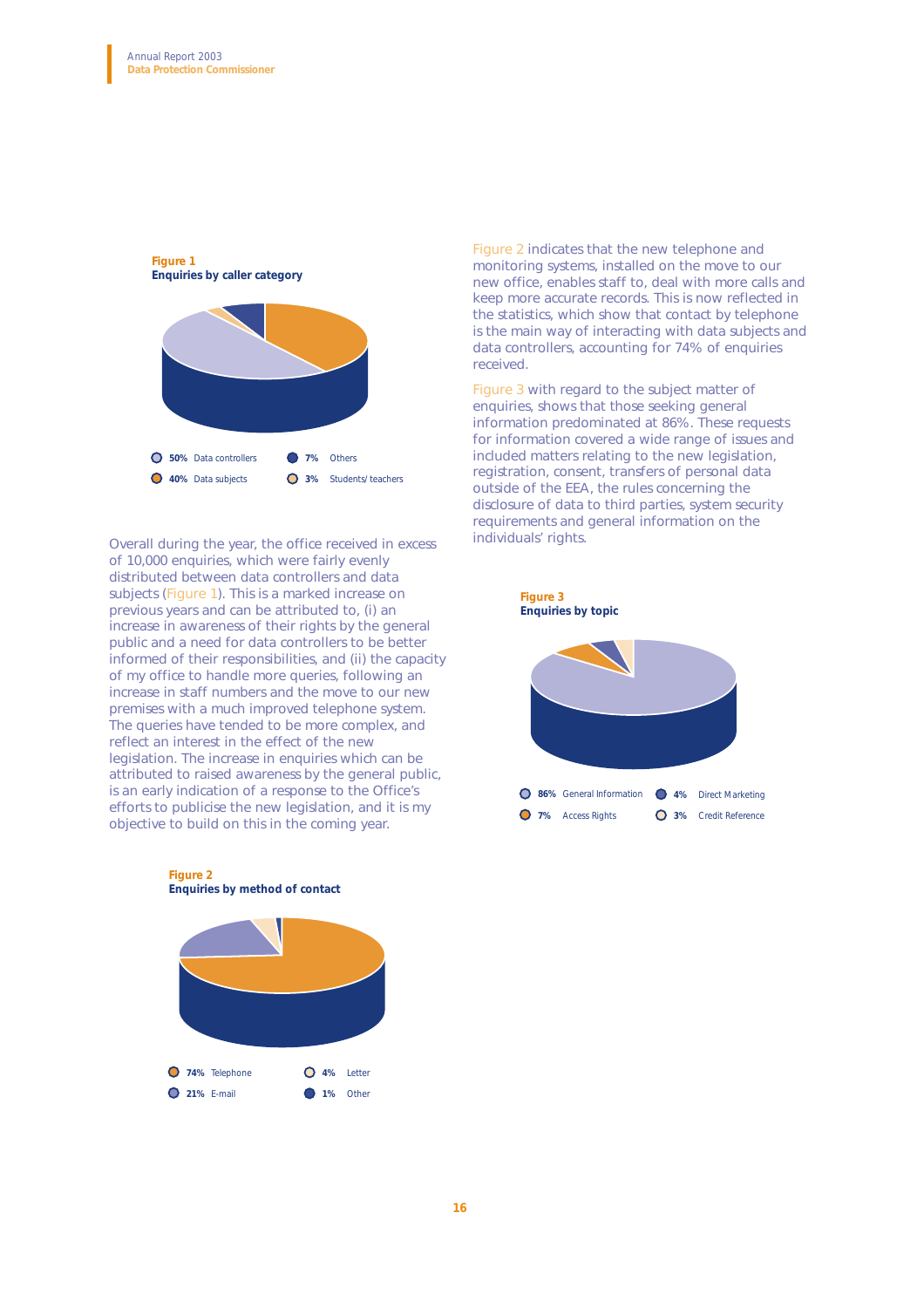#### **Significant advice given during the year.**

The Office provides advice to data subjects and data controllers on the practical application of the Acts. The following are some of the more significant questions dealt with:

#### *Age of consent*

The minimum age at which consent can be legitimately obtained was not defined in the Data Protection Act, 1988. A proposal to introduce a minimum age of 18 years in the Data Protection (Amendment) Bill 2002 was not carried forward into the Data Protection (Amendment) Act 2003.

Section 2A(1) of the Acts states that consent cannot be obtained from a person who, by reason of age, is likely to be unable to appreciate the nature and effect of such consent. Judging maturity will vary from case to case.

In the medical area, the GPIT Guide (www.GPIT.ie) suggests that an individual may be assumed to be competent to give consent for medical purposes on reaching the age of 16 years. Where the individual is below that age, consent may still be given, but this requires that the medical practitioner involved must assess whether a child or young person has the maturity to understand and make their own decisions about the handling of their personal health information. In relation to the right of access to health data, where the individual is below 16 years, it was recommended that the general practitioner should use professional judgement on a case by case basis, on whether the entitlement to access should be exercisable by (i) the individual alone, (ii) a parent or guardian alone, or (iii) both jointly. In making a decision, particular regard should be had to the maturity of the young person concerned and his or her best interests.

In the marketing area, where sensitive data is not involved, including on websites, a lower threshold may be permissible. For example, it is a matter for a company to judge if a 14 year old can appreciate the issues surrounding consent and to be able to demonstrate that a person of that age can understand the information supplied and the implications of giving consent. While care should be taken that a person under that age would not be enticed into a deception concerning his/her age, a clear statement that an age limit applies would normally suffice. Where the company becomes aware at a later date that a person has supplied false agerelated information, then that data subject's details should be removed from the live site. Sufficient identifiers may be retained purely for the purpose of blocking future entry attempts by that individual.

Where the company accepts that an individual is a minor and are seeking parental consent, e-mail might not be the best medium, unless they can establish that the e-mail address is genuinely a parent/guardian's e-mail address. A postal address is more readily authenticated, though it still does not preclude a letter being addressed to a sibling.

#### *Use of publicly available data for secondary purposes such as marketing*

Section 1(4)(b) of the Data Protection Act, 1988 states that the Act does not apply to:

"personal data consisting of information that the person keeping the data is required by law to make available to the public"

Previously, this provision had been interpreted by this Office as exempting the processing of such data from the provisions of the Act, even in relation to secondary uses of the Electoral Register. This was the basis of Case Study 5 as outlined in the 1997 report.

During the year, advice was given confirming that data obtained from the Electoral Register, from a person who has a statutory responsibility to hold and supply such data, are fairly obtained within the meaning of section 2(1)(a) of the Act. However, if such data are kept by a person who is not required by law to make such data available to the public, then it appears that section 1(4)(b) may no longer apply and it becomes questionable if the data are being fairly processed within the meaning of section  $2(1)(a)$  of the Act.

In regard to personal data obtained for the purposes of direct marketing from a public source, section 2(8) of the Acts now provides that

"Where a data controller anticipates that personal data, including personal data that is required by law to be made available to the public, kept by him or her will be processed for the purposes of direct marketing, the data controller shall inform the persons to whom the data relates that they may object, by means of a request in writing to the data controller and free of charge, to such processing".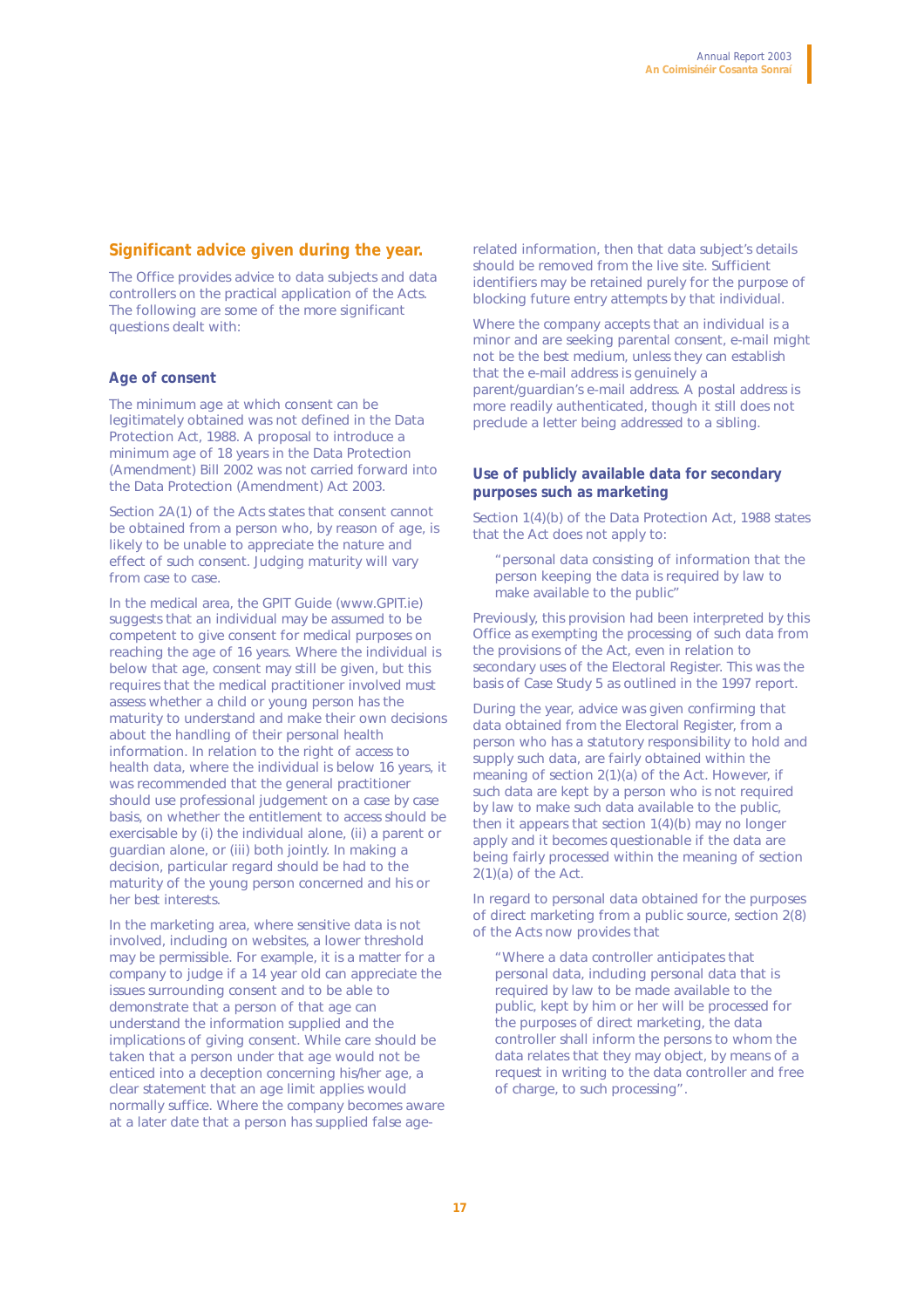Advice was given to the Irish Direct Marketers Association (IDMA) and others that:

- Where there has been a legitimate business relationship over a period of time with a person, then there is no need to get new consent e.g. banks, insurance companies, loyalty cards and shop special offers etc;
- A legitimate business relationship would be understood to exist where there has been contact within the previous 2 years at most;
- Where a database has been generated from the Electoral Register or other public register, then in respect of existing databases, at the first mailing shot:
	- data subjects should be informed where their name was obtained and that they may object to their name being on the list;
	- a free post envelope should be provided for response;
	- if no reply is received within 21 days, then the name may be used;
	- the notification has to be very precise and in bold type.

#### *Publishing photographs of young people*

A youth worker with a National Organisation enquired about their responsibilities in relation to possibly using photos etc. of young people in future publications/promotion. Advice was given that in general, section 2 of the Data Protection Acts requires that data are fairly obtained and fairly processed. To fulfil this fair obtaining provision, a data controller should be able to demonstrate that a person whose data ( which includes photographs) are being processed (data subjects) is aware that the data are being processed, as well as being aware of the purpose in processing the data and of any disclosures that are planned. In the case of minors, it was not sufficient to demonstrate that they are aware of these facts and have consented to such processing. It was explained that a minor cannot give consent to the processing of his/her own data and that it would be necessary for a parent or guardian to be informed and consent sought and obtained.

#### *Database of apparently spurious complaints*

A National Food Sector Industry Representative Body outlined to my Office that there was a problem with the level of complaints made to member companies by certain individuals who tended to make serial complaints. The Body wished to establish a database which would be accessible by member firms, giving details of people who had made exceptional complaints which the member may have some doubt about. Clearly, the Body would not be able to satisfy the consent requirements of the Acts. I was satisfied that the Industry has a legitimate interest in protecting itself against claims that may not be genuine and was satisfied that the legitimate interests provision of section 2A of the Acts provided a basis for the processing. This provides that personal data may be processed where:

"the processing is necessary for the purpose of the legitimate interests pursued by the data controller or by a third party or parties to whom the data are disclosed, except where the processing is unwarranted in any particular case by reason of prejudice to the fundamental rights and freedoms or legitimate interests of the data subjects."

However, I requested that people making complaints to members be made aware of the existence of the database; that their details may be recorded and that they be advised that they have a right of access to this data under section 4 of the Data Protection Acts. I also specified that the data should only be retained on the database for 2 years in the normal course.

#### *Access request to employee personnel records*

A major Government Department approached my Office seeking advice in relation to subject access requests received from its own personnel in connection with an ongoing dispute. Because of the nature of the dispute, large amounts of documents had been generated in dealing with the dispute itself. In order to assist the Department in dealing with the access request in a timely manner, my Office took the unusual step of providing a member of staff to view relevant documents and offer appropriate advice. This staff member acted as an agent of the Department and signed an appropriate confidentiality agreement. A number of interesting points arose during this consultation.

• Where a computer system in use does not have a facility to search documents by content, a data controller is not obliged to introduce software to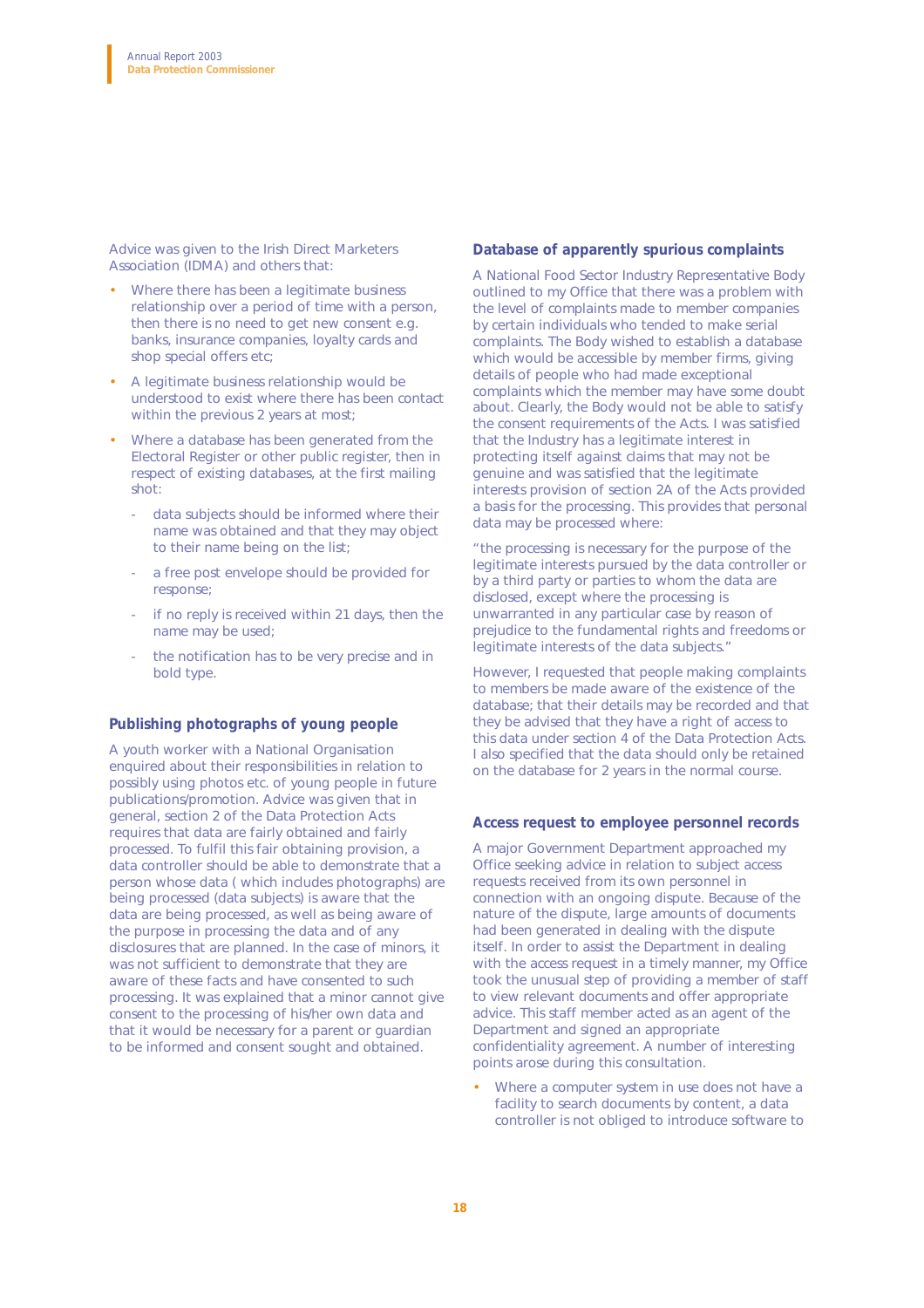search documents if that facility is not a feature of the way in which data are normally processed. Such a system would be considered by me to be more like a structured manual file than an automated processing operation.

- The mere mention of a person's name in a document is not always in itself personal data.
- Documents that contained opinions that there was a reasonable expectation were given in confidence need not be released. It might be possible to summarise such documents, or to remove the confidential element. This test would have to be applied on a case-by-case basis, as not all opinions are necessarily confidential; furthermore, a fact given in confidence is not exempt from an access request.
- Data in an employee's own e-mail account is not necessarily his/her personal data just because s/he is the author.
- Certain data can be withheld under sections 5(1)(a) or 5(1)(b) as being prejudicial to an enquiry but each case has to be reviewed separately.

#### **Complaints and investigations**

Under the Acts, I may launch an investigation into a possible contravention of the Acts where an individual complains to me that his/her Data Protection rights may have been infringed in any way or where I am otherwise of opinion that there may be a contravention. Where a complaint is received, I, as Commissioner, am required by section 10 of the Data Protection Acts, 1988 and 2003, to investigate it, and, to arrange an amicable resolution. Failing that, I am required to issue a decision in relation to it.

I regard the complaints and investigations function as being of central importance in my Office. Addressing alleged contraventions of the Acts in a proactive manner means that individuals can see that upholding their data protection rights is taken seriously by my Office while organisations where a contravention is established are required to address shortcomings and put new procedures and practices in place. While I have no power to award fines in respect of contraventions, I may issue a formal decision which is subject to a right of appeal by either party to the courts. Individuals who have been the subject of a contravention may make a claim for damages in the courts under section 7 of the Acts.

During the year, it was noteworthy that the nature of complaints being received were increasingly complex, raising, as they did, a range of issues crossing over into other areas of Law, notably Employment and Medical Law, as well as technical and IT issues. Prominent amongst the latter were disclosures of personal data as a result of inadvertent security breaches, underlining the point that no matter what technical and organisational safeguards are in place, the human element must never be overlooked. The increasing complexity of the caseload and the changing Data Protection legal environment caused some slow-down in the processing of complaints. Nevertheless, the additional staffing resources (see under Administration below) that have been allocated to my Office since late 2001 have continued to impact positively on the processing of complaints. During 2003, the number of new complaints processed formally was 258 compared with 189 the previous year (and 78 in 1998). The number of complaints concluded was 199 and at year's end 160 were still on hand. This is illustrated in Figure 4 below.



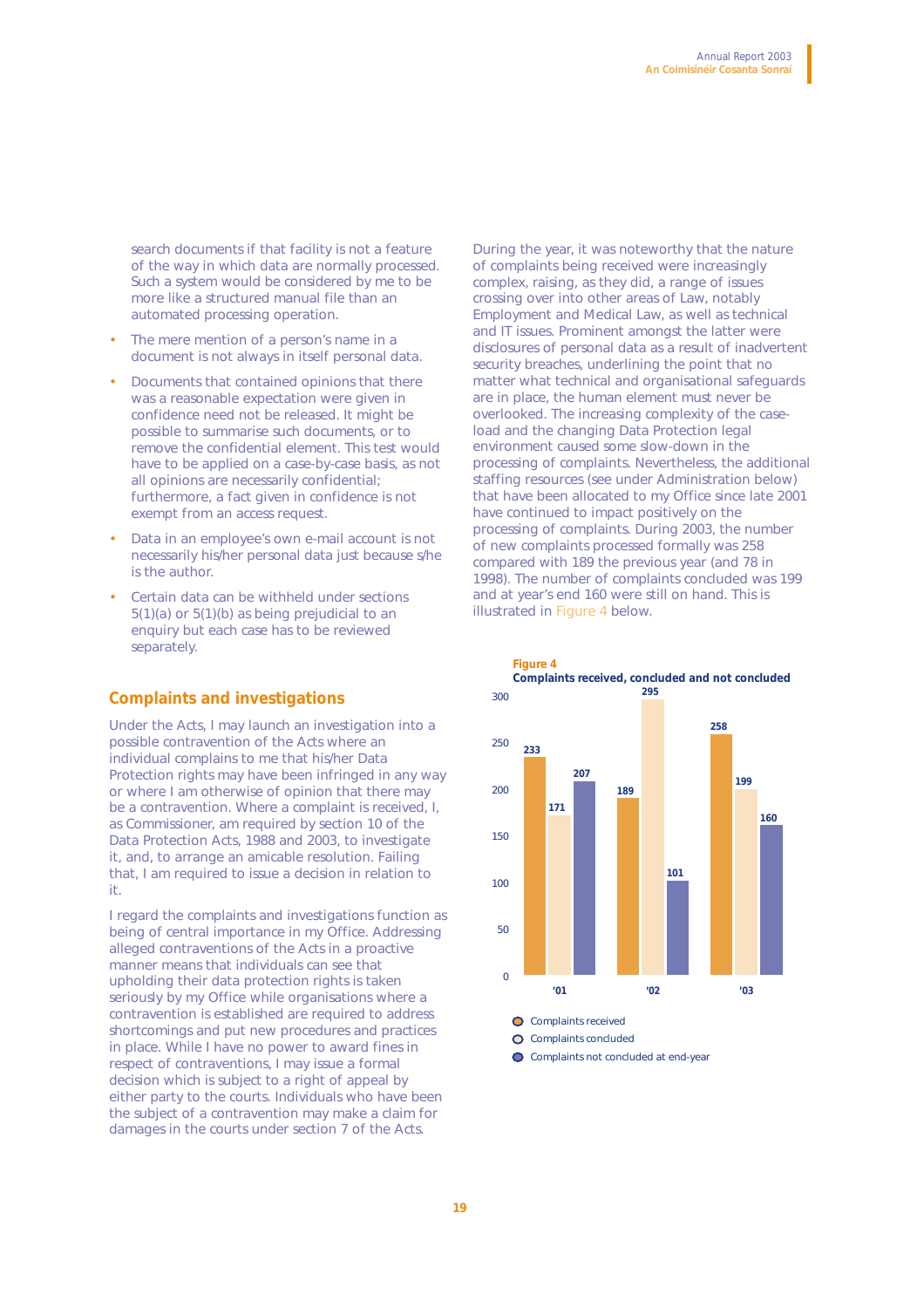

**Figure 5 Breakdown of data controllers by business sector**

**Figure 6 Breakdown of complaints by data protection issue**



Figure 5 shows a breakdown of the types of organisation against which complaints were made to this Office in 2002. Fourteen per cent of complaints concerned the financial services sector. The Telecommunications / IT sectors accounted for nine per cent of complaints while the direct marketing sector accounted for 22 per cent of complaints. The public services and central and local government also accounted for almost one quarter of complaints.

As regards the grounds for complaint - see figure 6 the largest single block of cases concerned the exercise of the right of access to data under section 4 of the Act (28%) and complaints about direct marketing (29%). Complaints about the issue of fair obtaining and incompatible disclosures of data to third parties were the next most common issue of complaint (together totaling 27%). Fair obtaining generally involves questions of consent and transparency. One concern often is the "bundling" of consents for uses which are not appropriate to the particular transaction. This means that data subjects are confused and the clarity and transparency that I seek may fall short. It is very important that the consent clause be appropriate to the transaction or service concerned and the envisaged uses of data and that adequate prominence is given to it on the form. Whether or not a disclosure is compatible can generally be answered by the simple test of whether the Data Subject would be surprised by the disclosure. I would, therefore, emphasise what I have said in earlier Annual Reports that unless a data controller is clear and up-front with a data subject, at the time when personal data are obtained, difficulties with data protection law are inevitable.

At the end of the year, 25 complaints received in the 7 weeks following the enactment of the Privacy in Electronic Communications Regulations relating to unsolicited direct marketing via SMS messages were under investigation. It is my intention to take a strict enforcement stance, pursuant to these Regulations, on the whole issue of spamming, for direct marketing purposes, whether by email or SMS.

A significant investigation during the year centred on the Department of Communications, Marine and Natural Resources (CM&NR) which commenced publishing details of FOI requests it had received on its website in April 2003, with the exception of requests for personal information. The information initially displayed comprised the name and address of the requester and a synopsis of the information sought. The details of this investigation which involved the issue of an Enforcement Notice against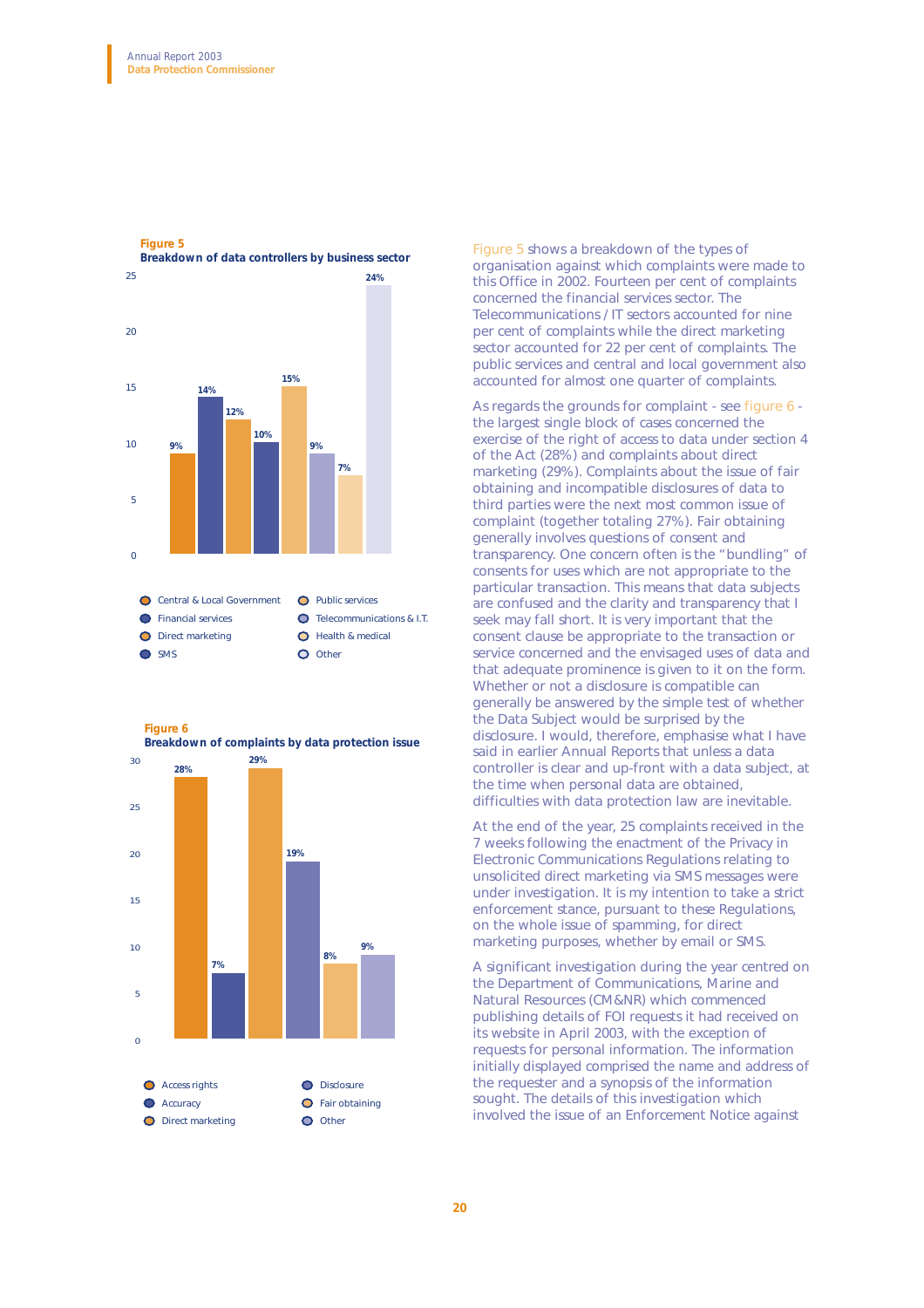the Minister and its satisfactory conclusion are outlined in Appendix 2.

Of the complaints concluded, I found that 20% were upheld, 62% were resolved informally while 18% were rejected. Details of the more significant cases are summarised in the Case Studies section in Part 2 of this Report.

Figure 7 indicates the increase in complaints since 1998 is significant and indeed up to mid March 2004 some 110 complaints have already been received.



#### **Registration**

I am pleased to report that there has been a 28% increase in the number of data controllers/processors registered with my Office. The number registered at the end of 2003 was 4,618 as compared to 3,632 and 3,099 at the end of 2001 and 2002 respectively. The extra resources given to this Office has helped in the achievement of these increases.

I consider registration to be of great importance as a means of promoting compliance. Awareness of data

protection and the obligations that it imposes on controllers and processors is key. Registration is a very effective measure in raising and maintaining awareness among data controllers. Renewal of registration serves as an annual reminder of data protection responsibilities which is important in an age where staff turnover is high. The discipline of registration requires data controllers to focus on and observe their obligations under data protection law. In particular, they are required to review and describe their processing operations, consider the persons to whom they are likely to disclose data, as well as setting out the security measures in place for keeping data safe and secure. Although the registration system is one of self-assessment, data controllers are bound by law to adhere to the terms of their registered entry.

The sectors in which the greatest increase in registration has been achieved are those that are required to register because they hold sensitive personal data under the Acts. These include the medical profession, pharmacists, the legal profession and schools. I think that registration for those that hold sensitive data is most important as it requires them in particular to outline the security measures they take to ensure that sensitive personal data is not accidentally disclosed or destroyed. In addition there is a misunderstanding in some quarters that data protection responsibilities only apply to those that are required to register. While the registration requirement applies to a subset of data controllers, data protection responsibilities apply to all who control or process personal data. While good progress has been made I aim to further improve compliance with the registration requirement by targeting particular sectors that hold sensitive data.

Before bringing the new registration requirements of the 2003 Amendment Act into effect the Minister for Justice, Equality and Law Reform engaged in a public consultation in early 2004. The period for submissions has only just passed and I made a submission for his consideration.

#### *Prosecutions*

At the end of 2003 I initiated proceedings in the District Court against two legal firms in Wicklow and Dublin who failed to register. These two firms were successfully prosecuted in February 2004. The Probation Act was applied and costs were awarded to me in both cases. In addition one firm was asked to pay €500 to a local charity. This action was not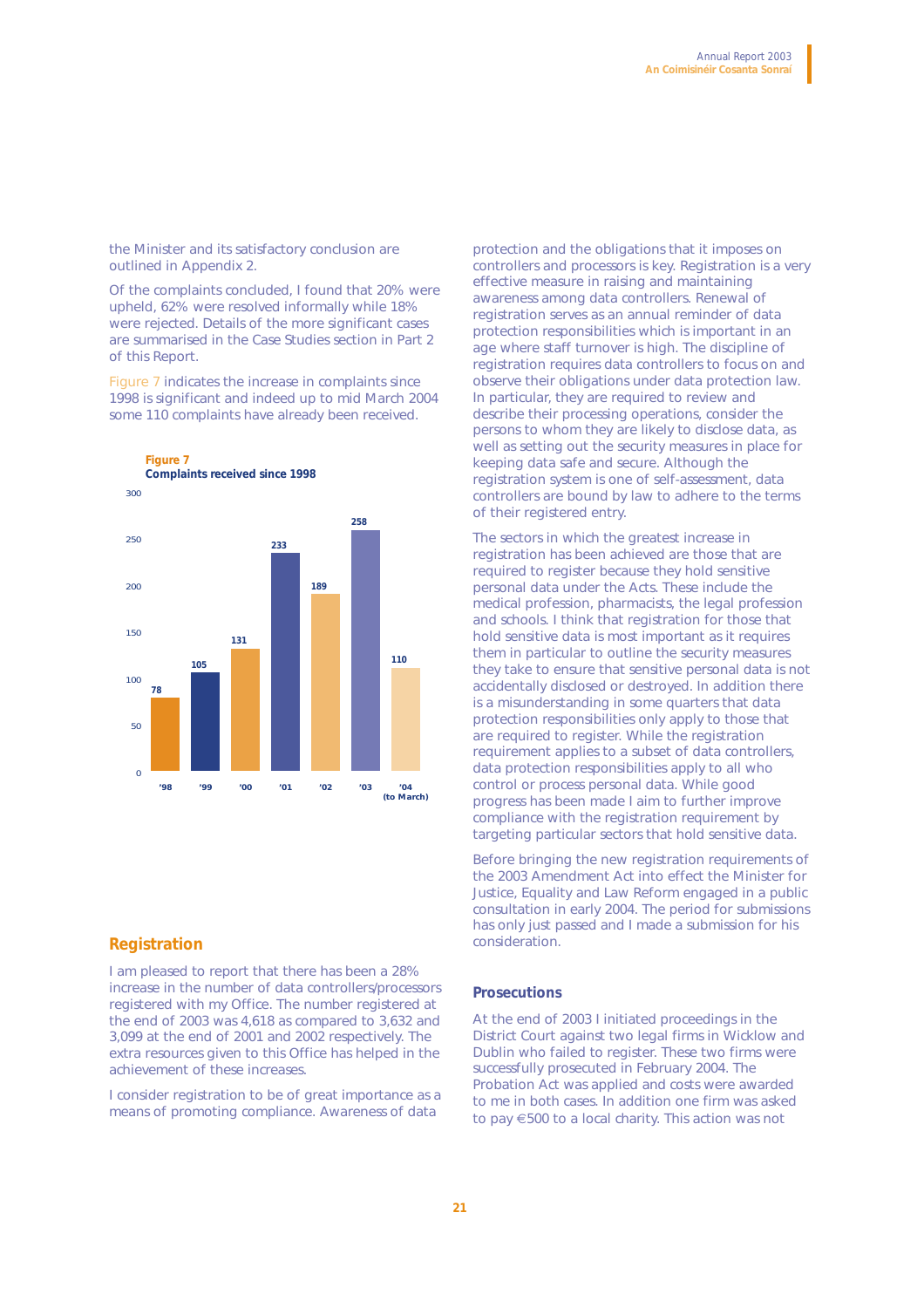taken lightly. Several letters issued to these firms over a period of months outlining their responsibilities and two on-site inspections were also carried out with no satisfactory outcome.

I wish to thank the Law Society, the Department of Education and Science and the Department of Health and Children for their assistance to me in my efforts to have those who process sensitive data on computer registered. They informed those that they represent of the requirement and advised them to register where appropriate but ultimately it is every controller's own responsibility to register.

I intend to prosecute when necessary for similar or other breaches of data protection law in future and it may well be that proceedings in the Circuit Court rather than in the District Court may be taken.

#### *Public register*

I am pleased to report that the Register of Data Controllers and Data Processors can now be accessed on-line from my website since December 2003 (See Figure 8).



#### **Privacy Audits and Inspections**

The enactment of the Data Protection (Amendment) Act 2003 gave me the power to conduct investigations where I consider it appropriate to ensure compliance and not only where I have received a complaint or consider that a contravention has or will occur. I prefer my role to be a proactive one rather that a reactive one. I intend to use this authority to carry out "privacy audits" with the main objective of assisting the data controller in complying with its obligations. If shortcomings are discovered then a follow-up inspection will normally be carried out before enforcement notices or the like would issue.

I am pleased to say that my office was able to exercise this authority at an early opportunity. In the latter half of 2003 two privacy audits were carried out. The audits were in a major acute hospital-Beaumont - and in the telecommunications sector-Eircom - and I am happy to say that a high awareness of and compliance with data protection responsibilities was found in both instances.

I intend to conduct a greater number of privacy audits in the coming years. These will be across a wide range of sectors but clusters within a sector will also be a part of the programme. I may engage specialists to carry out particular areas of examination.

#### *Other inspections*

During 2003 visits to data controllers were carried out for reasons other than privacy audits. There were nine visits scheduled to legal firms in connection with their possible obligation to register. Eight inspections were carried out as one firm registered in advance of the visit and second visits to three of the firms were also carried out. These inspections were the basis for the successful prosecutions that were taken in the District Court for non-registration which are referred to above in the section dealing with Registration.

On-site visits were made in connection with the investigation of complaints to a pharmacist, a debt collector and a major multinational IT company.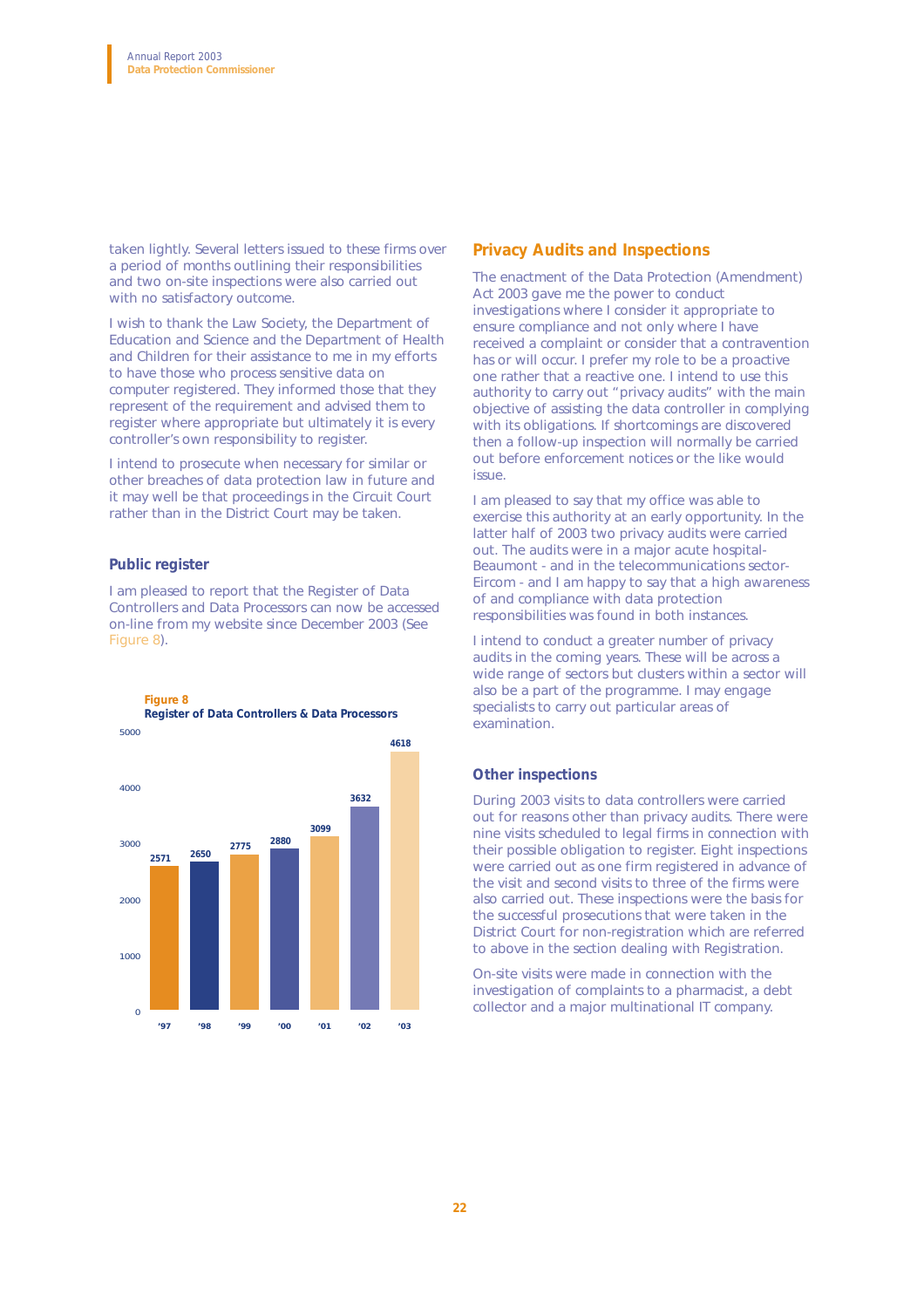#### **International activities**

As I indicated in previous reports Data Protection cannot be confined to Ireland alone. With the everincreasing globalisation of trade and the advance of the Internet any Commissioner cannot address privacy concerns in isolation. Constant liaison at EU level is beneficial but other regions of the world also provide new insights into how data protection operates. Indeed since the events of September 11 data protection principles worldwide are under review and a sharing of experiences is necessary so as to ensure that these rights are respected even in difficult times. That is why my Office participates in various international fora. Much co-operation is achieved in the normal day-to-day contact between fellow offices with attendances at international conferences kept to the bare minimum.

During 2003 my Office staff and I participated in the following international activities which were of considerable benefit to the Office's operations-

- Article 29 Working Party of the EU member states and the EU Commission.
- EU Supervisory Bodies comprising Europol, Schengen, Customs Information System, Eurodac and Eurojust as well as the related Appeals Committees.
- Schengen evaluation team in Portugal.
- 25th Annual International Conference of Privacy and Data Protection Commissioners in Australia.
- Biometrics Conference organized by the Privacy Commissioner of Victoria, Australia.
- Spring Conference of European Data Protection Commissioners in Spain.
- International Complaints Handling Workshops in Italy and Poland.
- International Working Group on Data Protection in Telecommunications in Germany.
- Annual meeting of the United Kingdom and Irish Data Protection Authorities as well as Guernsey, Jersey and the Isle of Man authorities. (During 2003 an Assistant Information Commissioner -with responsibility for Northern Ireland data protection and freedom of information matterswas appointed by the UK Commissioner and we have had constructive dialogue on matters of mutual interest. We hope to meet regularly to further cross border matters).

• Key note address at the first public forum organized by the newly established Cypriot Data Protection Commissioner.

The Netherlands Commissioner also visited my Office in July 2003.

#### *European union activity*

The Office attended all meetings of the Article 29 Working Party, the consultative body comprising the data protection commissioners of the EU member states as well as the EU Commission. The Commissioners of the applicant countries also attended the meetings as observers. The group makes opinions and recommendations on various data protection issues; it tries to have a uniform approach community wide. A lot of time and debate was given to the matter of the USA request for airline passenger data details to be supplied to its authorities and the focus of the Article 29 review was that the measures should be proportionate and with adequate security. I am appreciative of the efforts made by the USA authorities to meet as far as possible our desires but not everything was feasible. However the final agreement with the EU is a far better position than was envisaged in 2002 but it will need to be kept under review.

The Office has continued to provide representation at meetings of the Europol, Schengen, Customs, Eurodac and Eurojust supervisory authorities. In addition my office paid a visit to the Irish liaison office in Eurpol to discuss data protection issues. The office also dealt with an access request to Europol and participated in an evaluation of the Schengen supervisory authority in Portugal. Staff from this office took part in Customs Information System familiarisation session organised by the Revenue Commissioners.

Copies of all decisions made at the EU meetings are available through this Office's website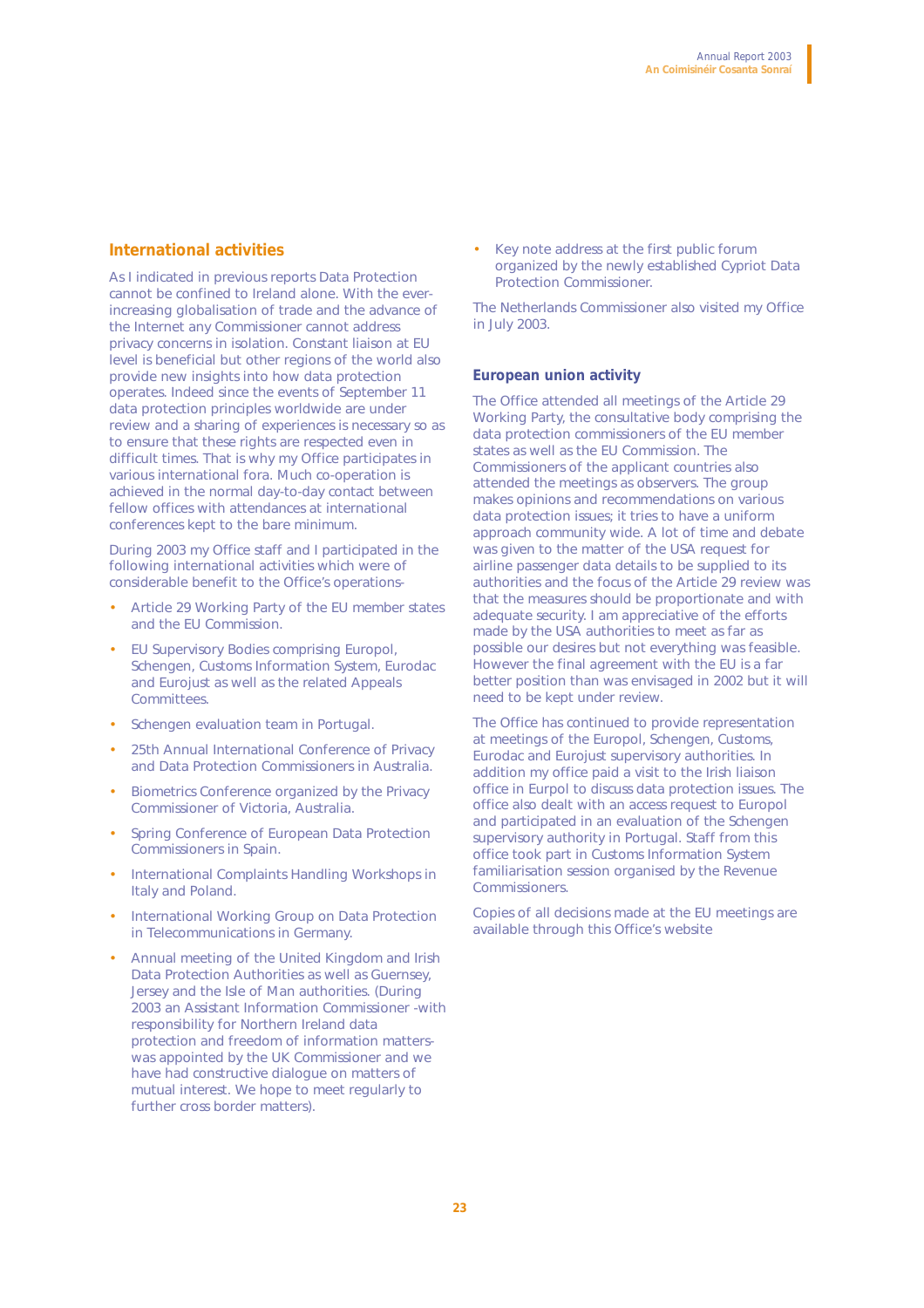#### *International conference*

The theme of the 2003 International Conference in Australia was "Practical Privacy for People, Government and Business". The aim was that Data Protection Commissioners would be challenged as to their role in the modern world, whether theirs was a constructive role or whether security and business was being impeded by commissioners' actions. Accordingly provocative topics were chosen for debate. I was honoured to be one of the speakers chosen for the session dealing with "a safe and open society - the role of privacy regulators" along with the Police Commissioner from New South Wales and a leading Australian academic. I indicated that such a society is not hindered but enhanced by the actions of a data protection commissioner. The following extracts from my presentation (the detailed presentations at the Conference are available on the Australian Commissioner's website which is linked from this Office's website) summarise the main points I put forward for debate

#### *What does a safe and open society mean?*

- Can we communicate freely and in confidence, are reasonable and proportionate responses given, are security concerns paramount, how are difficulties in a modern democracy recognised
- Is the balance right between safety and privacy.

#### *What are the publics concerns?*

- Are business, government and law enforcement agencies doing the right thing
- To whom are they accountable and how open is the accountability
- Who gives the necessary independent assurances
- Can it be left to market or indeed self regulation?

#### *Role of Data Protection Commissioner*

- Appointed by Government or parliament
- Independent but what does independence really mean
- Makes decisions on complaints or issues restraining orders but could there be adverse reaction to negative ruling against politicians or big business
- Ultimate test of independence do you compromise for easy life
- Not academic role but practical and businesslike in all respects.

#### *Why create the Office of Data Protection Commissioner?*

- Important matter as a human right is involved
- State has dual but contrasting responsibilities protect citizen/state and facilitate business
- Serious matter if things go wrong for you
- Independent but impartial role that is an enabler for the eSociety
- Point of redress, review, advice, listen and adjudicate
- Accountable to Parliament and ultimately people.

#### *Have Data Protection Commissioners added value to a safe and open society?*

- Police matters Commissioners have a supervisory role but this does not hinder operations
- Inappropriate data on a criminal records system was deleted and safeguards were put in place
- The need that retention of communications traffic data with appropriate safeguards was raised and pursued
- Medical records and marketing concerns were highlighted
- Function creep awareness was targeted
- Stimulated debate in many areas
- Taken a practical approach to serious issues such as the USA passenger data matter
- Took a practical approach rather than a 'theological' approach in highlighting serious issues which were later remedied.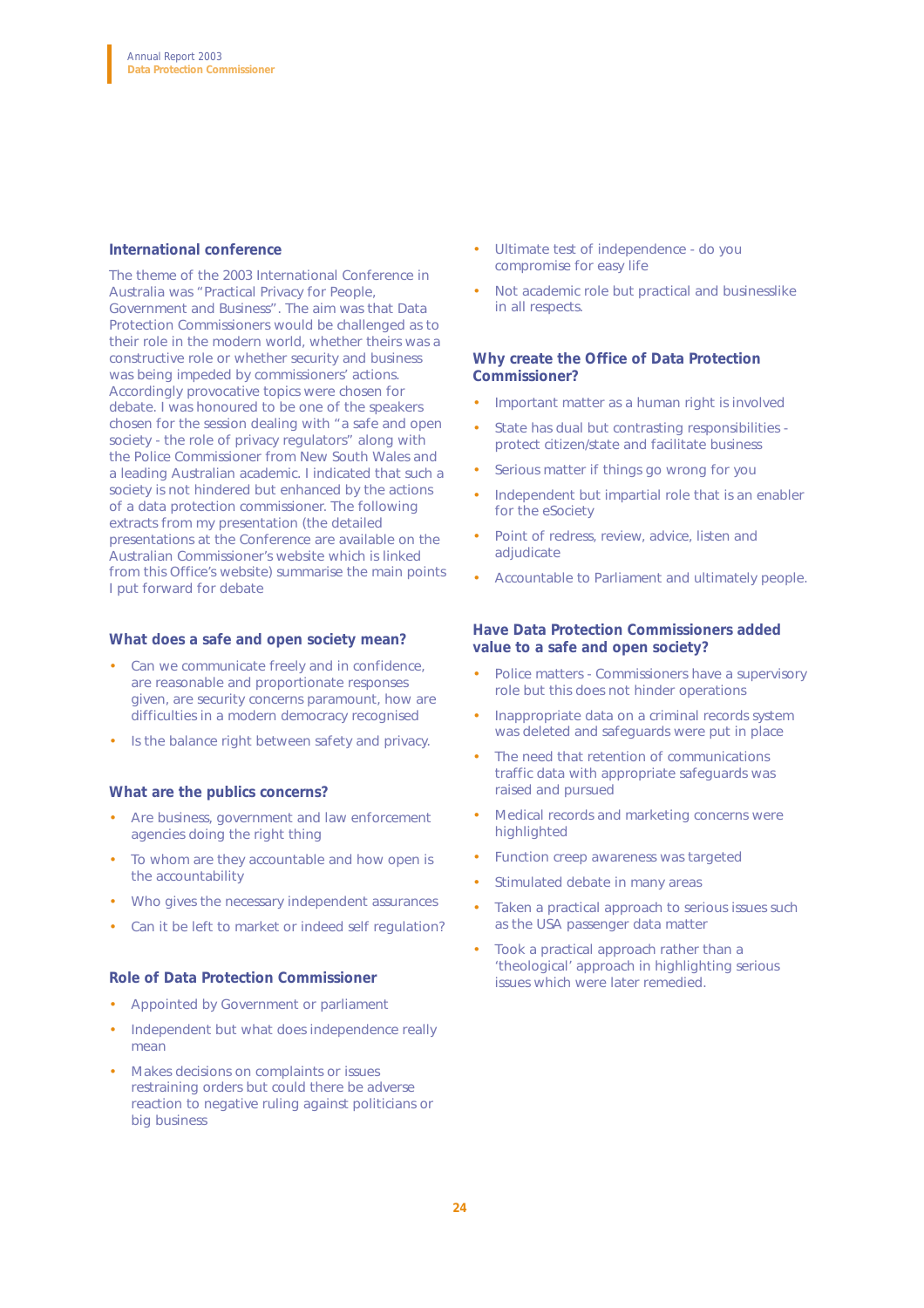#### *What Data Protection Commissioners cannot do?*

- Commissioners are creatures of law and do not make the legislation
- Parliament legislates ultimately and legislation enacted may not be the most privacy friendly
- Balance between privacy and other interests of society is finely drawn and complex while Commissioners observations may not be acceptable to legislators - indeed on occasions Commissioners observations may not be sought
- Government, Industry and Commissioners must be in constructive dialogue with cooperation and respect for each other - not a closed dialogue by either side.

#### *Future role for Commissioners*

- Delighted if market forces were the ultimate solution but have we reached that stage
- Data Protection Commissioners have to recognise and respond to responsible and well grounded initiatives whether by industry or governments
- Public credibility needed for eSociety and data protection law enables and empowers
- Commissioners can be the citizens last line of defence to an extent with ultimate access to the Courts
- Partnership role not to be undervalued, a need for regulation still exists while co-regulation can be of benefit to the person
- A safe and open society is not hindered by a Data Protection Commissioner's action and without a Data Protection Commissioner what would the situation
- Ensuring that a human right is respected is the ultimate test for everyone.

#### **Administration**

#### *Costs of running the office in 2003*

|                                         | $2003 \; (\in)$ |         | 2002 (€) % change |
|-----------------------------------------|-----------------|---------|-------------------|
| Overall running costs 1,202,733 815,173 |                 |         | 48%               |
| Receipts                                | 455.439         | 350,666 | 30%               |

The increase in running costs was mainly due to once - off costs associated with the move to new Office accommodation and higher on-going running costs due to more compliance activity. A fuller account of receipts and expenditure in 2003 is provided in Appendix 7.

#### *Staffing*

The full authorised complement for the Office is 21 and the filling of all of these posts is vital if the Office is to be able to adequately discharge the additional workload which the new Act is generating. At the end of the year there were 3 vacancies and while I appreciate the pressure on resources in the public service, the filling of these vacancies is necessary if the Office is to continue to develop and provide an important public service in the pro-active way which we are seeking. I wish to acknowledge the continuing positive response of the Department of Justice, Equality and Law Reform and their understanding of our needs in this regard.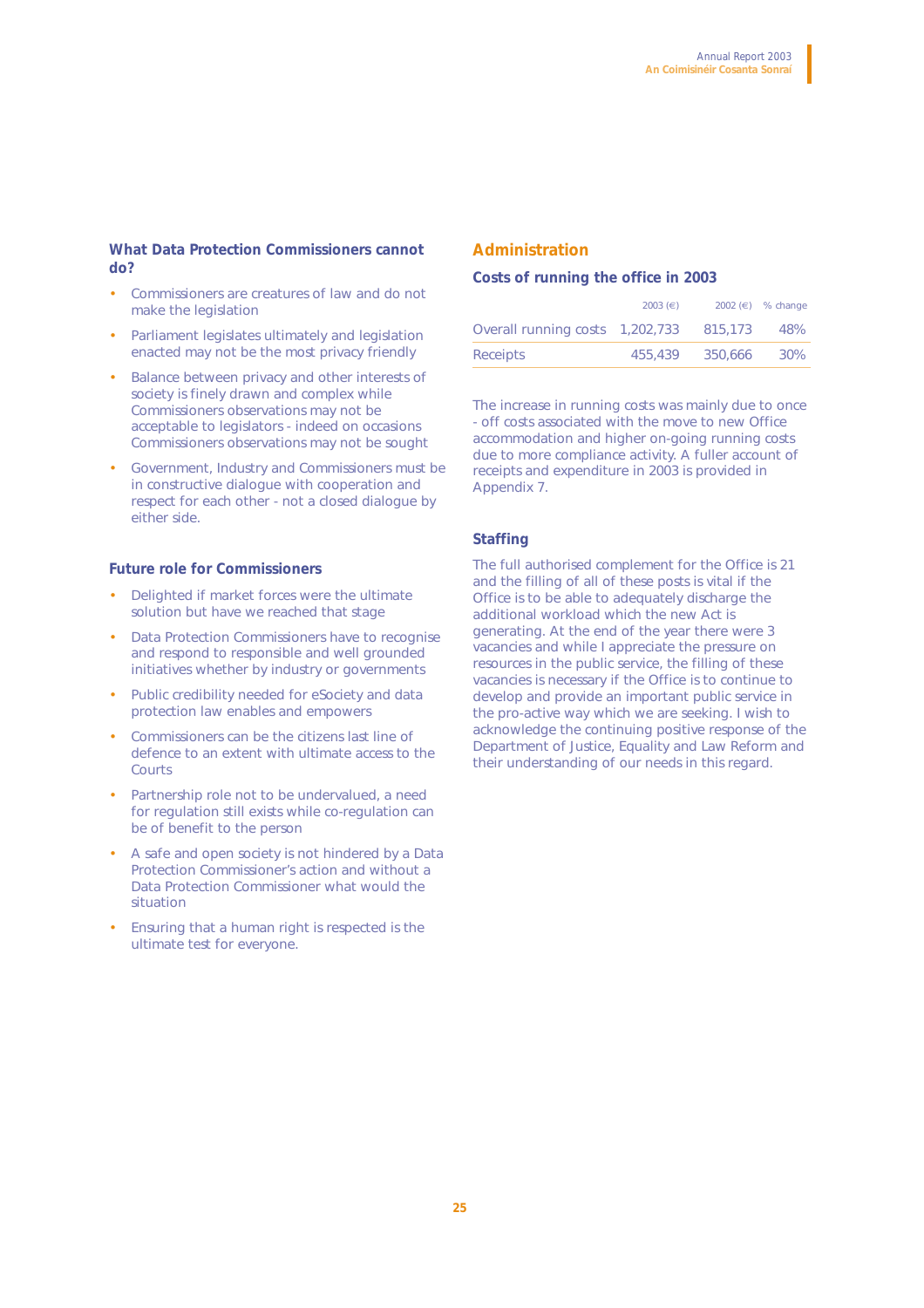#### *Performance management development*

In October 2003, the Office submitted the necessary Progress Report to the Justice and Equality Sector Performance Verification Group which assessed the Office's progress in relation to its commitments which had been agreed under its Modernisation Action Plan. The significant elements of this Plan are:

- **Customer Service:** Giving prompt and accurate advice to personal callers, either in person, by phone or email, is crucial not only to service delivery but to the public image and status of Data Protection. We are following several initiatives to build on our strong customer service ethos, particularly in the areas of delivering services over the internet and targeting our message in a clear and simple manner across the country at local level.
- **Equality:** We seek to disseminate and build awareness of Data Protection across all sectors of society and in particular to promote and encourage access to our service for people who may otherwise feel excluded from the world of computers and e-business. Within the Office, staff have availed of parental leave and job sharing and the Office culture is fully supportive of these family friendly initiatives.
- **Staff Training and Performance Management:** In pushing forward with Modernisation, I am firmly of the view that the most important resource is staff. My policy is to provide an environment where every staff member is both given the opportunity and encouraged to develop their full potential and also where they feel included as part of a team. Staff morale and customer service have been boosted by our move to new accommodation last May. We are currently engaged in internal training to develop staff expertise in the new legislation and we see the development of performance management, with its emphasis on clarification of roles and training, and its link to the Business Plan, as making a key contribution to expertise.
- **A Partnership Committee:** was established, comprising of 5 staff - one person nominated by staff from each Grade in the Office - to support, and involve staff in, the development of the Office. The Committee has played a positive role with our Action Plan. They have a general brief to look at work organisational issues and training. While staff are encouraged to make their views known at regular staff meetings, which I chair, it

has been found that this smaller Group has worked well, in increasing communications at an informal level between staff. Some new initiatives are being developed as a result of discussions at this Committee, in particular shaping our approach to the education and awareness strategy. Other staff are also encouraged to contribute, updates are circulated after every meeting and staff are invited to attend as observers, for their own development, and for the purposes of transparency.

• **Efficient use of resources:** The additional staff assigned to the Office over the last 2 years, has enabled more thorough compliance activity, particularly in regard to registration requirements as some 4,600 controllers have now registered (3,600 in 2002 and 3,000 in 2001) and in clearing complaints. More and more use is also being made of IT to enhance use of resources.

I was pleased that the Performance Verification Group informed me in December 2003 that the progress achieved in relation to the Office's commitments warranted the payment of the pay increases due from 1 January 2004 to all grades of staff in the Office. I very much appreciate the commitment and support of the staff during 2003.

#### *Support services*

The technological environment within the Office was reviewed during the year. Operating Systems, software and some of the hardware was upgraded which should serve the office for the next few years. I wish to record my appreciation for the ongoing services provided by the Department's IT personnel. I am also happy to record my appreciation of the Department's Finance Division, based in Killarney, which has continued to provide my Office with a vital service in the area of receipts and payments.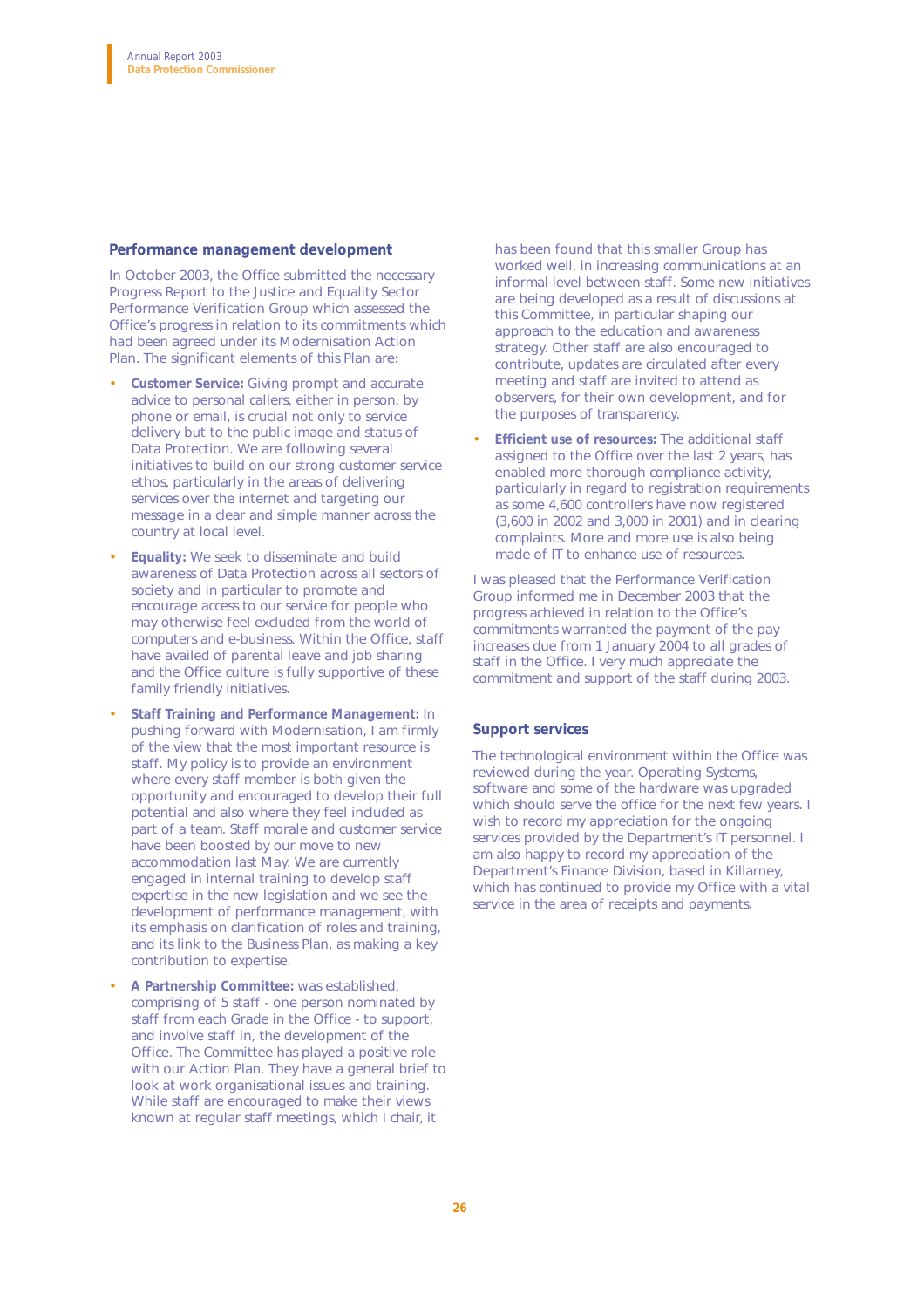

# part two

## Case Studies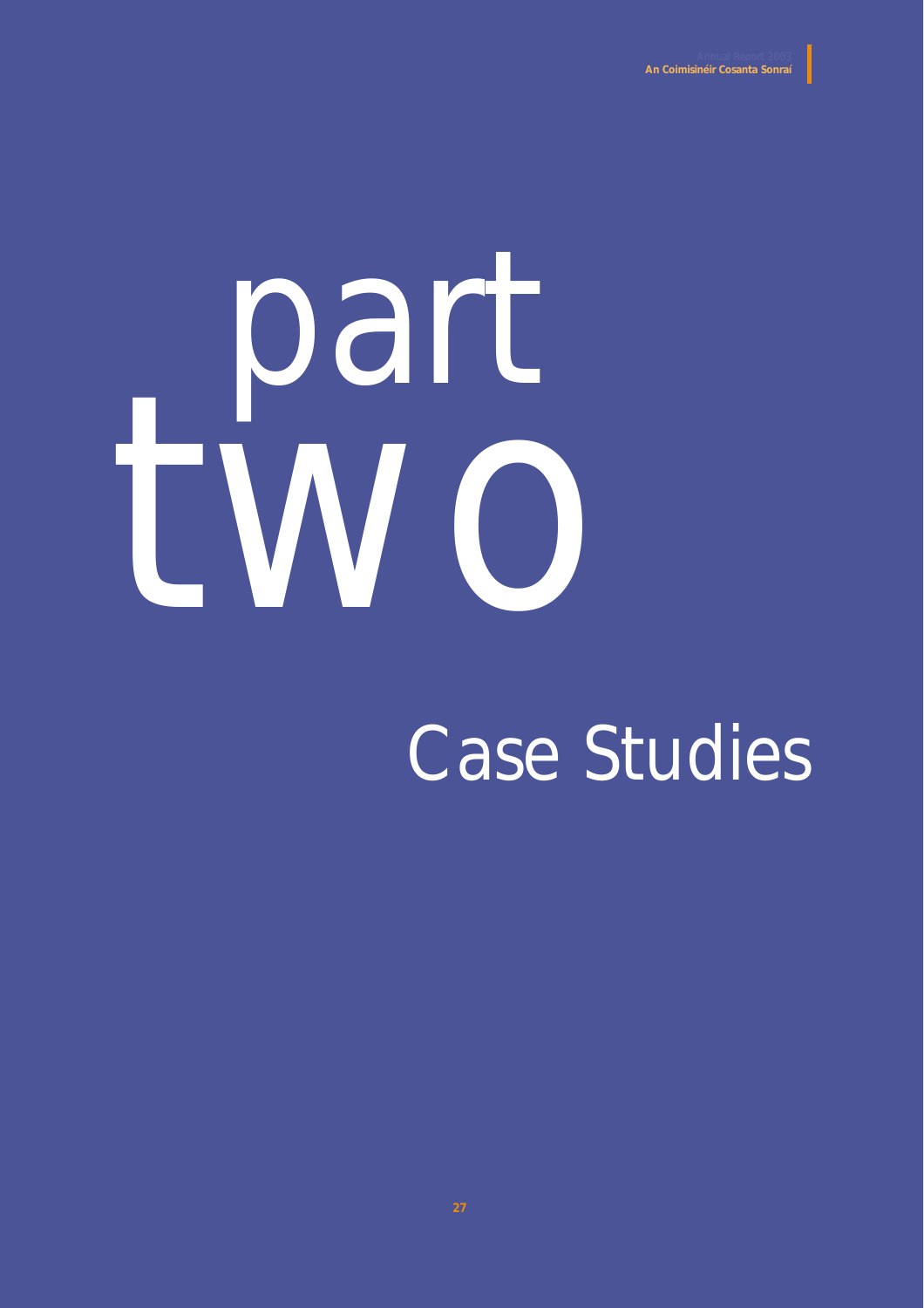Drogheda Hospital - investigation into a consultant's practice - patients felt consent was necessary - balance to be struck with concerns for public health issues overall

I received many complaints from former patients of a Drogheda hospital in relation to the manner in which an investigation was carried out by a health board into the conduct of a consultant's practice. They complained that in the course of its investigation, the health board had sent copies of patients' records and charts to a UK based healthcare risk management group and to an Irish review group without the consent of the individuals involved in 1998 and subsequently.

When I began to investigate the matter, I established that the data that had been disclosed by the Health Board prior to1 July, 2003 was manual data, consisting of patient files, theatre files, etc. While the Data Protection Act, 1988 only applied to personal data on computer the Data Protection (Amendment) Act, 2003 applies to manual data from 1 July, 2003. Whilst manual data, therefore, was involved, and was not subject to the remit of my Office as the manual data in question was referred in 1998, nevertheless, given the major issue involved, the matter was given full consideration as if the principles of both Acts applied.

The background to these complaints was that in October, 1998 the Health Board was made aware of serious concerns in relation to the management of patients under the care of a Consultant Obstetrician/ Gynaecologist, as a result of which a preliminary assessment was carried out in relation to the perceived concerns regarding his clinical practice. The records of 42 patients were involved and to ensure patient privacy and confidentiality, patients were numbered consecutively and this numbering was used in the management of all subsequent classifications in the review process.

Initially the records of 3 patients were sent to the UK based company for risk assessment review. Consultation was then undertaken by the Health Board with the Chairman of the Institute of Obstetrician and Gynaecologists in Ireland, who indicated that the Institute would assist the Board in order to conduct a review. The Board stated that it was their intention to deal with the alleged serious



concerns regarding the Consultant and his practice in a confidential and sensitive manner, having regard to the Board's statutory duty of care and service management to patients availing of services within its area. The Review was carried out by the Institute at the request of the Health Board, and consisted of three independent Obstetrician Gynaecologists. The Terms of Reference included a request to assess and consider the nature and merit of the concerns of the Health Board.

The Health Board maintained that it had a duty of care to patients within the Health Board area and when it was appraised of serious concerns relating to patient care, immediate legal and medical advice was sought and that it was in this regard that charts were provided in a confidential manner to the Review Group following consultation with the Institute of Obstetricians and Gynaecologists. It also stated that at this stage the well-being of patients and the wider population was the primary concern. The Health Board set up help lines and counselling services, following the significant media coverage of the concerns in December, 1998 regarding the consultant's practice. Following receipt of the Review Group's Report in April 1999, the help-line was reactivated and direct contact was made with the General Practitioners of patients involved by way of letter and telephone, who were asked to advise patients directly about the report and the options available to them.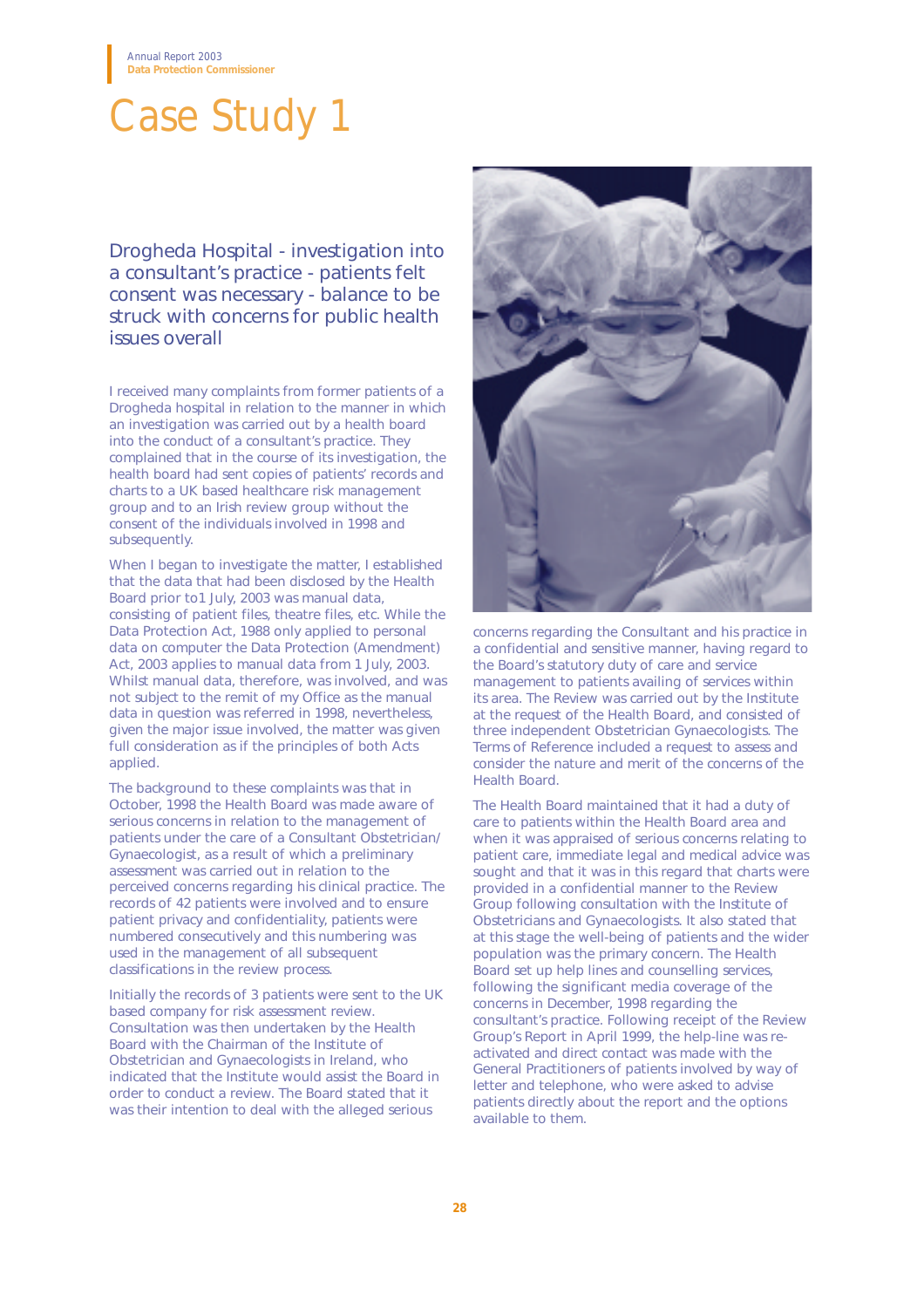Having regard to the serious and far-reaching public health issues and circumstances involved, I considered that the Board were justified in making the disclosures under section 8(b) and section 8(d) of the Acts

The general principle of the Data Protection Acts is that personal data should only be processed and disclosed to other parties with the patient's consent unless one of the provisions of section 8, which lift the restrictions on disclosure in limited and defined circumstances, apply.

Section 8(b) provides that -

*"8. - Any restrictions in this Act on the processing of personal data do not apply if the processing is -*

*(b) required for the purpose of preventing, detecting or investigating offences, apprehending or prosecuting offenders or assessing or collecting any tax, duty or other moneys owed or payable to the State, a local authority or a health board, in any case in which the application of those restrictions would be likely to prejudice any of the matters aforesaid...*"

while section 8(d) provides that -

*"8 - Any restrictions in this Act on the processing of personal data do not apply if the processing is-*

*(d) required urgently to prevent injury or other damage to the health of a person or serious loss of or damage to property."*

Section 8 therefore recognises that privacy rights are in no sense absolute and must constantly be balanced against other competing interests including society's right to be made aware of particular information.

The matter which had to be considered by me, therefore, in terms of the Data Protection Acts, was whether the Board could rely on any of the provisions of section 8 as a basis for the referral of case files to the UK company and subsequently to the Enquiry by the Institute of Obstetricians and Gynaecologists, without the consent of the patients involved.

In routine referrals anonymised information should only be disclosed; charts etc might not need to be forwarded and indeed prior patient consent should be sought. However, **in a case such as this when a serious matter, with implications for the health and welfare of past patients and indeed possible dangers for current and future patients, was brought to its attention, I deemed that the Board had a duty to fully establish all of the facts using whatever expert resources were necessary and indeed in a speedy and urgent manner**. I considered that the Board were justified in disclosing the files in order to protect the health of those who had had the procedures carried out by the consultant and also so that necessary steps could be identified to avoid inappropriate procedures in the future. Having regard to the serious and far-reaching public health issues and circumstances involved, I considered that the Board were justified in making the disclosures under section 8(b) and section 8(d) of the Acts.

Furthermore, I considered that the disclosure by the Board was a compatible disclosure within the meaning of section 2 of the Acts. Section 2 (1) (c) (ii) provides that "data shall not be further processed in a manner incompatible with that purpose or those purposes" (for which it is held). I considered that **the disclosure of patient data for the limited purpose of practice review in the wider interest of public health and, subject to confidentiality and privacy safeguards, was consistent with the purpose for which personal data was held by a healthcare provider**. However, while names of patients were also included in the charts supplied to the reviewing bodies it would have been prudent, if it were feasible, given the urgency and importance of the investigation, to delete all references to patients so that only anonymised information was released.

I deeply appreciate and I am glad that the matter was brought to my attention by concerned and reasonable patients as it raised serious matters in the healthcare area regarding data protection.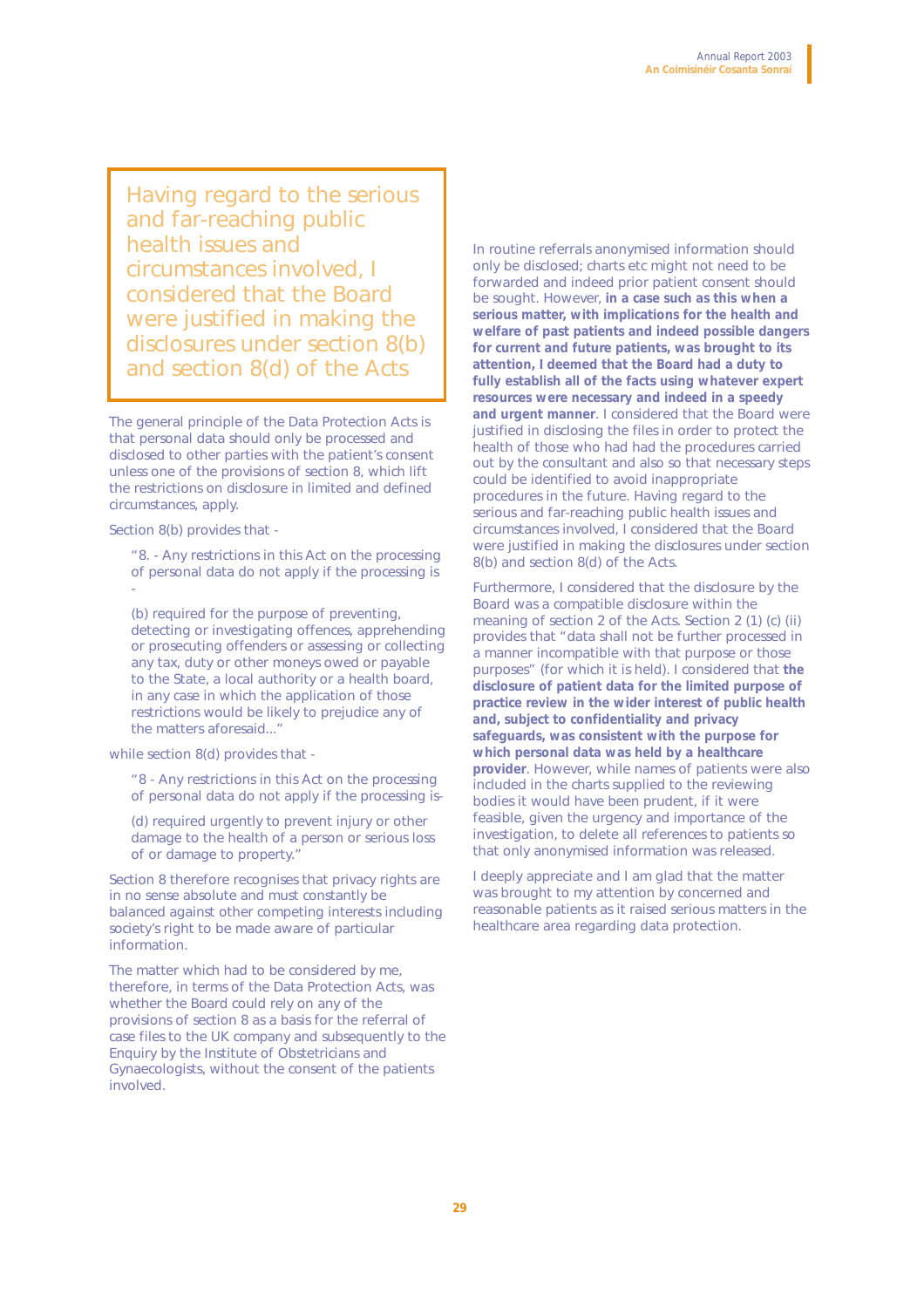#### PMI Ltd mailing list rented in good faith by a bank resulted in minors being marketed for credit cards without proper consent

In early January 2003 I received a complaint from an individual to the effect that his ten year old daughter had received unsolicited mail from a bank offering her a credit card. The letter was addressed to the child using "Blackrock, Co. Dublin" as the postal address. However the use of "Blackrock, Co. Dublin" indicated to the complainant that the address was not provided by any member of the family as they always used "Stillorgan, Co. Dublin" in their correspondence. The complainant contacted the bank in the matter requesting an explanation and also that his daughter's name and that of his immediate family be removed from its mailing list. He was informed that the mailing list used by the bank had been rented from Precision Marketing Information Ltd.(PMI) who had got the details from a reputable third party.

The bank phoned my Office when this matter arose and stated that a mailing list, obtained from PMI, apparently had included data relating to a number of minors. The bank had issued credit card marketing material using this list and, in the process, had inadvertently marketed a minor. PMI also informed my Office that the maximum number of minors' records involved in this instance was 202 and that those records were in the process of being deleted.

As there appeared to be a contravention of the Data Protection Acts, I then investigated the matter under section 10 of the Acts.

I established that the data purchased by PMI from a UK Company was obtained by that company from a post-holiday survey form which include age categories. The information was held and processed by the UK Company with whom PMI had an agreement to purchase data relevant to residents of the Republic of Ireland. However in this instance, the data relating to a minor arose as a result of a coding error when loading the new data onto PMI's systems. The error was rectified and additional stringent checks were put in place to ensure that an error of this type never occurred again.

the standards of fairness in the obtaining and use of minor's data, required by the Data Protection Acts, are much more onerous than when dealing with adults. I consider that use of a minor's personal data cannot be legitimate unless accompanied by the clear consent of the child's parent or guardian

Under Data Protection legislation fair obtaining of personal data is an active duty. It is up to the data controller, not the data subject, to make sure that it takes place. For a data controller to satisfy the requirements of fair obtaining and purpose specification it must ensure that at the time of providing personal information, individuals are made fully aware of:

- the identity of the persons who are collecting it (though this may often be implied),
- to what use it will be put,
- the persons or category of persons to whom it will be disclosed.

I consider that when dealing with personal data relating to minors, the standards of fairness in the obtaining and use of data, required by the Data Protection Acts, are much more onerous than when dealing with adults. I consider that use of a minor's personal data cannot be legitimate unless accompanied by the clear consent of the child's parent or guardian.

In this case, the minor's details were not fairly obtained in contravention of Section 2(1)(a) **as a ten year old cannot give valid consent even if the optout box has not been ticked**. The coding error resulting in the incorrect entry of the child's details onto PMI's systems was in contravention of Section 2(1)(b) as PMI, albeit inadvertently, supplied data relating to minors to the bank and this led directly to the mailing received by the child in this case.

I considered the point made by PMI that they rather than the bank were the data controller in this case. While PMI were the original Data Controller of the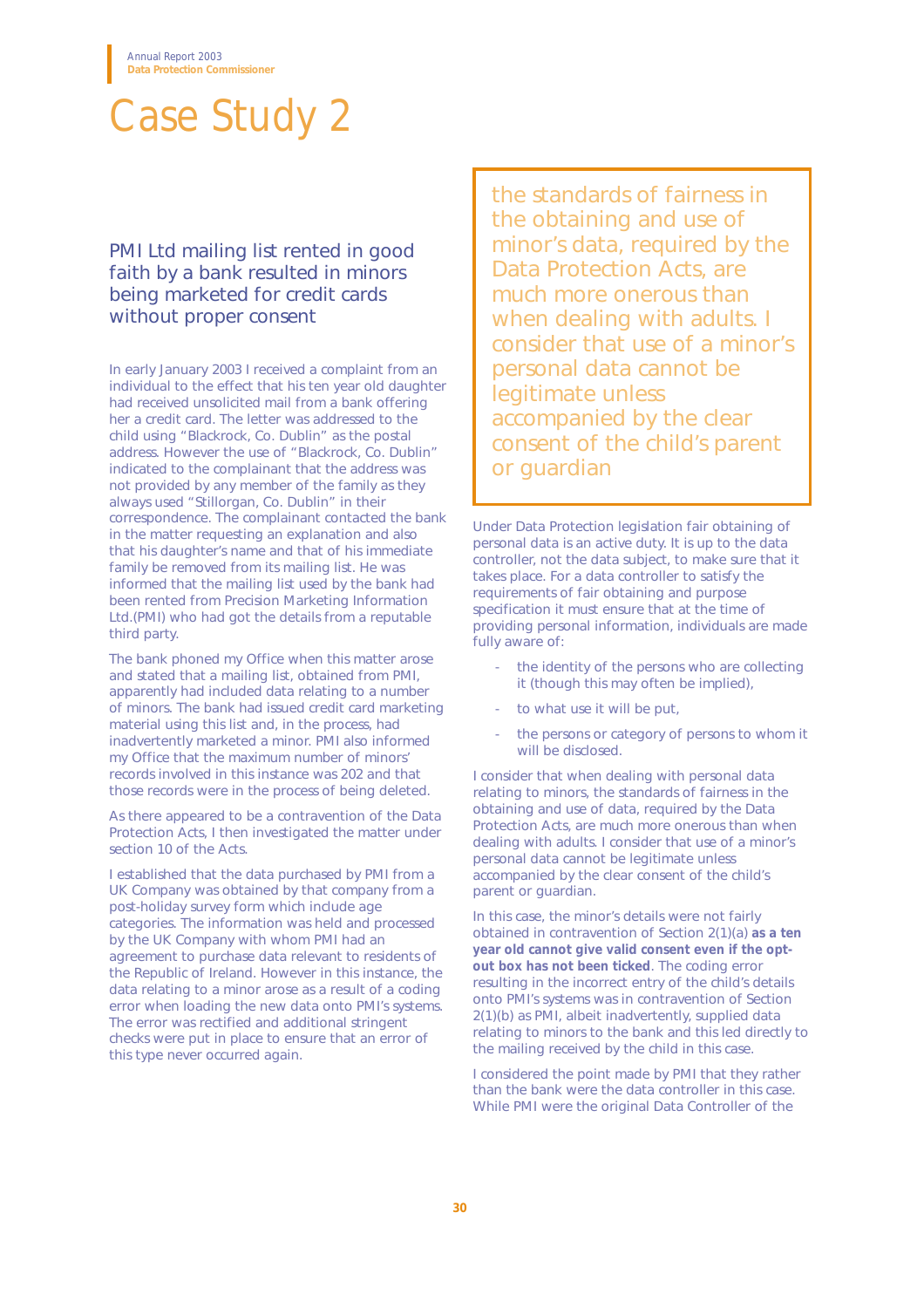mailing list however, when it came into the hands of the bank, through renting it, the bank then became the Data Controller of the list. While the bank actually mailed the minor, I accepted that it rented the mailing list, which inadvertently contained the minor's details, in good faith from PMI. I noted that PMI, with whom the bank had a contract, provided it with data which included data relating to 202 minors under18 and as a result the bank marketed the minor in this particular case. **I therefore found that the bank and PMI as data controllers were both in contravention of section 2 with regard to fair obtaining, processing and use of the minor's data in this instance**.

I was satisfied that PMI were aware of their responsibilities under the Data Protection Acts, 1988 and 2003 with regard to the use of data for direct

marketing purposes, particularly in regard to minors. I accepted their assurance that the coding error which gave rise to the complaint was rectified and that additional stringent checks were put in place to ensure that an error of this type would not occur again. I acknowledged the swift action taken by both PMI and the bank in response to the complaint and to their co-operation with my Office in the course of the investigation.

While I also accept that the bank was the innocent party in this instance nevertheless marketing companies must take reasonable but effective measures to ensure that minors are not the targets of marketing campaigns without proper consent. See page 17 for advice given during the year relating to Data Protection and Minors.

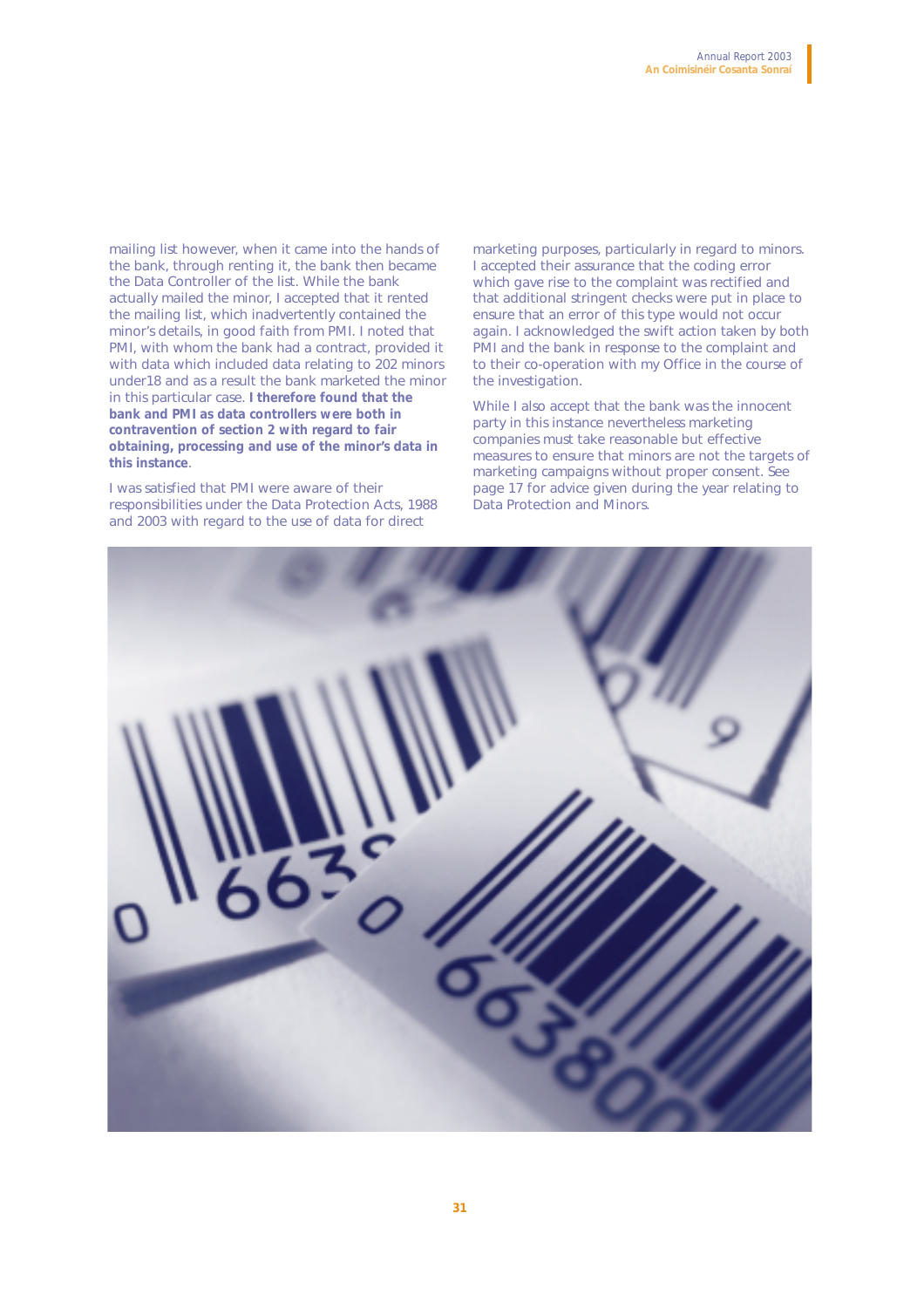#### Visa application details accidentally put on website of Department of Justice, Equality and Law Reform

A journalist contacted my office with urgent concerns regarding the publication on a website of personal details of visa applicants. I investigated the matter and found that the personal data of visa applicants had been displayed by the Immigration & Citizenship Division of the Department of Justice, Equality & Law Reform on the Department's website on 6 February, 2003. It appeared that through an unfortunate and accidental breach in operating procedures, visa decisions for 506 applicants were posted live on the website with the inadvertent inclusion of the applicants' name and nationality. The data had been accidentally on the website for about two hours but as soon as the error was noticed the details were deleted.

This situation arose as a result of a decision to revise and improve the visa process. It was considered of benefit to place non-personal visa decision information on the website as it would be of merit to staff and visa applicants to have 24 hour easily accessible information available on the website which would reduce the need for applicants to contact the section. It had been agreed that no personal details would be shown; the only information to be posted would be the visa application number, the decision and, where an application was refused, the reason for the refusal.

Due to an operational oversight, the personal details were included contrary to the Department's intention. Accordingly, this was a contravention of Section 2(1) (c) of the Acts, being an incompatible disclosure of personal data. Appropriate security measures were inadequate and constituted a contravention of section 2(1) (d) of the Acts.

I note and appreciate that this accidental and unfortunate action was a once off which was swiftly resolved by the immediate action taken by Immigration & Citizenship Division. Nevertheless inappropriate disclosure took place for a short period. I was assured that new procedures were put in place for any future postings on the website which would avoid a recurrence of this incident. I commend the Division for its response.

advise all data controllers to take special care when it is proposed to place personal data on a website. Even where there is legislation providing that information must be made available to the public, this need not always mean that it is appropriate to place such information on a website

On a more general level I would strongly advise all data controllers to take special care when it is proposed to place personal data on a website. Even where there is legislation providing that information must be made available to the public, this need not always mean that it is appropriate to place such information on a website. Consideration must be given to the balance required between the right of the public to certain information and the right of the individual to privacy. Sometimes it may be appropriate to inform the public by means of information on a website, without disclosing personal details. **These rights have to be balanced, and I would encourage data controllers to have procedures in place to ensure that adequate consideration is given to these matters. Furthermore security procedures must be adequate and staff must be aware of and implement them so as to avoid the occurrence of a situation as described in this case study**.

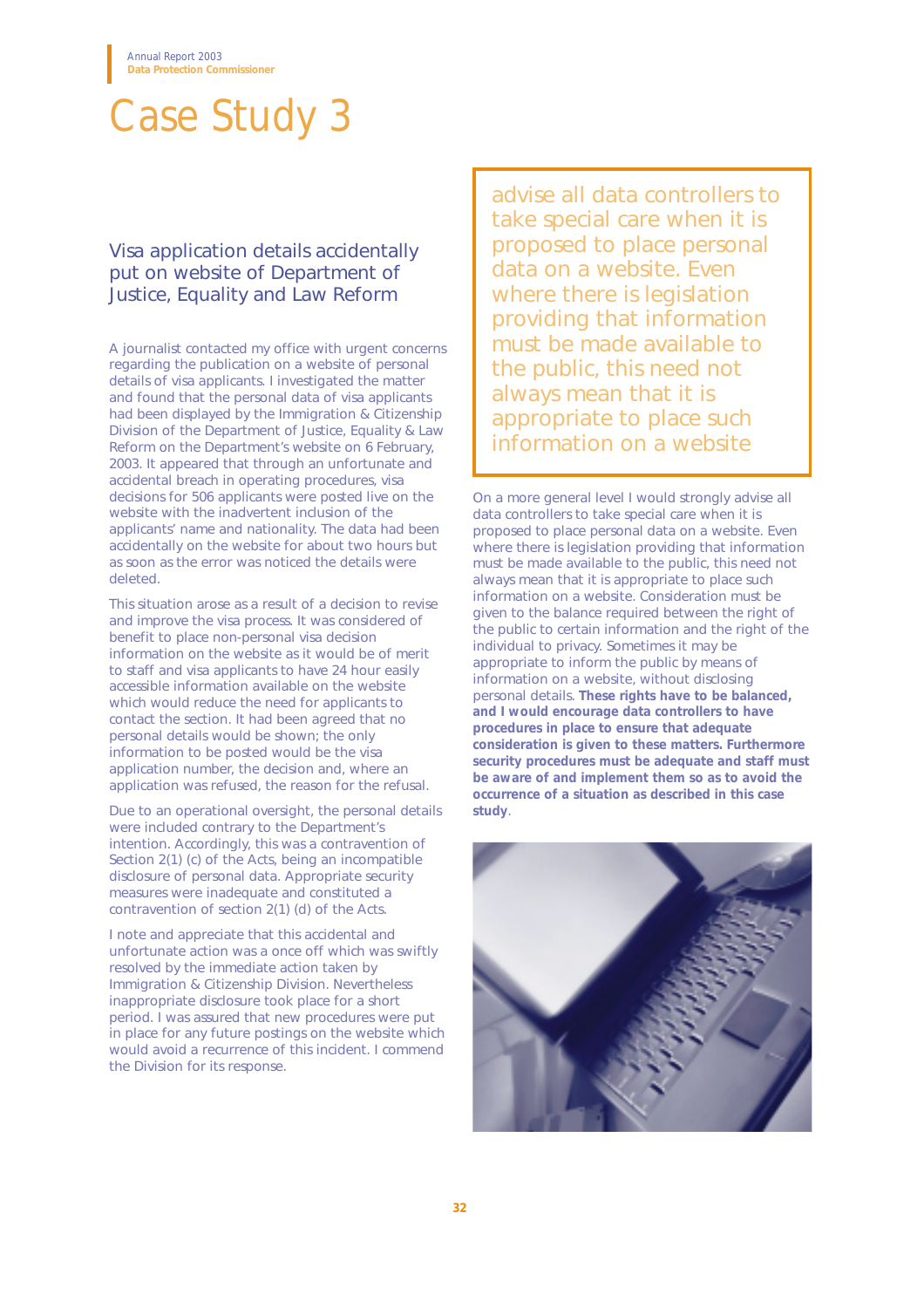#### Access to medical records on a change of general practitioner

A person contacted me regarding her difficulty in obtaining her actual medical file which she had formally requested from the local Health Centre under section 4 of the Data Protection Acts. She explained that she was a private patient of a doctor at the Centre which catered for General Medical Service's patients - the doctor treated patients on a private basis also. Her doctor had left the practice and had passed her records to his replacement in the Centre. She had received advice from her local Health Board that, under normal protocols, files associated with a general practitioner would transfer to the successor on the General Medical Service's panel. However, files relating to private consultations between an individual and their general practitioner were a different matter. This is an important and correct distinction in Data Protection Law because the patient was a private patient. **The doctor is therefore the data controller in respect of private patients and not the Health Centre or the Health Board**.

In the course of our investigations, my Office established that the replacement GP had offered the complainant a copy of her medical notes but not the actual file, which is consistent with his obligations under the Acts. He had taken legal advice regarding the transfer of her notes to him and was satisfied that he, as a principal of the Health Centre, was entitled to custody of the complainant's file.

My Office informed the complainant that she had a right, under section 4 of the Acts, to access her data, but did not have a right to obtain her actual file. I also advised that if she wished to transfer as a patient to another practitioner outside the Health Centre, she could request that a copy of her medical records be sent to her new GP. However, the GP at the Health Centre is entitled to retain custody of her file for medico-legal and other professional requirements.

General Practitioners are at the coal face of the medical service and patients are happy to put confidence and trust in them regarding their personal data. A health service can be delivered in an efficient and effective manner while at the same time respecting peoples' privacy. The general nature of data protection law, to the extent that it leaves scope for ambiguity, entails a certain lack of legal

highlights the important distinction between a data controller in respect of public patients (which is the Health Board or hospital or Health Centre as the case may be) and private patients (which is the relevant health professional)

certainty and clarity. For this reason, I liaised with the Irish College of General Practitioners and the National General Practice Information Technology Group which led to the timely publication in November 2003 of "An Information Guide to the Data Protection Acts for General Practitioners". The Guide addresses the issues surrounding custody of patients' data raised in this case and advises that **General Practitioners should take prompt reasonable steps to notify patients of cessation of practice and allow them the opportunity to transfer their health information to another provider**. It also says that:

"where a patient decides to transfer to another doctor, the existing doctor should, in accordance with data protection law and ethical guidelines, facilitate that decision by making available to the patient's new doctor a copy of the patient's health information. The existing doctor should, however, maintain the patient information record accumulated at that time for an adequate period consistent with meeting legal and other professional responsibilities. During that period, the provisions of the Data Protection Acts continue to apply to that information."

In this case, I was pleased that the newly appointed doctor was following the guidance on the transfer of records. The case also highlights the important distinction between a data controller in respect of public patients (which is the Health Board or hospital or Health Centre as the case may be) and private patients (which is the relevant health professional).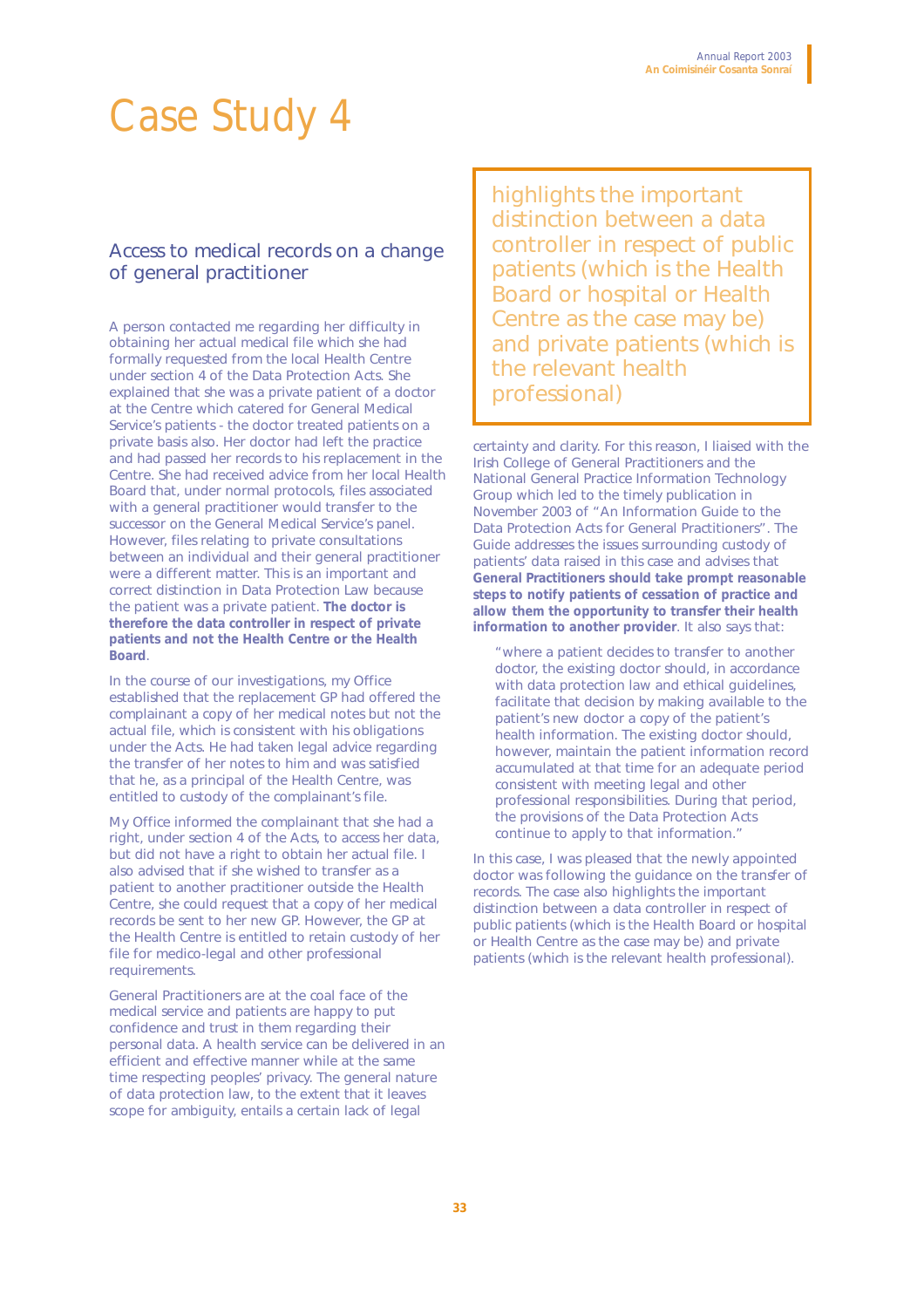#### Realm Communications - Unsolicited SMS texting and direct marketing

I received a number of complaints from people who had received unsolicited mobile phone text messages from Realm Communications offering a free stay in one of 30 Irish Hotels. The text messages were sent during the summer of 2003 when S.I.192/2002 was the operative legislation in this area. Regulation 9(1) of that statutory instrument states:

"A person shall not use, or cause to be used, any publicly available telecommunications services to make an unsolicited call for the purpose of direct marketing by means of an automated calling machine or a facsimile machine to the line of a subscriber, who is an individual, unless the person has been notified by the subscriber that for the time being he or she consents to the receipt of such a call on his or her line".

The complainants had not given their consent and the sender did not dispute this. From my investigations it was established to my satisfaction that the **means of sending these messages was an automatic process**. The content of the message, offering the free stay in a hotel, I considered to be direct marketing.

S.I.192/2002 implemented the provisions of Directive 97/66/EC. Article 3(1) of that Directive which is referenced in Regulation 3 of the S.I. states that "This Directive shall apply to the processing of personal data in connection with the provision of publicly available telecommunications services..."

Realm Communications claimed that it was not processing personal data and for that reason the Regulations did not apply. It explained that it had a database of anonymous mobile numbers. Those who responded to the message were required to telephone a premium rate number. When they did so they were given a randomly generated claim number and their mobile number was deleted from its database. It was only at a later stage that personal details were recorded by the hotel on quoting the claim number. It maintained that personal details were never provided to or recorded by the sender of these messages or associated with the mobile numbers on its database.

The fact that personal details were never provided to or recorded by the sender of these messages… was not central to the overall issue of unsolicited text marketing

I could not accept this argument as I considered that it was not central to the overall issue of unsolicited direct marketing calls being made which are governed by regulation 9 of S.I.192/2002. To restrict the interpretation of the regulations in such a way would, in my view, require a reading of Regulation 9 contrary to its literal meaning. It is a well established legal principle in Irish Law that where the literal meaning of a provision is clear, that is the meaning which should be attributed to it.

The sender probably earned a substantial amount of money from this promotion through premium-ratecall charges and framed the operation of the promotion in an attempt to technically circumvent the regulations. I decided that his actions were covered by the regulations and that he contravened those regulations. I wish to acknowledge the assistance of Regtel - who supervises the premium rate regime - in the conduct of this investigation.

Since the decision on this complaint the Regulations have been superseded by S.I.535 of 2003 which implement the provisions of Directive 2002/58. These Regulations strengthen the law on unsolicited marketing by SMS text, e-mail, fax or telephone. **For the purposes of these new Regulations a person's phone number or e-mail address alone is considered to be personal data. These Regulations also make it an offence to send unsolicited marketing messages without prior consent and I have the power to prosecute these offences**. There is a maximum fine of €3,000 for each message sent.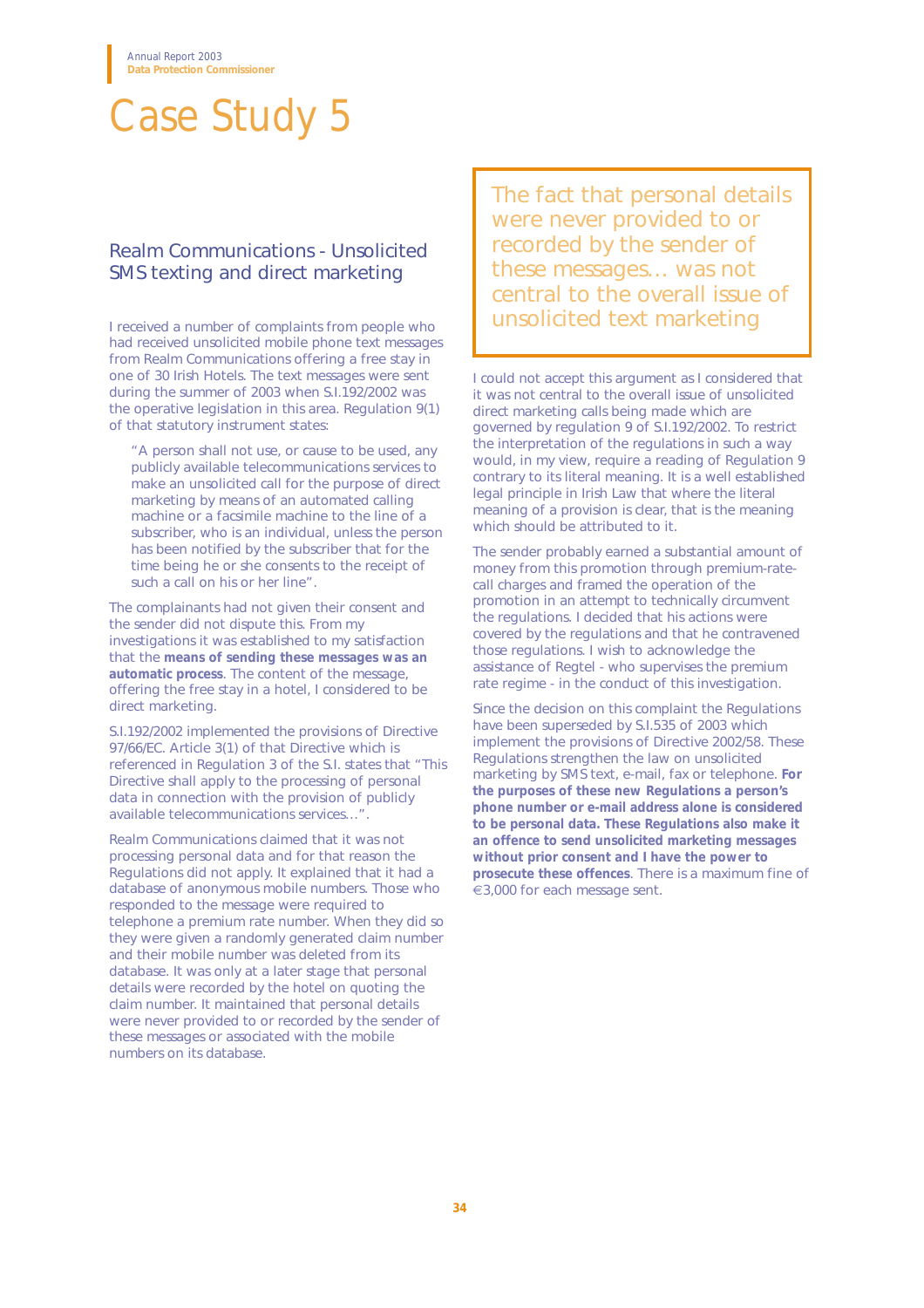#### Inappropriate disclosure by a headhunting firm of a person's CV to his current employer

I received a complaint from a Technician Engineer and Project Management Practitioner in the specialist areas of Civil, Structural and Construction Engineering. For some months previously, he had been seeking a career change. He submitted his CV and covering letter to a particular Recruitment Agency, with a view to them distributing these documents to companies of interest to him, with his prior consent. However, he stated that the Agency submitted his CV electronically to his current employers, without his consent, resulting in embarrassment for him and damage to his career and good name.

The company responded that the substance of the complaint was correct. They stated that they had a well established track record in the recruitment business over many years and had a database of many thousands of professionals. They had a high volume of transactions and their processes are that CVs are only submitted to clients with the express permission of the individuals. They also stated that all their recruitment consultants receive training in relation to Data Protection and they also employ a controller whose job is specifically to manage the database software which is used to store and manage CVs.

The company explained that what happened in this case was that a junior consultant, who was filling in for a senior consultant on leave, did not follow the company regulations regarding the distribution of CVs. This incident was the first such complaint that they had had in their entire business history. They had apologised to the complainant and had at his request removed his data from their records. The company said that they believed that the very clear notations on both the working copy of the CV and the database record should have been sufficient to prevent the sending of the CV to the complainant's employer but that in this instance, there was an instance of human error. Since the incident, the senior recruitment consultant has implemented a system of rigorous verification before CVs leave the 'outbox' of any of their employees' email accounts.

**I found that the individual's personal data was disclosed by the company to a third party without his consent and that the company also breached the**

In any human resource matter but especially in sensitive areas the level of security must be paramount and all staff must be aware of their responsibilities. Can one imagine what the consequences would be if say medical data were disclosed in a similar manner?

**security requirements of the Acts as adequate safeguards were not in place**. While it was an isolated incident nevertheless it was a source of considerable distress to the individual. In any human resource matter but especially in sensitive areas the level of security must be paramount and all staff must be aware of their responsibilities. Can one imagine what the consequences would be if say medical data were disclosed in a similar manner?

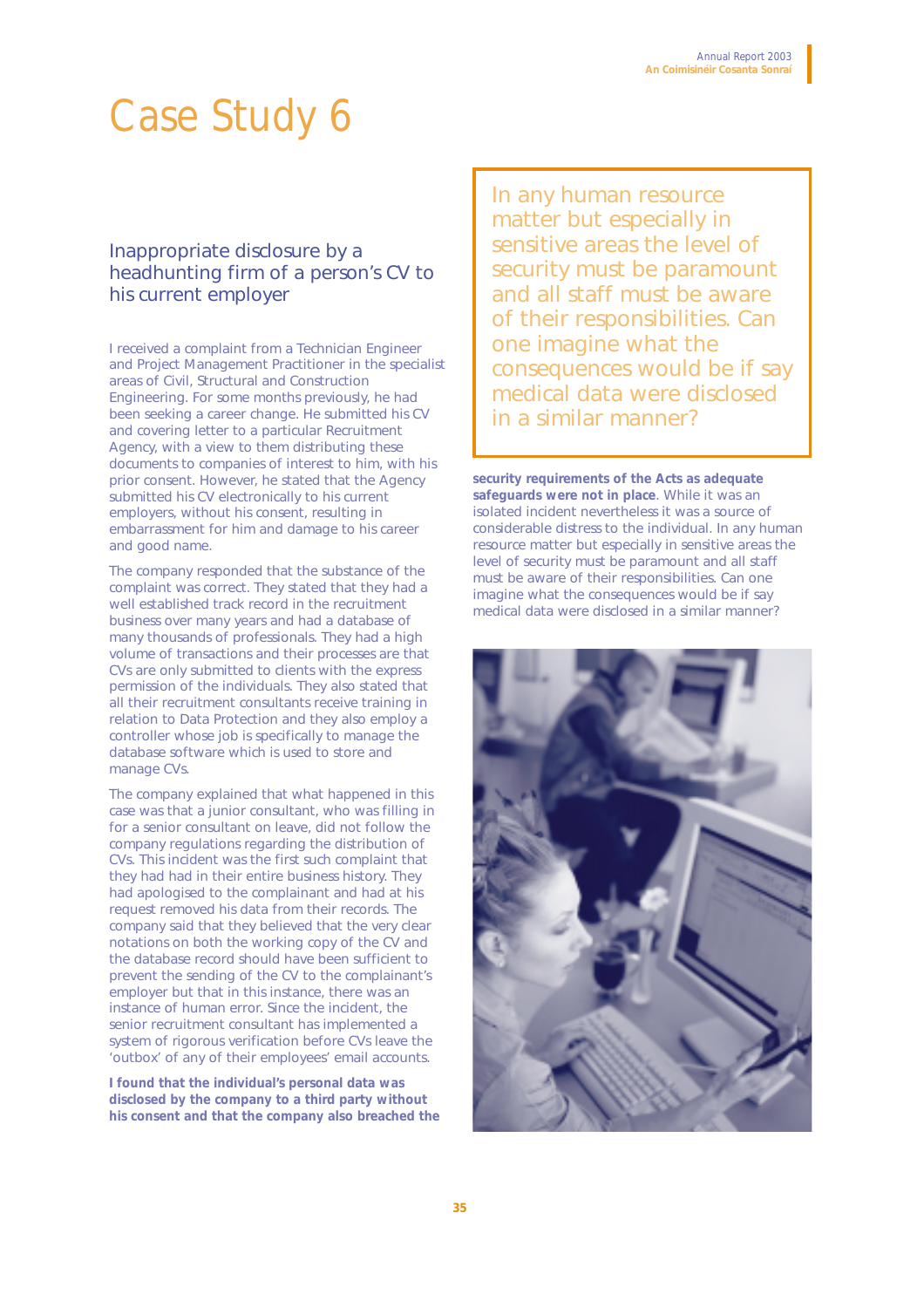Aer Lingus - Payroll data was not disclosed inappropriately when not paying Impact trade union members' wage increases

Three employees of Aer Lingus complained that information held on the Aer Lingus payroll database regarding their authorisation to allow deductions at source in respect of their union subscriptions was used by Aer Lingus to identify and single them out as IMPACT members and deny them pay increases and refuse them staff travel privileges. They felt that Section 2 of the Data Protection Acts which provides that personal data obtained for one or more specified, explicit and legitimate purposes was breached as their payroll data was further processed in a manner incompatible with the purpose for which it was given i.e. solely to deduct union subscriptions.

On enquiry **my Office established that Aer Lingus did not refer to the payroll database in this instance**. In May 2003 it reached agreement with SIPTU on work practice changes in return for the 4% and 3% pay increases provided for under national pay agreements. Agreement was not reached with IMPACT on work practice changes, so Aer Lingus decided that these pay increases would only be applied to SIPTU members. SIPTU supplied a list of their members to facilitate payment of these increases. Accordingly, I considered that the complaints were without foundation and that no contravention of the Data Protection Acts had occurred in this instance.

This contrasts with the details outlined in case study 2 of my 2000 Report where the Department of Education and Science used trade union membership subscription data to withhold pay in an industrial dispute and indicates that Aer Lingus was fully aware of its Data Protection responsibilities.

I considered that the complaints were without foundation and that no contravention of the Data Protection Acts had occurred in this instance

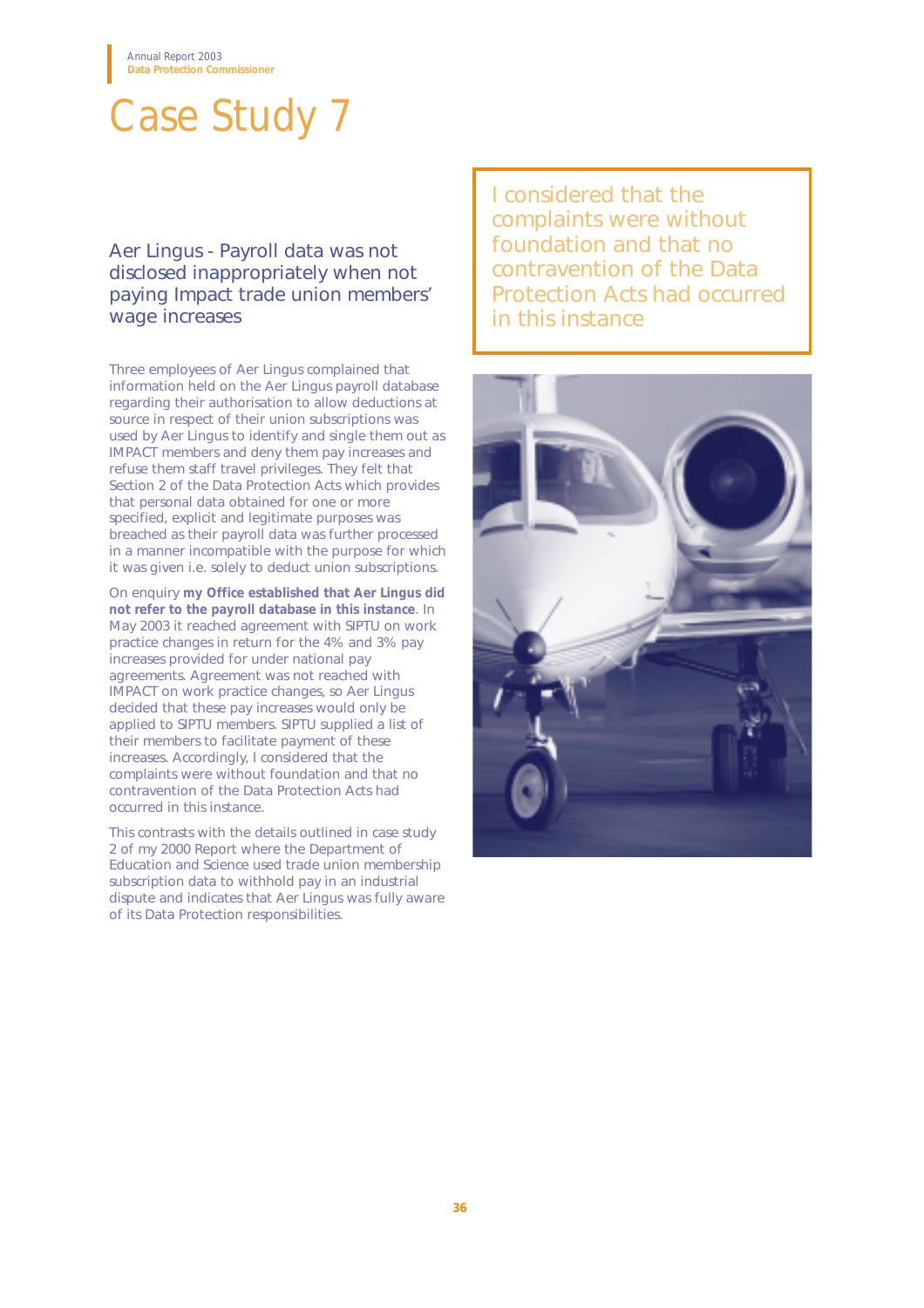#### Catholic Church baptismal records deletion request not upheld

I received a complaint during 2003 from an individual living in the Netherlands who stated that he had contacted the parish priest in a Catholic church in Ireland where as a baby he believed he had been baptised in 1978. He had requested to have his name removed from church records and that his request had been refused on the grounds that it was not possible to be removed from the church register. He stated that he never joined the Catholic church; his parents had enrolled him without his consent; he now wished to distance himself from it and there was no longer any need for the church to keep information about him.

On investigation of the complaint, the Parish Priest advised my office that a thorough search of the Baptismal Registers for the year in question and for the years before and after that, had failed to reveal a record of the complainant's baptism. The Priest came to the conclusion that it appeared that the complainant may not have been baptised in that parish, and advised that should he provide documentary evidence, for example, a copy of a Baptismal Certificate, then the matter would be investigated further. He also indicated that he would be willing to note the record that the person no longer wished to be associated with the Catholic church or to be classed as a Catholic.

With regard to his request to have his data deleted from the Register, should the relevant record be identified by him, it is my understanding that the data could not be deleted from the Register as it is essential for the administration of Church affairs to maintain a register of all the people who have been baptised. Indeed it is of course a factual record of an event that happened. However the proposed noting of the register would more than comply with Section 6 of the Data Protection Acts, 1988 and 2003. I considered the approach taken by the Parish Priest to be both appropriate and considerate.

I communicated this information to the complainant but the matter has not been pursued further.

.

it is my understanding that the data could not be deleted from the Register as it is essential for the administration of Church affairs to maintain a register of all the people who have been baptised. Indeed it is of course a factual record of an event that happened.

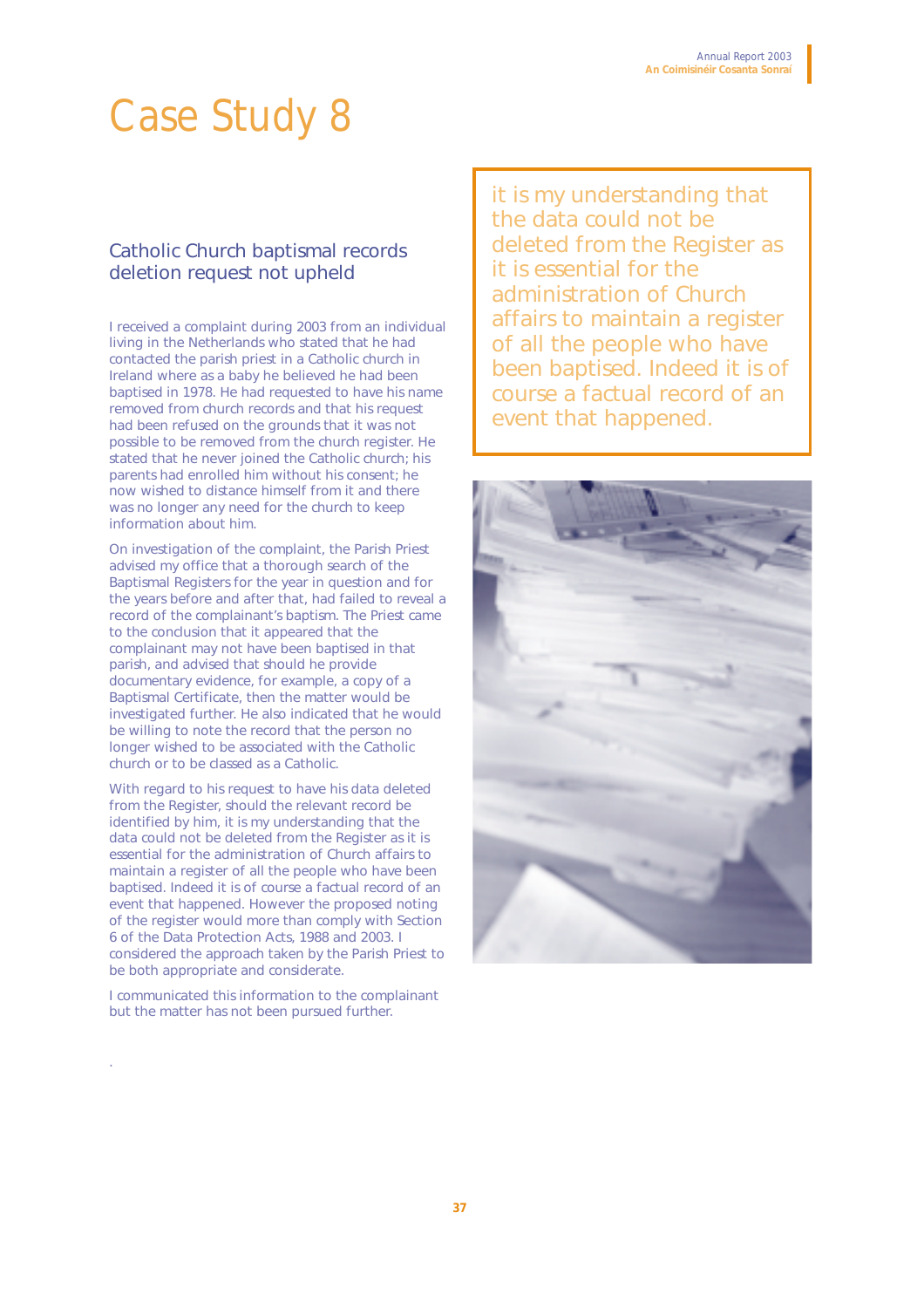#### Referral of medical consultant's clinical notes for review without his or the patients' consent

A medical consultant complained that a health board had sent the clinical notes of five of his patients to a risk management group in England in March, 2000. His consent was not obtained for the release of his patients' personal information while it also appeared that patient consent was not obtained.

On inquiry by my Office the health board stated that following the appointment of a temporary consultant in his place, concerns were brought to the attention of the General Manager of the Hospital, who in the interests of care to patients requested an independent assessment of the concerns raised. The Health Board requested the assistance of an English healthcare risk management group in relation to a review of the patients' treatment specifically in the area of internal medicine and cardiology and to advise if the concerns were justified. The board also stated that the patients' consent was not requested as it was an assessment considered necessary in relation to the concerns raised, and that legal and medical advice was obtained in relation to the matter. The patient charts were treated in a confidential and a sensitive way, with circulation restricted. The outcome of the assessment was that the concerns raised were not significant in relation to the treatment and care of the patients.

As outlined in case study 1 in a case such as this when concerns, with implications for the health and welfare of patients, were brought to its attention, **the Board had a duty to fully establish all of the facts using whatever expert resources were necessary and indeed in a speedy and urgent manner**. Having regard to the public health issues involved, I considered that the Board was justified in making the disclosures, in order to have the risk assessment carried out and did not breach the Data Protection Acts.

In this case and indeed for patients in acute public hospitals it has to be recognised that the health board or the hospital is the data controller and not the consultant. However where a consultant has private patients then he/she becomes the controller if he/she is treating them in a private hospital or in his/her private rooms.

I considered that the Board was justified in making the disclosures, in order to have the risk assessment carried out and did not breach the Data Protection Acts

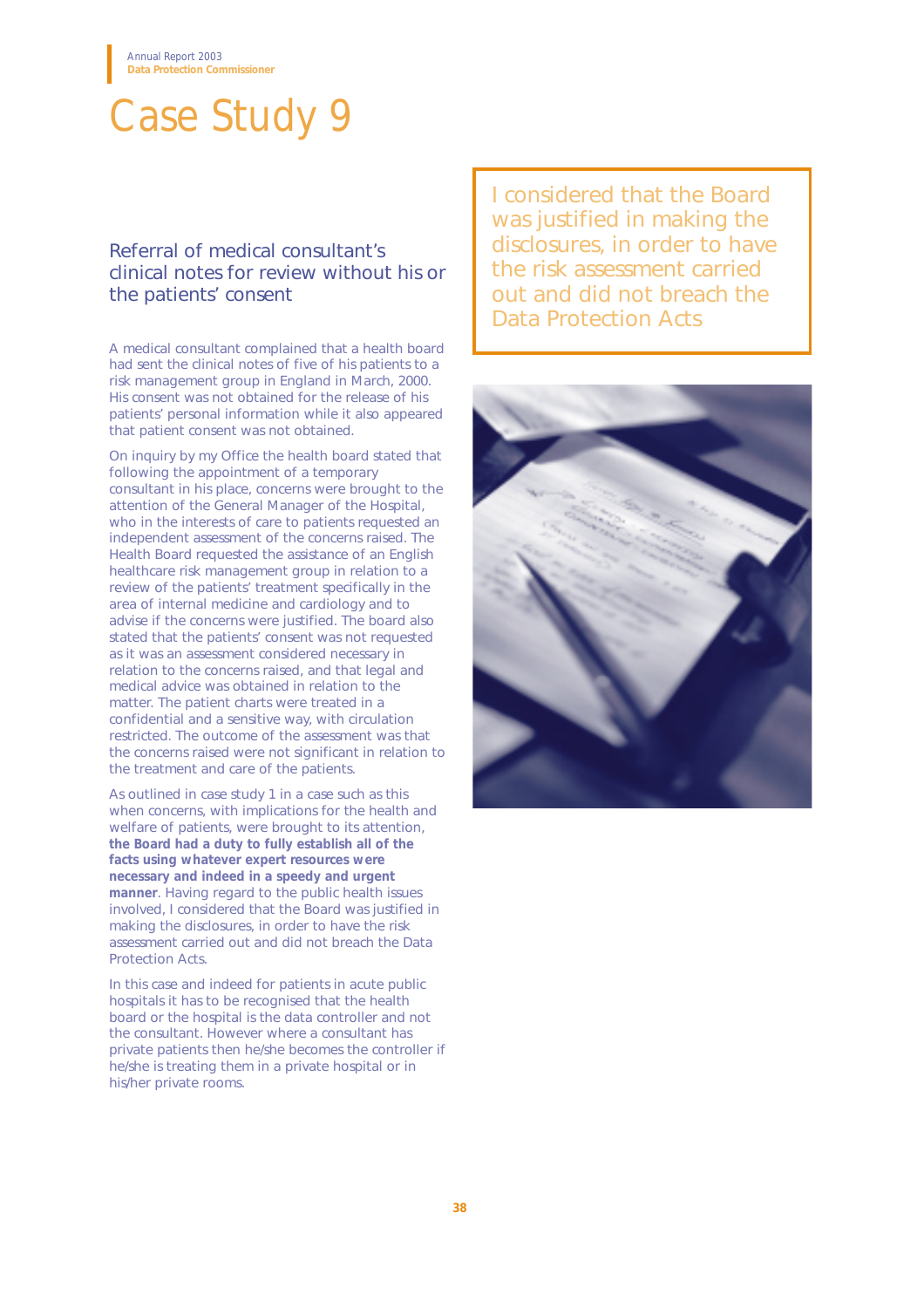Department of Social and Family Affairs market research survey on customer satisfaction by an agency did not breach Data Protection provisions

An individual complained that the Department of Social and Family Affairs (DSFA), had disclosed her name and address to the Market Research Bureau of Ireland (MRBI) for the purposes of conducting research and that subsequently, a representative of the MRBI visited her home to conduct an interview. She felt that the Department had breached the Data Protection Act 1988 and had made her data available without her consent to a private firm.

On investigation of the complaint, the DSFA confirmed that it had commissioned MRBI to carry out a national survey, on their behalf, to see in what way their service could be improved upon. MRBI, acting as an agent for the DSFA, were given a list of customers' names and addresses that were selected at random from DSFA databases for the purpose of this survey only. These people received a letter from the Department informing them about the survey, and indicating that data provided in interviews would be held in the strictest confidence by MRBI and that the names of those participating would not be disclosed to the Department. A box at the bottom of the letter contained the following statement -

"In line with the Data Protection Act I would like to assure you that the MRBI is carrying out this survey as an agent of the Department. MRBI has been required to fulfil the following conditions:

- To hold the Department's list only for as long as is required to complete the survey and thereafter to delete the list from all their records.
- To ensure that their interviewers make no attempt to recruit any of the Department's customers for any other survey."

I noted that the letter which issued in advance of the commencement of the survey gave people an opportunity to contact the Department if they had any concerns. I obtained a copy of the contract between the Department and MRBI which confirmed that MRBI would adhere to the terms of the Data Protection Act.

This case gives a clear insight that data protection law does not prevent a properly managed customer satisfaction survey being carried out by an agent acting for a data controller

The Department is not prohibited by the Act from using personal data for the purposes of its own research, such as a survey, even where the data subject was not informed in advance, provided that no damage or distress is likely to be caused to the individual. Section 2(5) of the Act provides for this.

It is a matter for the Department to decide whether it wished to carry out the research or to contract another party to carry it out. Thus, **where a data controller wishes to carry out a task which is within its competence and authority to do but assigns that task to another person and makes available, to the other person, personal data for the purpose of that task and that task only, this is not considered to be a "disclosure" within the meaning of the Data Protection Act. In no circumstances may the data be retained by the agent once the task is completed**.

I noted that the Department adhered to the Act by having an appropriate contract with MRBI. Accordingly, **the transfer by DSFA of data to MRBI for the purpose set out in the contract with MRBI did not constitute disclosure of data within the meaning of the Data Protection Act, and consequently was not a contravention of the legislation**.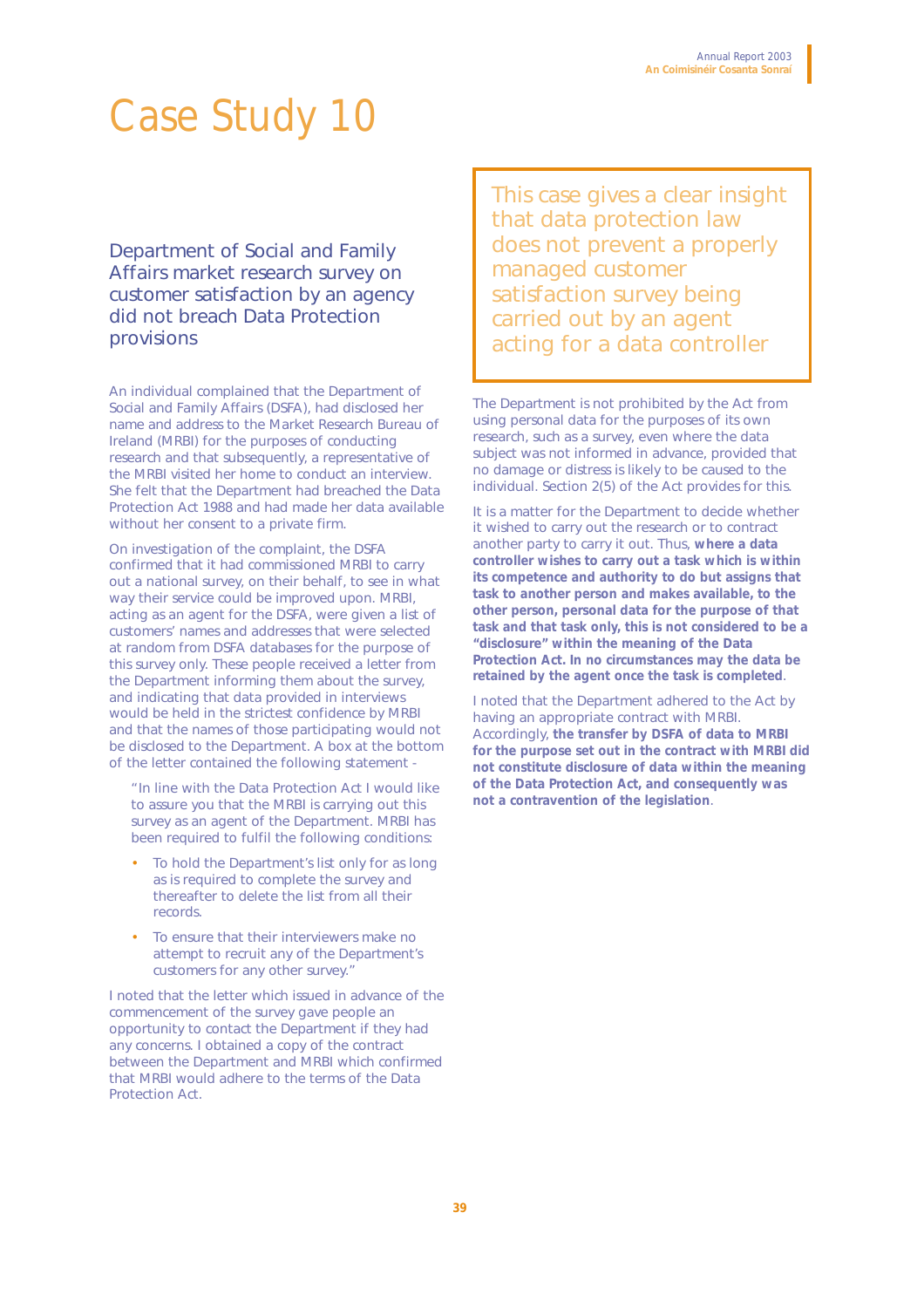In correspondence with my Office, the complainant referred to the Law of Agency and disputed my interpretation that a disclosure by a data controller to an agent does not constitute "disclosure" within the meaning of the Data Protection Act. I did not accept that proposition. Indeed Professor Robert Clark in "Data Protection Law in Ireland", published by the Round Hall Press (1990), stated that:

"The definition of disclosure excludes a disclosure made, directly or indirectly by a data controller or data processor to an employee or agent of his for the purpose of allowing the employee or agent to carry out his duties'".

In response to my preliminary determination the complainant stated that:

"I have studied with interest the contents of your decision regarding the apparent acceptable degree of protection that was afforded this DSFA client under Data Privacy Legislation, and most alarmingly, the implied differential civil rights. Not only does all reputable research conform to standardized 'ethical' practices, but in line with such, the process itself in no way over-rides the fundamental rights and freedoms afforded to citizens under Bunreacht na hEireann nor the EU Convention. In light of the nature of your draft decision, I would consider it a time-wasting exercise to make any further observations on this matter".

I was disappointed by this attitude as I only come to my final determination when I have considered all angles. Indeed I request all complainants and data controllers to offer as much argumentation and facts as they consider appropriate before I make a final decision on complaints - hence my practice of issuing a draft decision to both parties for further observations before I make a final decision. My final decisions can be appealed by either party to the Circuit Court. Though the complainant did not exercise her right to appeal or offer further comment on the draft decision nevertheless her arguments were considered in detail.

This case gives a clear insight that data protection law does not prevent a properly managed customer satisfaction survey being carried out by an agent acting for a data controller.

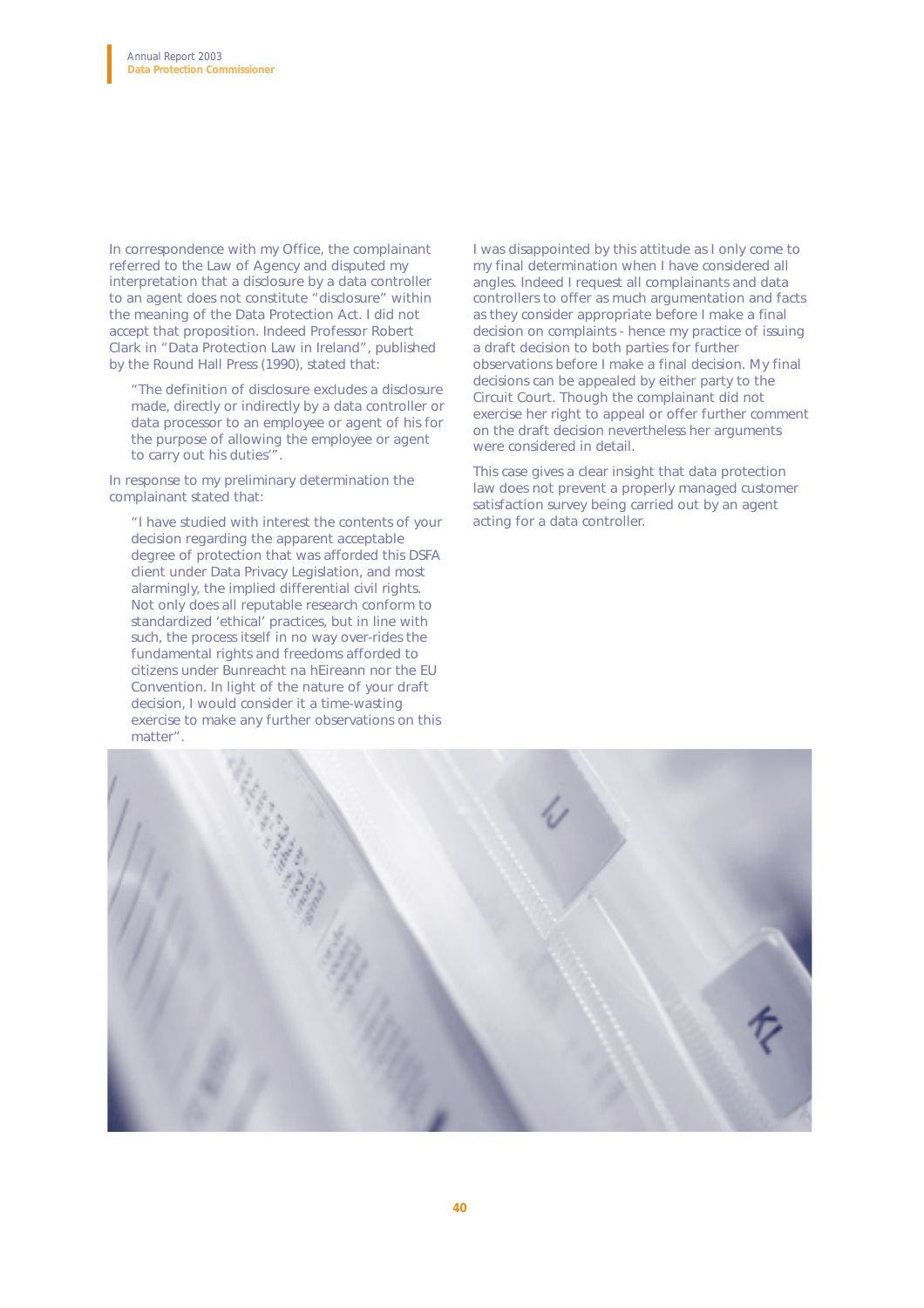## Appendicies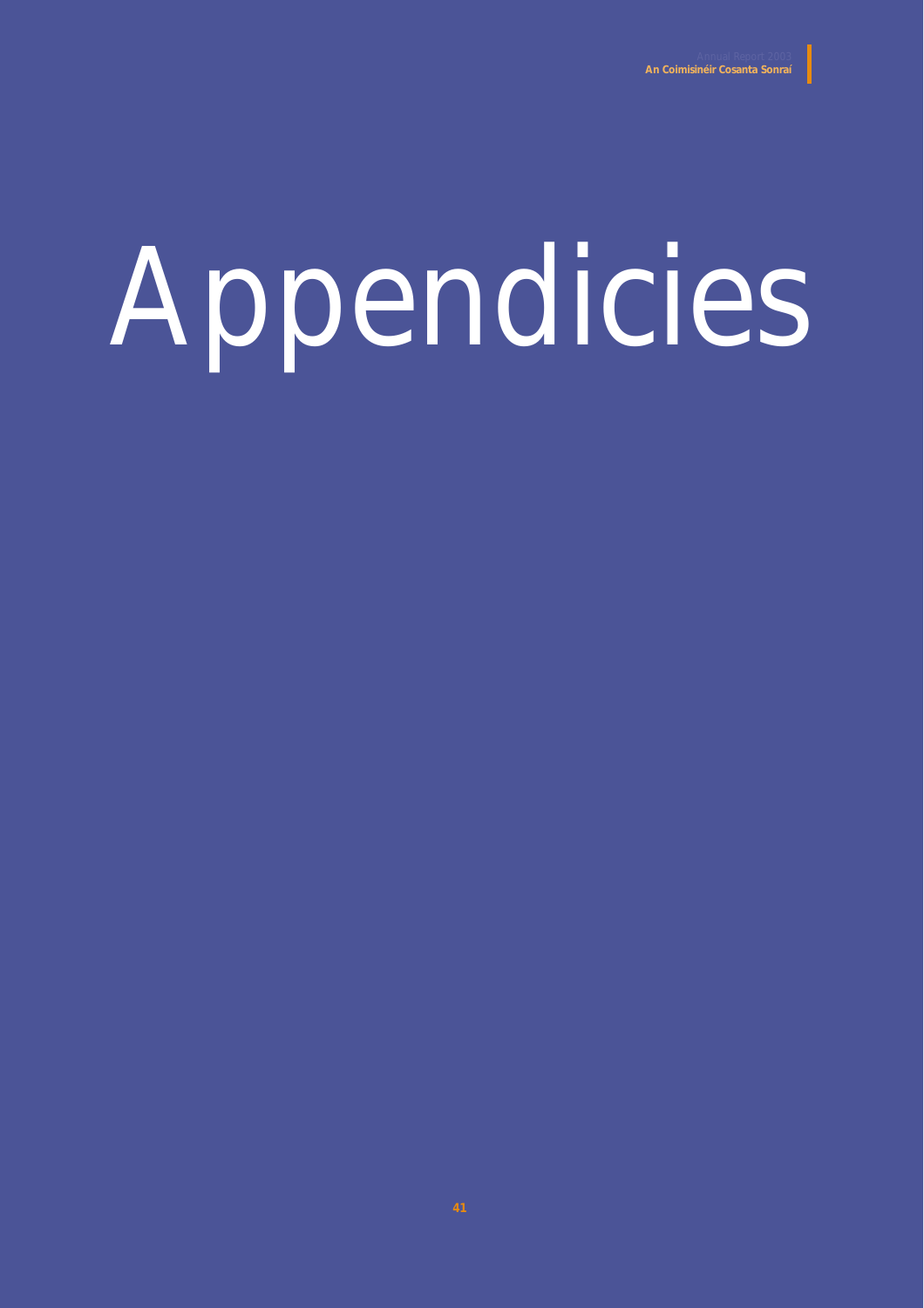## Appendix 1

*Statement by Joe Meade, Irish Data Protection Commissioner at the EEMA (European Electronic Marketing Association) Conference on SPAMMING in Dublin on 3 December 2003.*

I am delighted to be present here today to open this very important EEMA conference on SPAMMING. I wish the organisers and participants every success with the Conference and I hope that those of you who are here from Europe, USA and Canada for the first time will have a nice time in Dublin also.

#### **Data Protection Commissioner's role**

Data Protection Commissioners do not want to impede responsible businesses doing their work but I expect that business will comply with the relevant regulations and laws. As Ireland's Commissioner I try to operate in a pro business manner but I will always ensure by so doing that a person's right to privacy is fully respected. Also Commissioners are creatures of law-they are not legislators but carry out the duties assigned to them by law- and sometimes their desires or suggestions for effective measures may not be taken on board by legislators who in fairness have to consider all suggestions and all lobby groups.

#### **SPAM**

Modern technology has given us the Internet, e-mail, mobile voice communication and SMS text. All are wonderful advances that have revolutionised access to information and provided instant communication. Unfortunately the advantages of speed, ease of use and low cost has also given us the scourge of SPAM. SPAM was not an option in the days of the telegram.

While SPAM is a major cost to Irish and indeed industry worldwide it is above all a major intrusion and invasion of personal privacy. Would industry and governments be so concerned about SPAM and its impact on personal privacy if it was not costing business profit? Its fair to say that most SPAM to business is directed initially to individuals and not primarily to the business. In addition SPAM clogs up personal e-mail accounts to the point where using email from home or from your laptop becomes a burden. The advantage of an email account diminishes when you have to delete hundreds of unwanted messages before you read or send your own mail. The mobile phone is also attacked by unwanted SMS messages. We cannot have a situation where the mobile phone gets bombarded with marketing text messages in the same way that e-mail accounts are and further intrude on our private lives. Indeed this year I have had to take effective action on intrusive SMS messages.

#### **Complaints**

Complaints about Marketing have always made up a significant portion of the complaints received by my office each year including 29% of complaints in 2002. A survey I commissioned in late 2002 showed that 50% of people objected to direct marketing by mail while70% had a problem with telephone marketing. Furthermore 56% surveyed now agree that if you use the Internet your privacy is threatened. There was a greater tolerance for electronic marketing methods among younger people but the percentages that objected to this form at 54% are still very high particularly for middle class people and those over 25 years of age. Clearly if these fears are reduced a great business opportunity arises for many. It is not surprising that SPAM and unsolicited text messages are regarded as a nuisance by so many. Direct Marketers have to take these views into account. Annoying the consumer does not make good business sense, respecting their wishes does. Compliance with all of the general data protection principles makes for better customer service and ultimately increases profit.

Let me say that not all marketing by email or SMS is a nuisance if it is done with the required consent. Notice of a special offer from a hotel you stayed in with prior consent - might be a welcome prompt to do so again.

#### **Irish legislative developments**

The announcement in Ireland that the regulations that implement the EU Directive on Privacy and electronic communication - these came into force from 6 November 2003 - will have raised hopes all over the country that the dreaded SPAM is at an end at one stroke. This is not the real position alas. The new regulations with their punitive fines of €3,000 per message will definitely help to combat SPAM but the regulations alone are not the silver bullet that some hope for. I will revert to this in a moment.

The new regulations and fines will I feel in time effectively put an end to most unsolicited e-mail and SMS that originates in Ireland and in the EU. I have the power under the regulations to investigate and prosecute offences related to unsolicited marketing. I will exercise these powers where required and I am confident that my EU colleagues will likewise exercise similar powers in other EU countries.

Irish operations are by and large fairly responsible.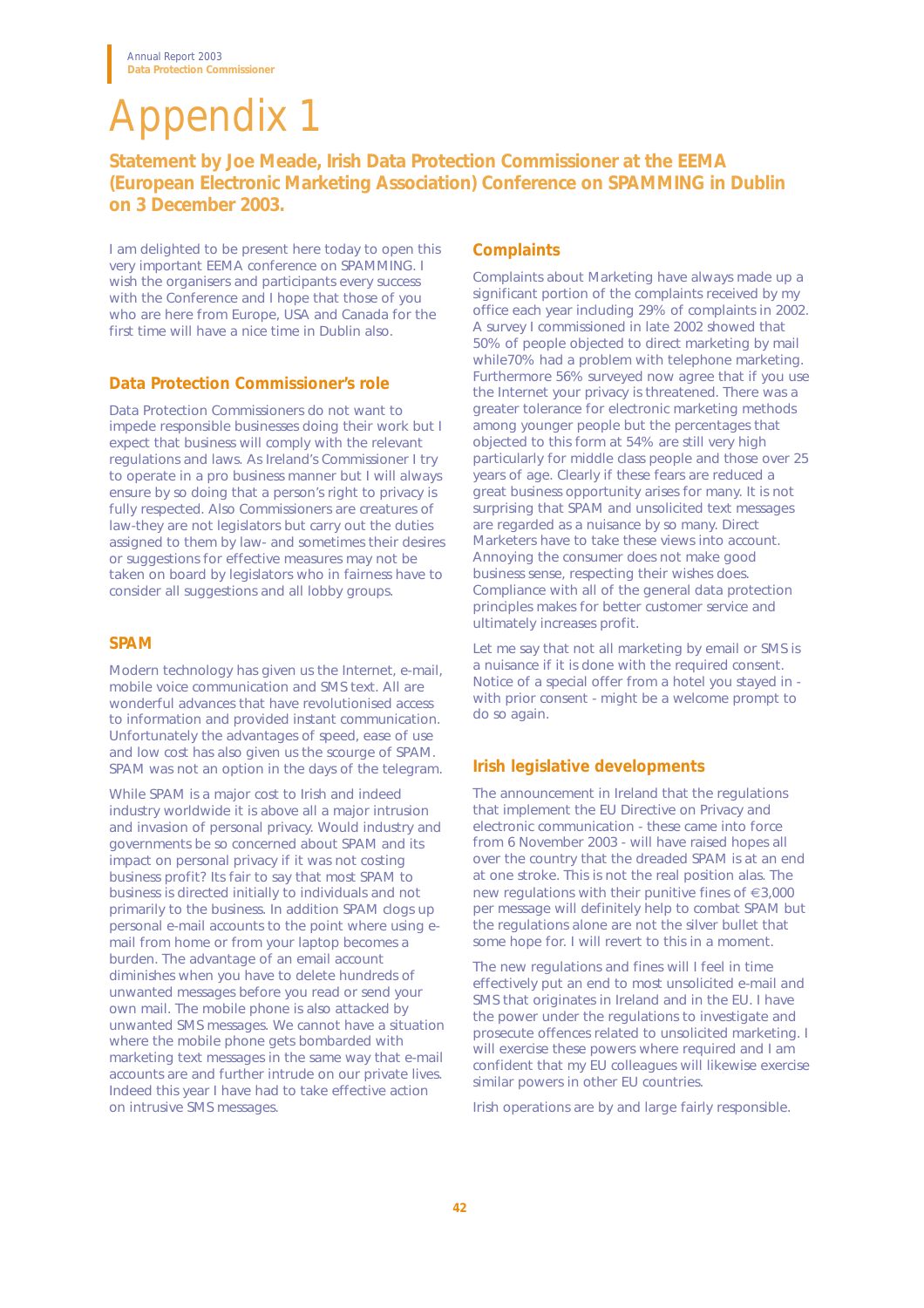Some will have to strengthen the type of consent they get in order to market by electronic means, in particular where the individuals targeted are not already customers of theirs. Clear opt-in consent will be required. There must be a positive indication by the individual that he/she will accept marketing material from you in an electronic form. Prior to the introduction of these regulations it was possible to send direct marketing material by e-mail if an optout was given. This will now only apply where the individual is a customer. To be deemed a customer I will expect that a sale has been made for goods or services or as a minimum the individual has supplied his contact details directly to the business that will do the marketing in connection with a sale. Furthermore at each subsequent mailing the customer's attention should be drawn to the opt-out provisions. While the concept of "similar products and services" can be interpreted restrictively nevertheless I will consider a practical approach to particular areas. Accordingly I will consider whether the marketing meets the reasonable expectations of an individual. If it does not or is clearly an unrelated service or product then a positive opt-in is required

The level of calls received by my office since the new regulations were announced is an indication of the desire of Irish business to comply with the regulations. I am confident that Irish business will quickly comply fully with regulations and to assist them I have put some guidance notes on my website. It should be noted that the Minister is considering the creation of indictable offences and possible prison sentences to further enhance protections for both consumers and business. So business be aware of my new role and adhere to the regulations in full as otherwise you will receive a visit from me.

#### **Why Irish legislation alone is not the solution**

So why therefore are the regulations not the silver bullet that some hope for? The problems that we face in tackling this issue are not confined to Ireland or indeed the other EU countries. It is the unsolicited e-mail from outside the EU that is hard to control and this accounts for the greatest percentage of SPAMS. This area has to be addressed urgently.

I note the USA legislation passed last week to curtail SPAM. While it may not be perfect nevertheless a first legal step has been taken in the USA to come to terms with this menace. Hopefully it will have an

effect and will over time be improved on. I am also conscious of the legal actions being taken against SPAMMERS by individual companies. As we say in Gaelic "tosach maith leath na hoibre".

In this regard the Minister for Communications Marine and Natural Resources, Dermot Ahern has promised to look for international co-operation, to tackle this problem, during the upcoming Irish EU Presidency. This is a very welcome initiative and one, which I am sure, will be carried forward in future presidencies if necessary, until a successful result is achieved. Furthermore the EU Commission is meeting next week with the national Data Protection Commissioners, the national Communications regulators and the national Consumer Protection Associations in order to discuss issues and have a uniform approach relating to the fight against SPAM in the EU. I also note the actions by the EU Commission at the upcoming Geneva world summit on information society as well as initiatives being taken by OECD, AESM and NAFTA. Lets have action now in a short timeframe and not more talking shops and pleas for action.

#### **What others can do**

Individuals themselves and the ISPs can also contribute in their own way. Individuals should be careful when supplying their e-mail address to websites etc. Be conscious of the conditions and the privacy policies and in the time honoured phrase "know and have trust in your customer". In this regard last year the Irish Internet Association in conjunction with my office drew up a standard website privacy policy template for its members to operate so that you as a person would be assured that your personal details were secure.

Effective filtering software from the ISPs and the ability to set up lists of trusted e-mail sources would put the control back in the hands of the individual. Blocking certain addresses or keywords can be effective also and I appreciate the efforts being made by the industry to enhance these tools.I may well need the assistance of the ISPs in following up on complaints and I am confident that this co-operation will be forthcoming as it has been to date.

Let me also acknowledge the contribution Industry overall is making already but more is needed.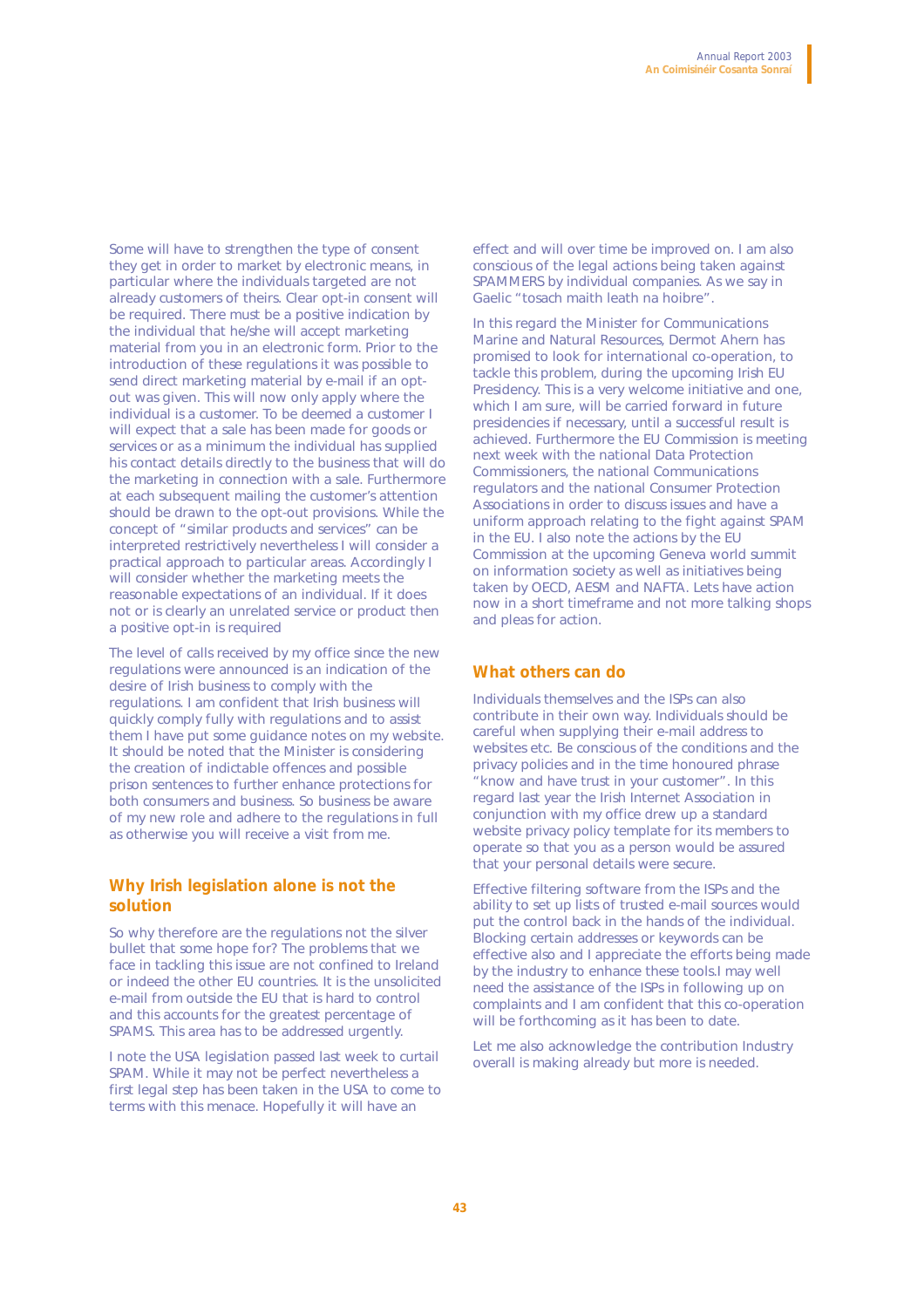#### **A shared responsibility**

Clearly the industry itself - be it the IT industry, corporations or commercial marketing companiesalong with regulators and governments worldwide will have to take appropriate actions, as otherwise SPAM will destroy the industry because where personal privacy is being increasingly intruded on a majority of people may stop using it to a degree. Accordingly we all have a shared responsibility and we have to achieve international cooperation to address this problem. Laws alone will not solve it unless every country buys into it and appropriate sanctions are implemented effectively and industry wholeheartly wants success.

At the end of the day people, business and indeed Data Protection Commissioners do not want to be annoyed and the more a person gets annoyed the less profit you will make.

#### **The broader context**

Data Protection is not solely about SPAM and in that regard the principles for protecting personal data fairness, accuracy, purpose, sufficiency, time, transparency, security and proportionality - must be adhered to by all and sundry no matter how data is collected. I ask industry in particular but also governments worldwide to:

- balance all interests in a proportionate manner
- carry out privacy impact statements before any systems are developed
- constantly review your operations
- to avoid having Privacy Invasive Technology but to install Privacy Enhancing Technology.

As you all appreciate data protection is not a hindrance to commerce or government but in fact the key enabler.

I trust that the conference that I now formally open will be a successful, inspiring and problem solving one.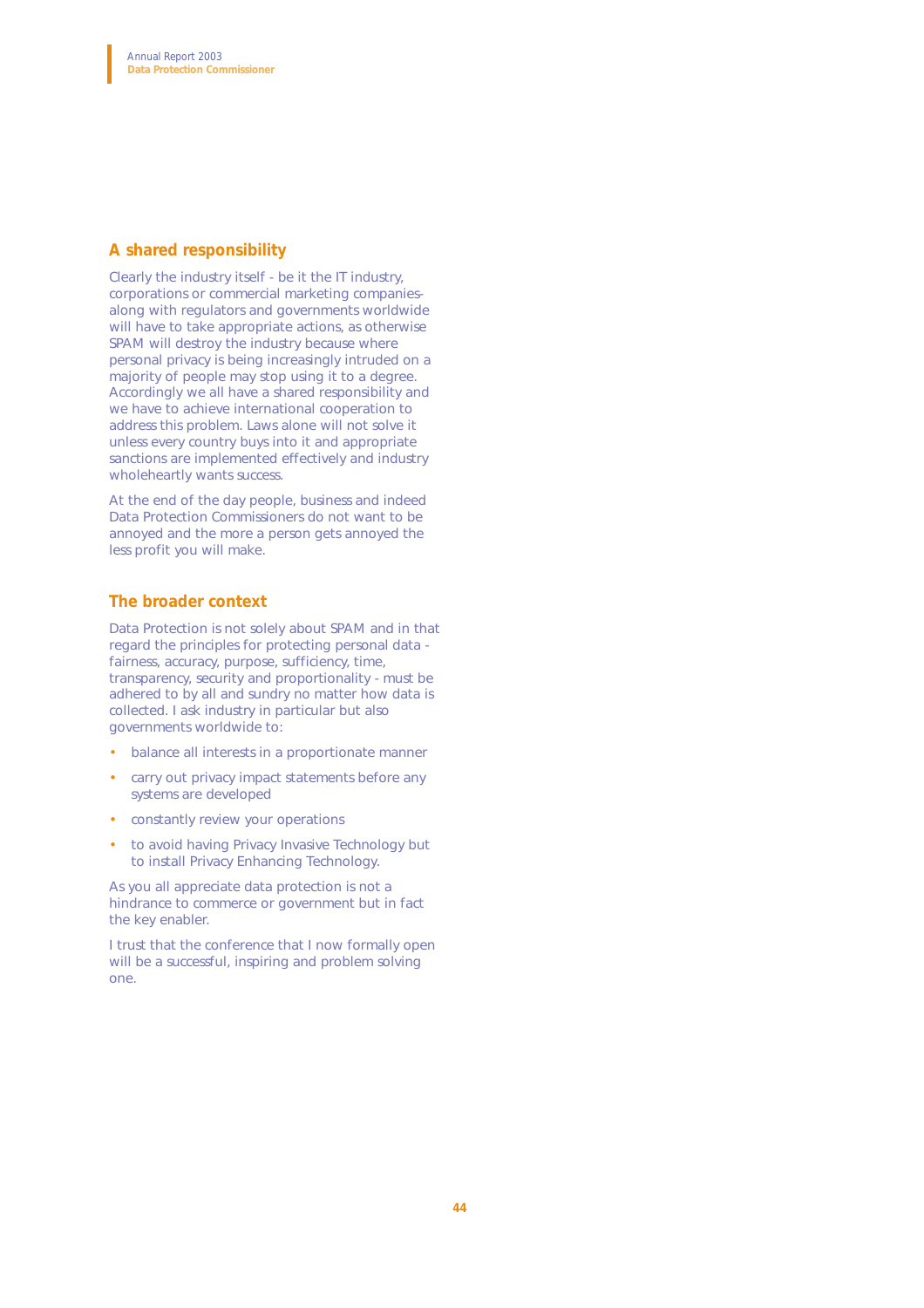## Appendix 2

*Publication of Freedom of Information requests on State bodies websites*

From April 2003, the Department of Communications, Marine and Natural Resources (CM&NR) commenced publishing details of FOI requests it had received on its website, with the exception of requests for personal information. The information initially displayed comprised the name and address of the requester and a synopsis of the information sought.

I took the view that, under Data Protection legislation, publication of personal data relating to individuals making Freedom of Information requests in their personal capacity cannot be legitimately published as this is not a legislative requirement for making a Freedom of Information request. I accepted that personal data relating to persons making such requests in a professional or business capacity could be published.

When my view was not accepted, I issued an Enforcement Notice to the Department of CM&NR in October 2003 requesting that the practice cease. The notice was appealed but following subsequent agreement between myself and the Attorney General- this was acceptable to the Minister for CM&NR- which lead to my withdrawing the Enforcement Notice, the Department modified its practice to the extent that the details of private citizens (as opposed to individuals making requests in a professional or business capacity) will no longer be published.

I set out now the text of the agreement between myself and the Department of CM&NR which should be used by all bodies subject to Freedom of Information legislation in order to ensure compliance with the Data Protection Acts 1988 and 2003.

Agreement: Minister for CM&NR -v- Data Protection Commissioner

- **1.** Where a member of the public makes an FOI request to the Department for personal information whether relating to that person or to another, no details of the requester or the records requested shall be posted on the Department's FOI website.
- **2.** Where a person who states himself/herself to be a journalist or whom the Department knows or has good reason to believe is a journalist makes an FOI request to the Department, and it appears to the Department that the records have been requested for use in the journalist's professional capacity, details of the name, address and profession of the requester, and

details of the records requested, may be posted on the Department's FOI website.

- **3.** Where a person stating himself/herself to act on behalf of a solicitor or whom the Department knows or has good reason to believe is a solicitor, makes an FOI request to the Department and it appears to the Department that the records have been requested for use in the solicitor's professional capacity, details of the name, address and profession of the requester and of the records requested may be placed on the Department's FOI website.
- **4.** Where a person stating himself/herself to act on behalf of a company, firm or other business, or whom the Department knows or has good reason to believe is acting on behalf of a company firm or other business, makes an FOI request to the Department, and it appears to the Department that the records have been requested for use by the requester for business purposes, details of the name address and business or firm of the requester, and of the records requested, may be posted on the Department's FOI website.
- 5. Where the Department cannot ascertain the status or profession of an FOI requester, or where it is uncertain as to whether the records requested are to be used in a professional or business capacity, then if in the opinion of the Department there is a real risk that posting details of the request and requester on its FOI website would result in the disclosure of an individuals personal information to the public, the request shall be dealt with as a request for personal information under paragraph 1 above.
- **6.** Where records are to be posted on the Department's website the Department shall continue the practice of redacting information that is personal or confidential.

In January 2004 I wrote to all Secretary Generals and Heads of other Offices requesting that Departments and offices under their aegis bear in mind the basis on which the Enforcement Notice against the Minister for CM&NR was lifted in the event that it is decided to place FOI requests on a website. As a general principle, staff should bear in mind that the publication of personal data, such as the name and address of a person making an FOI request (as distinct from a requester acting in a professional or business capacity), constitutes a disclosure under the Data Protection Acts 1988 and 2003.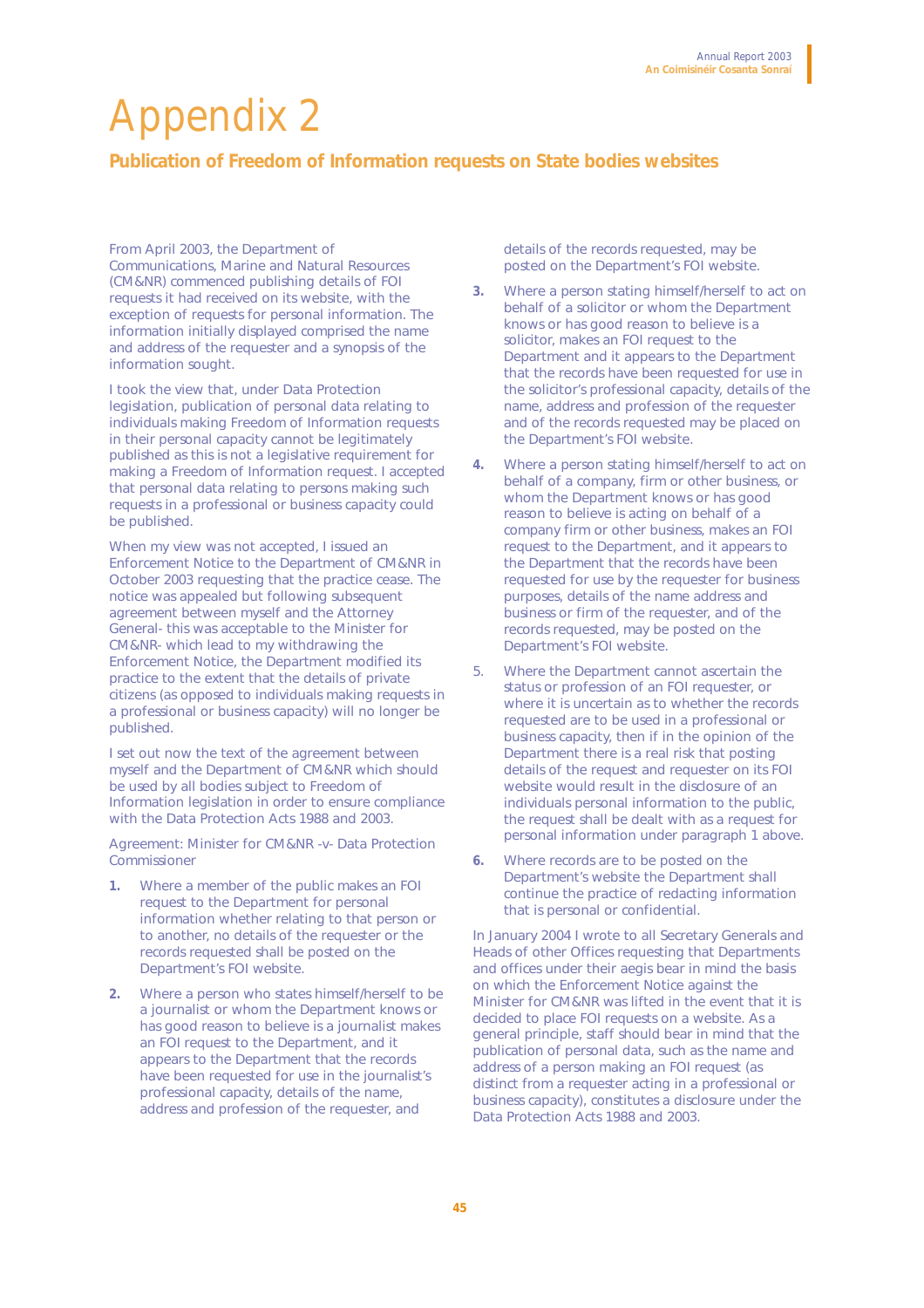### Appendix 3 *Vetting of persons for employment purposes*

#### **Right of access**

As a living individual everybody has the right to obtain a copy of all personal data relating to them by making a written "access request" to any organisation or individual who holds personal information about them. This right of access covers both "manual data" and "automated data".

The "right of access" - which is the key aid provided by section 4 of the Data Protection Acts to assist a data subject in defending his privacy interests should not be used in a manner which brings about the disclosure to third parties of information which might not otherwise be available to them. That is why the Data Protection (Amendment) Act 2003 has a provision included to prevent employers forcing data subjects to allow them to access their personal data held by the Gardaí in particular or by any other organisation i.e. "enforced subject access". This provision has not been implemented pending the setting up by the Gardaí of a national clearance system.

#### **What is enforced subject access?**

While any person is entitled to ask for information, the question arises as to whether a data controller is obliged to make the data available or has discretion in the matter. Where an access request is made under section 4 the data controller has no discretion. In such cases the data must only be given to the data subject concerned and not to a third party. What data subjects do with their personal data is entirely a matter for them.

What I term "enforced subject access" under Section 4 has consequences which go way beyond access by employers to details of criminal convictions kept by An Garda Síochána. For example, enforced subject access, if left unchecked, raises the issue of access by other third parties e.g. landlords, insurance companies or sporting organisations requiring applicants for housing, insurance cover or club membership to access their data in respect of bank records, medical records, DNA databases, etc. as a prerequisite to acceptance of their application. It is for this reason that it appears to me, as a matter of public policy, that it is as important that the practice of enforced subject access be outlawed as it is to ensure the controlled availability of details of a person's previous criminal convictions for particular purposes. This provision of the Act should be implemented as early as possible following the

establishment of suitable vetting systems by the Gardaí.

Data may be released by a data controller to a third party under section 8(h) which provides that the restrictions on disclosure of personal data provided for in the Acts do not apply in circumstances where the data subject has given consent. Where a data subject has given such consent, the data controller has discretion in the matter as there is no obligation on him or her to accede to the request - the data controller should be guided by proportionality having regard to the circumstances. Should a data controller decide to make the data available, he or she may rely on section 8(h). In employment terms this could amount to "enforced subject access" if appropriate regard is not had to proportionality as the person may have little option but to agree to the employer's wishes.

#### **Vetting service**

The system of personal subject access requests under section 4 of the Act needs to be distinguished from the vetting service currently provided by An Garda Síochána for prospective employees in a number of areas including child access, Government employees, State contractors and adoption applicants. An Garda Síochána has established a Central Vetting Unit for responding to the latter requests with the written consent of the individual concerned.

#### **Spent convictions**

Irish legislation makes no provision for "spent convictions" and the indefinite retention of minor convictions does not accord with the spirit of data protection legislation regarding retention for as long as is necessary for the purpose for which it was obtained. The March 2002 National Economic and Social Forum Report No. 23 recommended that equality legislation be expanded to include the right to be protected from discrimination on the grounds of criminal conviction. In my observations to the Department of Justice Equality and Law Reform on this Report, I pointed out that section 2(1)(c)(iv) of the Data Protection Act provides that personal data held on computer "shall not be kept for longer than is necessary for (the) purpose". In the light of this, I expressed the view that there should be legislative provision for "spent convictions" after a reasonable period in respect of minor offences which, on any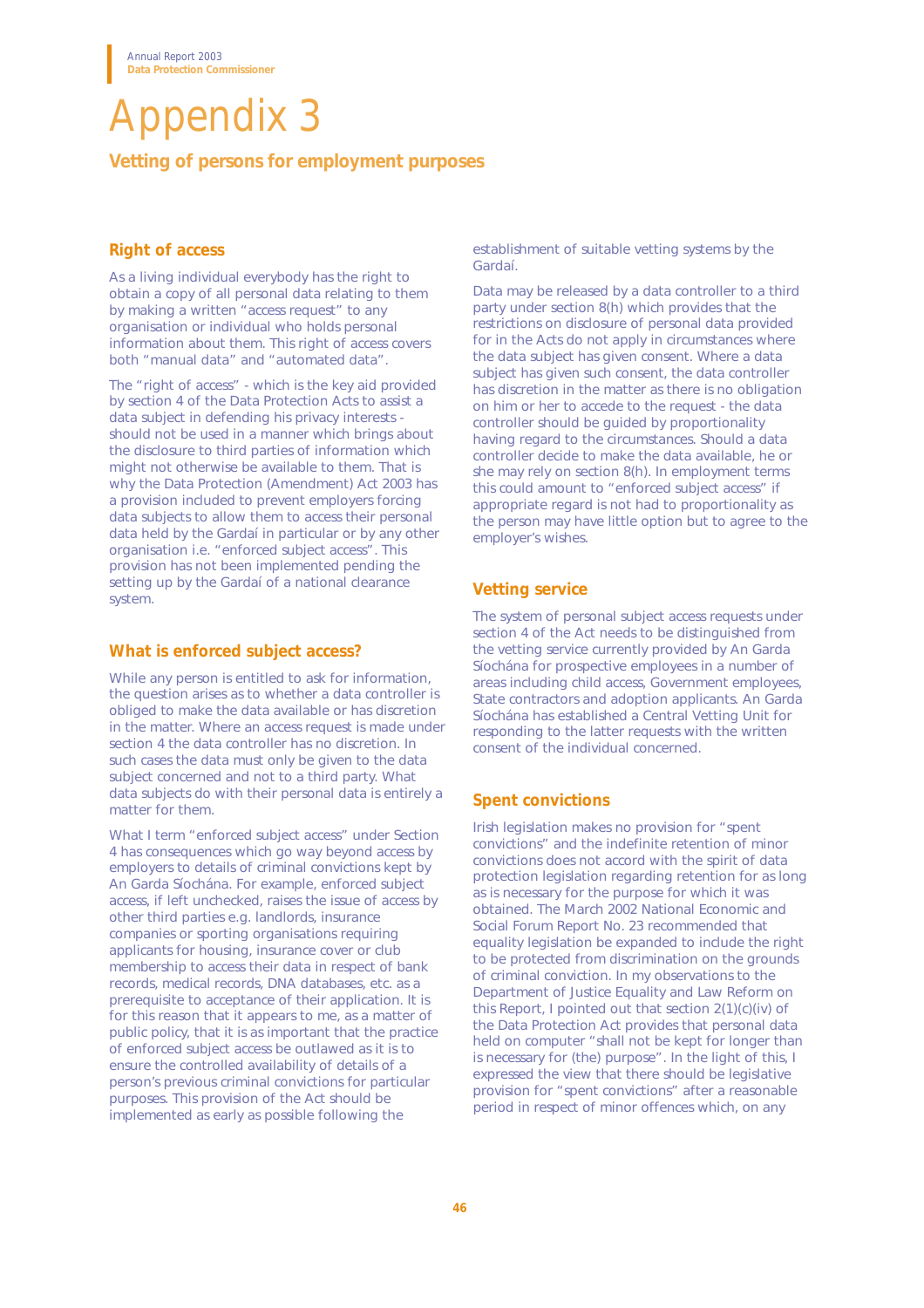reasonable view, would not be relevant to an assessment by An Garda Síochána of whether a person leads or has led a law-abiding life. Until such time as legislation along these lines is enacted, it is reasonable that employers should only take relevant offences into account and make fair judgments. I should point out that, although such data may be fairly obtained by employers under current legislation, the manner in which an employer processes data is subject to the provisions of the Acts. As such, if the processing is not conducted in compliance with legislation, I may be obliged to take enforcement action against such an employer. Furthermore, should an individual be harmed by the manner in which an employer processes his/her data, that individual has a right to seek civil remedy under section 7 of the Acts.

#### **What data should be provided?**

In my discussions with An Garda Síochána, I suggested - in the light of the provision in the Act that data "shall not be kept for longer than is necessary for (the) purpose" and the current situation concerning 'spent convictions' - that it would be appropriate for An Garda Síochána to provide information of relevance to the prospective employer. Obviously if someone has a conviction relating to child sexual abuse, that information is of primary significance to an employer in the childcare sector or in other areas where access to children arises. Conversely, information about an individual's payment of a fine for perhaps bicycling offences in his youth, or perhaps speeding offences, would not be relevant, and it may be inappropriate for An Garda Síochána to choose to provide this information in response to a vetting request. However, An Garda Síochána stated that their policy in responding to vetting requests from prospective employers follows guidelines established as a result of advices from the Office of the Attorney General. These advices stipulate that when An Garda Síochána is asked a "convictions/no convictions" question, they are obliged to return convictions recorded where applicable. The Gardaí feel it had not been envisaged that they would be obliged to make a decision on what convictions should be notified to a prospective employer and what ones should not. This area needs to be reviewed.

#### **Should all employments be subject to Gardaí vetting procedures?**

It would be disproportionate to introduce a police vetting facility in respect of all employment sectors. A vetting system should not be used as a form of State-endorsed character reference. Its function is to identify individuals who are unsuited to certain types of employment by virtue of a real or perceived risk that they might present. Therefore, it would seem appropriate for An Garda Síochána, when exercising its discretion under section 8 of the Data Protection Acts in responding to vetting requests, to consider only requests from sectors for which vetting information is relevant and desirable from a crime prevention viewpoint: such as the area of access to children, and perhaps other sectors such as the private security industry or the award of public vehicle licences, as considered appropriate. Providing a vetting service on a general basis would be disproportionate and would appear to intrude unduly into the privacy of individuals, particularly when it is borne in mind that jobseekers, when agreeing to vetting searches being carried out by their prospective employers, may be subject to limitations upon their freedom of action and freedom to withhold consent. Ultimately this is a matter for the Oireachtas.

#### **What to withhold?**

An Garda Síochána may have a range of details recorded in respect of particular individuals. When responding to vetting requests, it is appropriate for An Garda Síochána to provide information of relevance to the prospective employer. It would therefore be appropriate for An Garda Síochána to devise and implement a policy regarding the nature of details that would be provided in response to vetting requests, and the nature of information that it is more appropriate to withhold. As indicated above discretion should be given to the Gardaí with suitable legislative provisions.

#### **Soft intelligence**

The question of "soft intelligence" being provided has also been raised as well as the length of time data should be kept by the Gardaí. I feel that whatever police forces consider being of operational assistance - and which could be so justified to a member of the judiciary if necessary - can be retained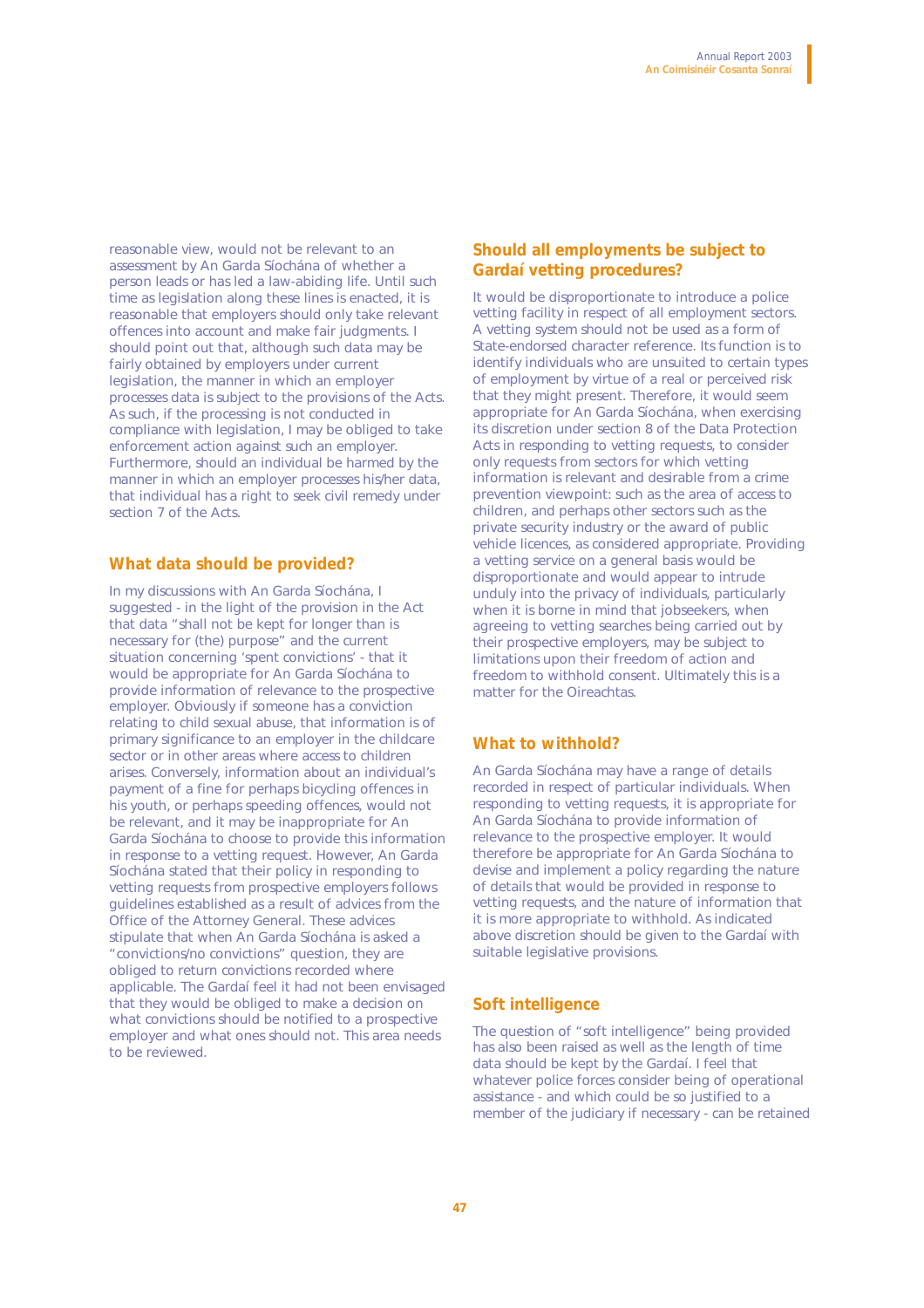for as long as they deem it appropriate. Whether this information should be disclosed, particularly for sensitive job applicants, is a matter not alone for the Gardaí but ultimately for legislation by the Oireachtas. However a proper balance has to be struck because disclosure of "soft intelligence" can unintentionally cause more damage to a person than was ever envisaged when it was properly retained solely as an aid to Garda operational matters.

#### **Retention of vetting requests data**

The fact that an intelligence purpose may be served by retaining records of vetting requests in respect of certain individuals would not, in itself, justify a general policy of indefinite retention of such records in respect of all individuals. In my view, An Garda Síochána and police forces in general might legitimately decide not to delete certain records in particular cases where there was a clear intelligence benefit to retaining such records. These particular cases might need to be certified or authorised by a Garda member of suitably senior rank such as Chief Superintendent (which is the rank specified in section 8(b) of the Act in a broadly analogous context). However, it would not be appropriate, in my view, routinely to retain all such data, in respect of all individuals, indefinitely.

In cases where An Garda Síochána consider it appropriate to retain records of vetting requests for intelligence purposes, then the appropriate retention period would be related to the usefulness and relevance of those records for intelligence purposes. The retention period would be "indefinite" in the sense that the period of usefulness and relevance of the data would not be known from the outset.

#### **Future**

Clearly this whole area needs to be examined in detail with special safeguards established in stand alone legislation along with a suitable period for public consultation. In this regard the code of practice on data protection being developed by the Gardaí will be a useful document as it will detail what information can be supplied by the Gardaí under the Data Protection Acts.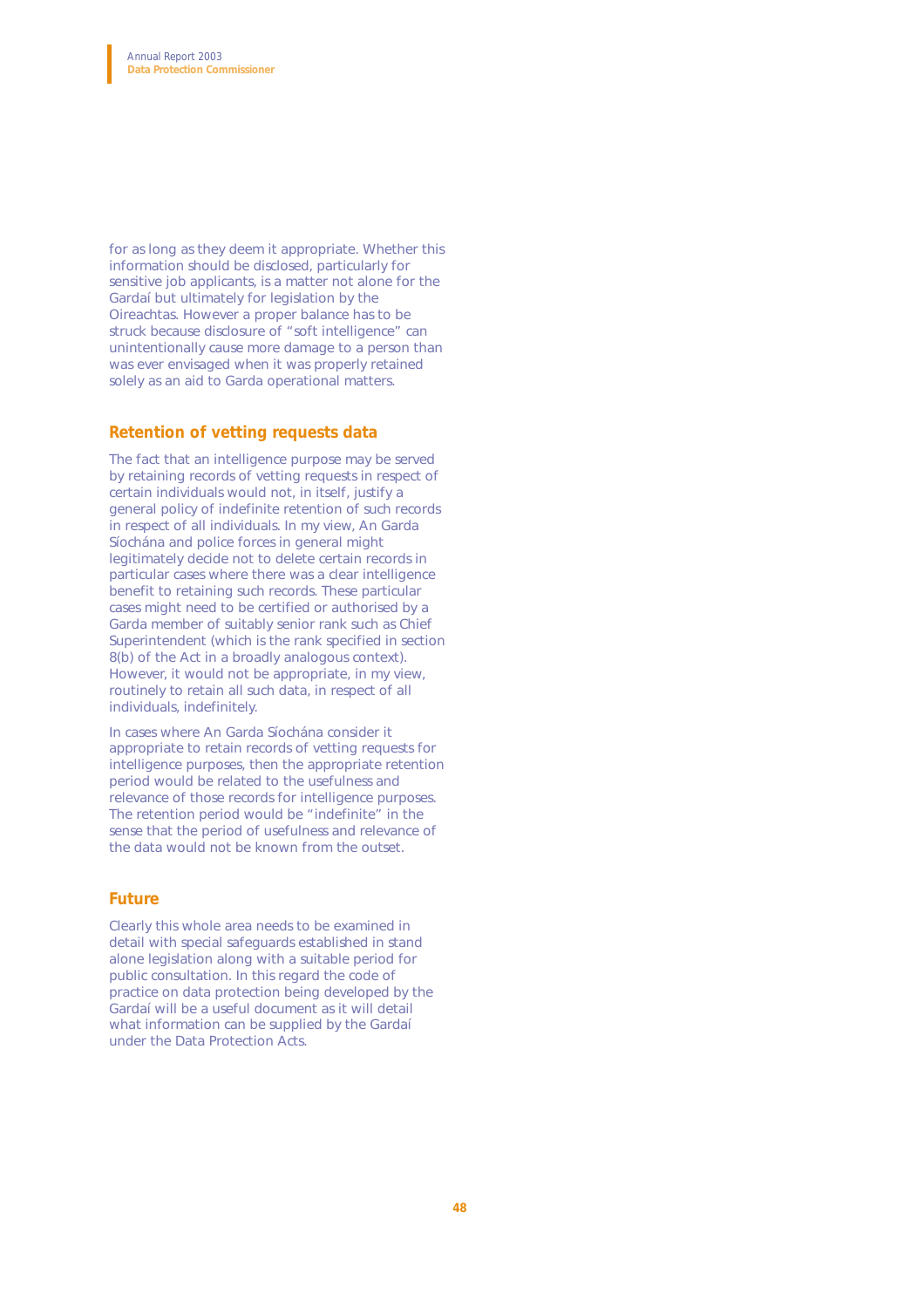## Appendix 4

*Statement at the Biometrics Forum in Dublin by Joe Meade Irish Data Protection Commissioner on 24 July 2003.* 

I welcome this forum.

#### **What are biometrics?**

The term "biometrics" is taken to mean the identification of individuals based on a physical characteristic using information technology. A physical characteristic, such as the fingerprint, is digitalised by the biometric system and then depicted either as a biometric image or as a biometric template. A template is a biometric number calculated from certain unique characteristics in the fingerprint. Because the other information contained in the image is not used in the calculation of the template, it is not possible to retrospectively regenerate the original image of the fingerprint from the biometric template.

#### **General data protection issues**

I will now make some general comments about Data Protection before I go on to the topic of Biometrics and European data protection views. Improved levels of service, identification, antifraud measures, surveillance actions to prevent and investigate crime including cyber crime - and terrorism are put forward as necessary in the modern global world. While we all can accept the need for many of these initiatives there is, however, a real danger that the human right to privacy can be overlooked or indeed diminished by some of these demands if a proper balance is not struck. Accordingly, if we are being asked to sacrifice our privacy rights we must have details about what we get in return. Once privacy rights are surrendered they may be hard to recover. We should therefore surrender these rights reluctantly, on the basis of convincing arguments and facts about other interests of society which need to be balanced. Legislators and business, accordingly, have a responsibility to debate these matters in an open and frank manner. Today's forum is therefore a positive event.

I believe it appropriate to reiterate that as Data Protection Commissioner I am also conscious of the sensitive issues of crime and security, including national security. As Data Protection Commissioner, I will be supportive of measures that are demonstrably necessary to protect against crime or terrorism but such measures must be proportionate and have regard to the human right to privacy.

#### **Biometrics and data protection**

As regards Biometrics, Ann Cavoukin - Ontario's Privacy and Information Commissioner - has just now clearly outlined to you all the concerns that can be there for ordinary folk, the positive role of a data protection commissioner, the dangers that can arise if systems are not developed properly while also recognising the benefits and industries role.

As a national DPC let me say that I and indeed my European and world-wide colleagues are not against Biometrics and we hope that industry recognises our positive role in that regard. At the end of the day as Data Protection Commissioner I am a creature of law charged with ensuring that a fundamental human right to privacy for the individual is respected. That does not mean that DPCs are luddites and are not in favour of IT developments to improve operations, to administer efficiently and to improve verifications. As I said in my general remarks the balance has to be proportionate to your right to personal privacy.

#### **Data Protection Commissioners' views**

In Ireland I see many benefits in Biometrics but there is also a need for constructive dialogue between the industry and national and European DPCs to get the balance right. This dialogue has to be open on both sides. At European level the Article 29 Working Party (see below for current position) is bringing out a working document in this area soon and we see it as the start of a dialogue which should eventually lead to a code of practice. I ask the industry to partake in the dialogue and to start drawing up such a code but the industry has to accept that in the EU, member states have somewhat differing legal systems and different cultures. The challenge in drawing up a code or in industry operations is to respect those differences though that should not be a major obstacle given the intellectual capability of the industry personnel The Eurodac system has recognised the importance of data protection in that it is subject to supervision by national and EU commissioners. The same applies to the Schengen system.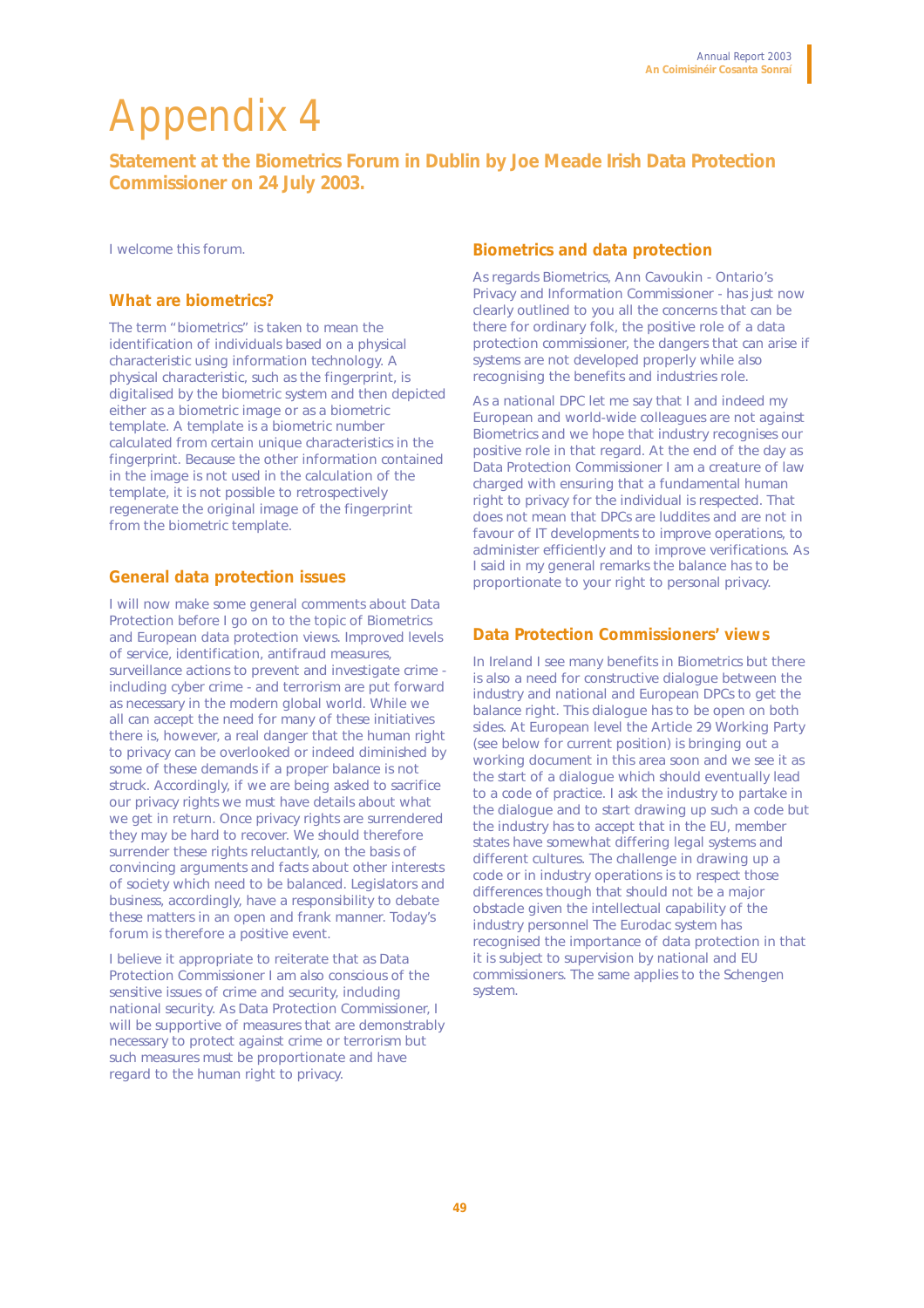#### **What the public demand**

As with any IT system we should not rely on DPC or legislation alone to protect a human right. Let the industry develop privacy enhancing technologies and other IT solutions so that privacy is seen as a competitive advantage and not in a negative light or as a hindrance. I say that because in a survey I carried out last year personal privacy rated after crime prevention as the major concern of people while 75% surveyed felt that business are encroaching on personal privacy. Though 54% felt they can trust business to use personal information about them in a fair and proper manner nevertheless 25% actively disagreed with that statement. Therefore there is a challenge and an opportunity for all here to consider and indeed improve on these findings. Finally DP is the key enabler of eCommerce, eGovernment, security and indeed biometric systems while empowering a person to protect his/her right to privacy. Therefore the more privacy compliant and transparent systems are the better for everyone. Accordingly I look forward at national and European level to positive progress being achieved in this complex and ever-changing environment.

As a final thought I ask you to reflect on the following-as a person are you happy that the system being developed by you or your organisation gives you adequate privacy protection? If not do something about it as there is a problem otherwise. We should test ourselves for satisfaction.

#### **Post statement developments**

#### *(a) Article 29 Working document*

The working document issued on 1 August 2003 in its conclusions opined that:

- The Working Party is of the view that most biometric data imply the processing of personal data. It is therefore necessary to fully respect the data protection principles provided for in Directive 95/46/EC taking into account the particular nature of biometrics inter alia the ability to collect biometric data without the knowledge of the data subject and the quasi certainty of the link with the individual, when developing biometric systems.
- A respect for the principle of proportionality which forms the core of the protection ensured by Directive 95/46/EC imposes, especially in the context of authentication/verification, a clear

preference towards biometric applications that do not process data obtained from the physical traces unknowingly left by individuals or that are not kept in a centralised system. This allows the data subject to exercise better control on the personal data processed about him or her.

- The Working Party intends to revisit this working document in the light of the experience of data protection authorities and technological developments linked to biometric applications. As biometric data is even at the present time being introduced for a wide range of uses in a number of different forums, future work will be necessary without delay especially in the context of employment, visa and immigration and travel security.
- While the responsibility remains to be on the industry to develop biometric systems that are data protection compliant, a working dialogue, in particular on the basis of a draft code of conduct, between all interested parties including data protection authorities would be a great benefit from all perspectives.)

#### *(b) Central storage of biometrics*

The Article 29 Working Party also noted that in principle it is not necessary for the purposes of authentication/verification (establishing that the person is the same person as expected, i.e. a - 1:1 check) to store the biometric template in a centralised database. On the other hand, the process of identification (establishing precisely who someone is, i.e. a 1: many check) can only be achieved by storing the biometric data in a centralised database, because the system, in order to identify the data subject, must compare his/her template with the template of all persons whose data are already centrally stored. I endorse the distinction between authentication/verification and identification as crucial. In most situations, it is sufficient to verify who the person is. Identification and central storage, therefore, should not be used when authentication/verification applications are sufficient. This is central to the principle of proportionality in Data Protection Law.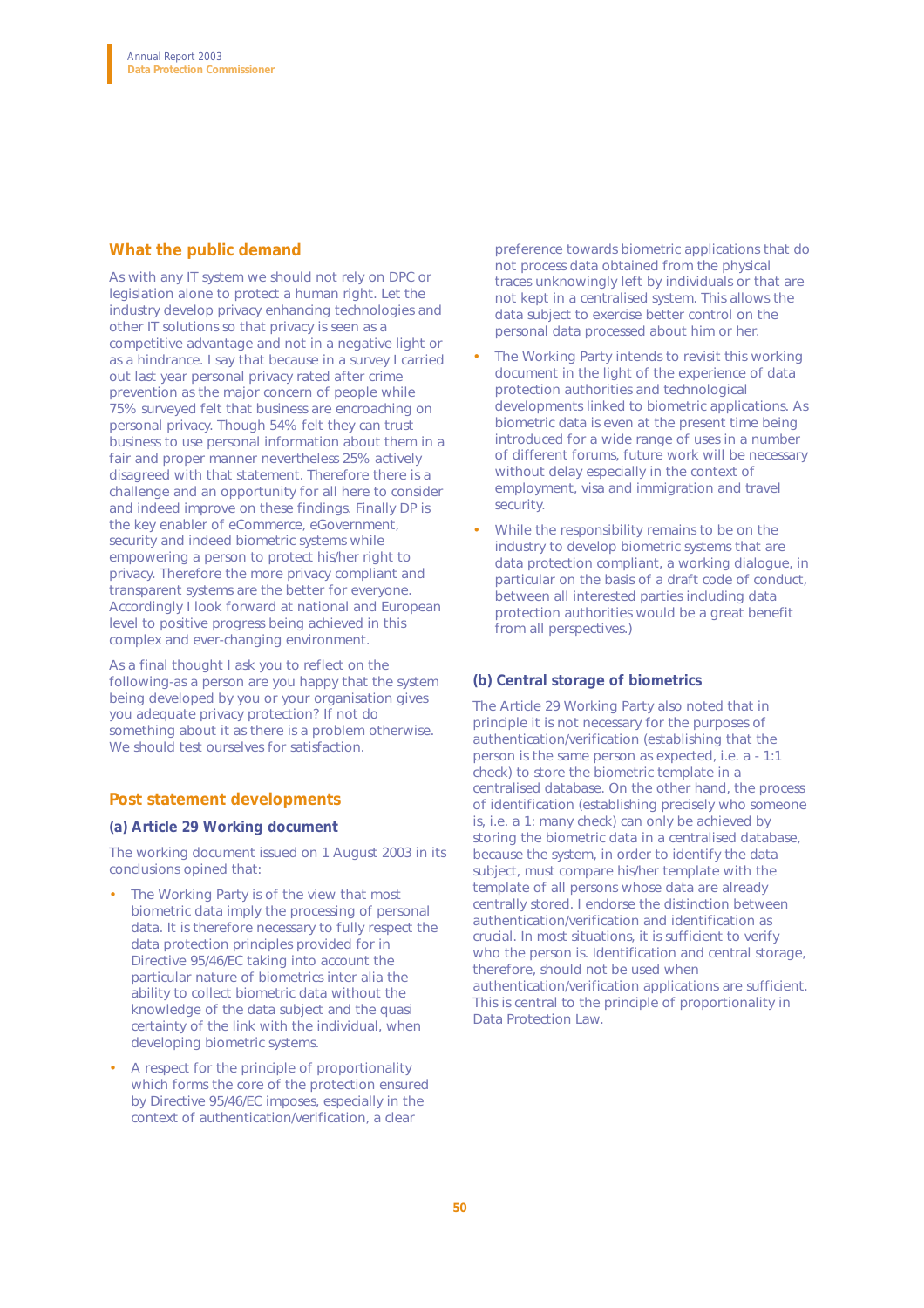## Appendix 5

*Genetic Data - views of Data Protection Commissioners of the EU (Article 29 Working Party) in a working document adopted by them in March 2004*

Given the fast moving age of technological, scientific and economic developments in the field of genetics and taking into account the variety of purposes for which the processing of genetic data may take place, the Working Party felt it was necessary at this stage to define a common approach with a view to establishing the appropriate safeguards for the processing of genetic data. The main lines of this approach can be summarised as follows:

Any use of genetic data for purposes other than directly safeguarding the data subject's health and pursuing scientific research should require national rules to be implemented, in accordance with the data protection principles provided for in the Directive, and in particular the finality and proportionality principles. The application of these principles renders the blanket implementation of mass genetic screening unlawful.

Furthermore, in accordance with these principles, the processing of genetic data should be authorised in the employment and insurance fields only in very exceptional cases provided for by law, so as to protect individuals from being discriminated against on the basis of their genetic profile.

In addition, the ease with which genetic material can be obtained unbeknownst to the data subject and the relevant information can be subsequently extracted from such material, requires strict regulations in order to prevent the dangers related to new forms of "identity theft" - which would be especially dangerous in this sector and might affect fatherhood and motherhood, or even the possibility of using the material for cloning purposes. This is why, in regulating genetic data, one should not fail to consider the legal status of the DNA samples used for obtaining the information at stake. Among the issues addressed, special importance should be attached to the application of a wide range of data subjects' rights to the management of such samples, as well as to destruction and/or anonymisation of the samples after obtaining the required information.

Finally, procedures should be put in place in order to ensure that genetic data are only processed under the supervision of qualified professionals who are entitled to such processing on the basis of specific authorisations and rules.

In Member States where the purposes and the appropriate safeguards for the processing of genetic data are not established by law, the DPAs are encouraged to play an even more active role in ensuring that the finality and proportionality principles of the Directive are fully respected.

In this respect, the Working Party recommends that Member States should consider submitting the processing of genetic data to prior checking by DPAs, in accordance with Article 20 of the Directive. This should in particular be the case with regard to the setting up and use of bio banks.

Moreover, closer cooperation and exchange of best practices between DPAs could prove to be an efficient way to compensate the present absence of regulatory framework in the field of the online "genetic testing direct to the public".

It is worth noting that a new, legally relevant social group is coming into existence - namely, the biological group, the group of kindred as opposed, technically speaking, to one's family. Indeed, such a group does not only include family members such as one's spouse or foster children, but it can also consist of entities outside this family circle - whether in law or factually (e.g. gamete donors).

The Working Party intends to revisit this working document in the light of the experience acquired by the data protection authorities with regard to the processing of genetic data. This document should be regarded as a stepping stone towards further discussions on the issues at stake. The Working Party will closely monitor the evolution of said issues and may decide to focus in detail on specific areas at a later stage, in order to keep in line with the technological developments linked to the processing of genetic data.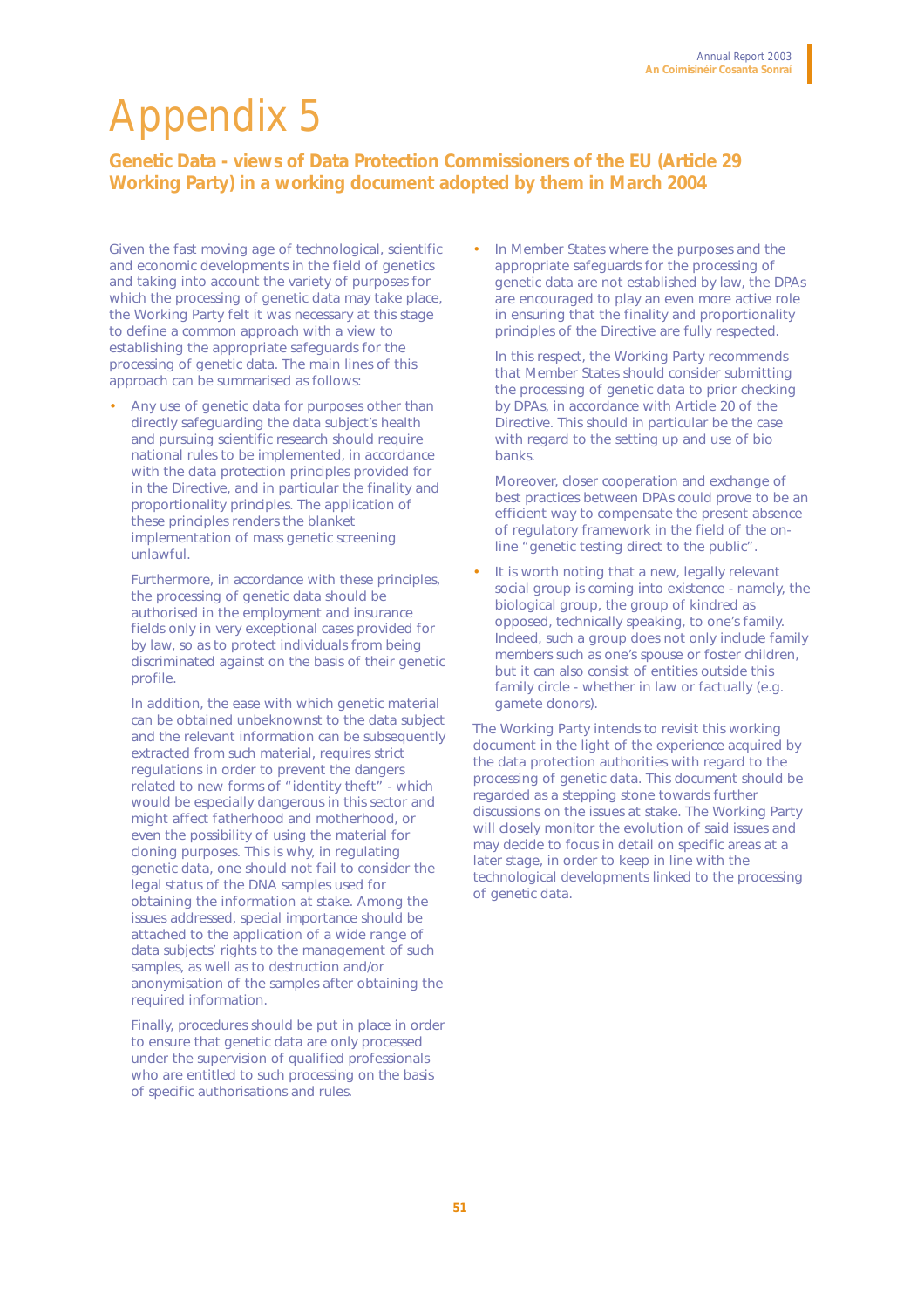## Appendix 6

#### *Presentations and talks (70 overall) given by the Data Protection Commissioner and staff in 2003.*

| Organisation                          | Date                                                               | <b>DPC Official</b>                                                                 |
|---------------------------------------|--------------------------------------------------------------------|-------------------------------------------------------------------------------------|
| <b>UCC Department of Law</b>          | 8 December                                                         | Joe Meade                                                                           |
| <b>IBEC Limerick</b>                  | 5 December                                                         | Joe Meade                                                                           |
| <b>EEMA Spam Conference Dublin</b>    | 3 December                                                         | Joe Meade                                                                           |
|                                       | <b>Department Enterprise Trade and Employment</b><br>2 December    | <b>Nelius Lynch</b>                                                                 |
| <b>Waterford County Council</b>       | 1 December                                                         | <b>Aileen Harrington</b>                                                            |
| Letterkenny IT                        | 27 November                                                        | <b>Sean Sweeney</b>                                                                 |
| <b>Dublin Institute of Technology</b> | 18 November                                                        | <b>Nelius Lynch</b>                                                                 |
| DIT, Cathal Brugha St. Dublin         | 19 November                                                        | <b>Aileen Harrington</b>                                                            |
| Institute of Public Administration    | 19 November                                                        | Seán Sweeney                                                                        |
| <b>Galway County Council</b>          | 12 November                                                        | <b>Aileen Harrington</b>                                                            |
|                                       | <b>ESB Data Protection Review Group</b><br>12 November             | Joe Meade &<br>Anne Gardner                                                         |
| <b>Arthur Cox Solicitors</b>          | 11 November                                                        | Joe Meade                                                                           |
| <b>Quantum Health, Carlow</b>         | 1 November,                                                        | <b>Tom Maguire</b>                                                                  |
| <b>Jurys Doyle Hotels</b>             | 30 October                                                         | Aileen Harrington                                                                   |
| <b>Employment Conference, Dublin</b>  | 29 October                                                         | <b>Joe Meade</b><br>&Tom Maguire                                                    |
| <b>Dublin- General DP Conference</b>  | 24 September                                                       | <b>Joe Meade</b>                                                                    |
|                                       | <b>Ombudsman / Information Commissioner's Office</b><br>23 October | <b>Tom Maguire</b>                                                                  |
|                                       | South Western Area Health Board<br>10 October                      | <b>Nelius Lynch</b>                                                                 |
|                                       | 9 October                                                          | <b>Workshop for Department of Justice E &amp; LR Agencies</b><br><b>Tom Maguire</b> |

| <b>Health Boards DP Training</b>    | 8 October                                                           | <b>Tom Maguire</b>       |
|-------------------------------------|---------------------------------------------------------------------|--------------------------|
| <b>Cyprus Conference</b>            | 8 October                                                           | Joe Meade                |
| Law Society of Ireland, Thurles     | 3 October                                                           | Joe Meade                |
| <b>Kilroys Solicitors, Dublin</b>   | 2 October                                                           | Joe Meade                |
| <b>Western Health Board, Galway</b> | 1 October                                                           | <b>Tom Maguire</b>       |
|                                     | <b>Irish Internet Association Annual Conference</b><br>29 September | Joe Meade                |
|                                     | <b>Irish Computer Society Fellows Lunch</b><br>25 September         | Joe Meade                |
| <b>University College Dublin</b>    | 22 September                                                        | <b>Nelius Lynch</b>      |
| Comhairle                           | 18 September                                                        | <b>Aileen Harrington</b> |
| Info Ireland 2003                   | 18 September                                                        | <b>Aileen Harrington</b> |
|                                     | 25th International Conference Sydney<br>11 September                | Joe Meade                |
| <b>The National Concert Hall</b>    | 10 September                                                        | <b>Aileen Harrington</b> |
| <b>BINOCAR, TCD</b>                 | 8 September                                                         | Sean Sweeney             |
|                                     | <b>Freedom of Information Conference Berlin</b><br>1 September      | Joe Meade                |
| <b>Local Authorities, Limerick</b>  | 26 August                                                           | <b>Tom Maguire</b>       |
| <b>Irish Red Cross</b>              | 13 August                                                           | Aileen Harrington        |
| <b>Affairs</b>                      | Department of Community, Rural and Gaeltacht<br>12 August           | Aileen Harrington        |
| <b>Health Board DP Training</b>     | 11 August                                                           | <b>Nelius Lynch</b>      |
| <b>Jury's Hotels, HR Managers</b>   | 6 August                                                            | Aileen Harrington        |
|                                     | <b>European Biometrics Forum Dublin</b><br>24 July                  | <i>Joe Meade</i>         |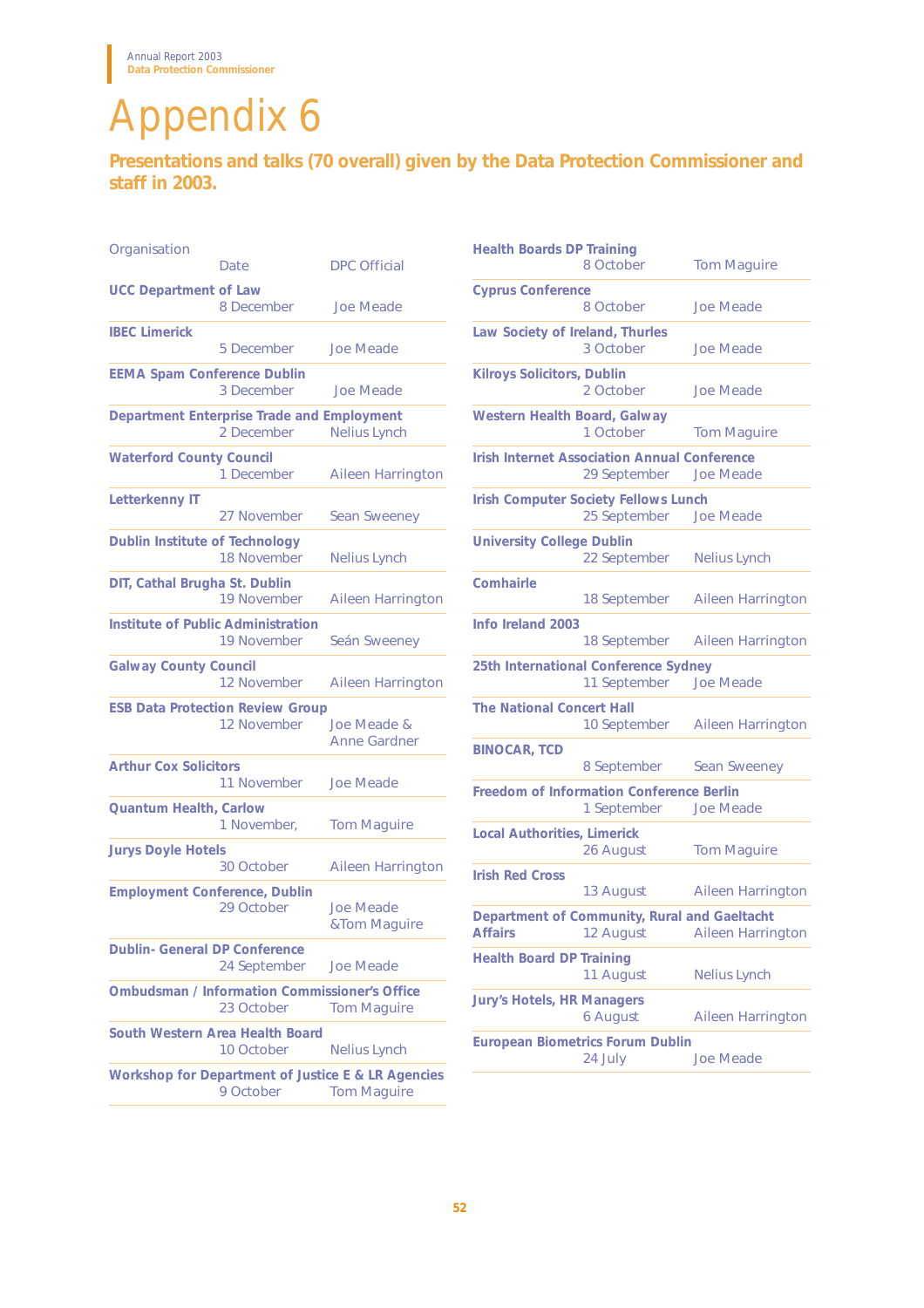| <b>National Childcare Co-ordinating Committee (NCCC)</b><br>23 July              | Anne Gardner                      |
|----------------------------------------------------------------------------------|-----------------------------------|
| <b>Irish Bankers Federation</b><br>17 July                                       | Joe Meade                         |
| <b>IBEC-technology group-Dublin</b><br>17 July                                   | Joe Meade                         |
| <b>Departments and State Offices</b><br>9 July                                   | <b>Tom Maguire</b>                |
| <b>University College Dublin</b><br>1 July                                       | <b>Tom Maguire</b>                |
| <b>E-Security Seminar Wexford</b><br>1 July                                      | <b>Nelius Lynch</b>               |
| <b>Survive Forum (Security)</b><br>26 June                                       | <b>Tom Maguire</b>                |
| <b>Departments and State Offices</b><br>24 June                                  | Joe Meade &<br><b>Tom Maguire</b> |
| <b>St. James's Hospital</b><br>19 June                                           | <b>Tom Maguire</b>                |
| <b>Institute of European Affairs</b><br>17 June                                  | Joe Meade                         |
| <b>IBEC Employment Seminar, Dublin</b><br>11 June                                | <b>Sean Sweeney</b>               |
| <b>Health Boards DP Liaison</b><br><b>Officers Workshop, Limerick.</b><br>9 June | <b>Tom Maguire</b>                |
| Garda Chief Supts. Training, Templemore<br>6 June                                | Joe Meade                         |
| <b>National Payroll Conference Dublin</b><br>27 May                              | <b>Tom Maguire</b>                |
| <b>National Childminding Association of Ireland</b><br>15 May                    | Anne Gardner                      |
| <b>Ernest and Young Cork</b><br>2 May                                            | Joe Meade                         |
| <b>IDMA Annual Conference</b><br>29 April                                        | Joe Meade                         |
| <b>Recruitment Federation Conference Dublin</b><br>29 April                      | <b>Tom Maguire</b>                |
| <b>McCann Fitzgerald Solicitors</b><br>10 April                                  | <b>Joe Meade</b>                  |
| <b>Arthur Cox Solicitors</b><br>11 April                                         | Joe Meade                         |

| <b>Health Boards FOI Networks Meeting</b>                                     |                                                      |                                                             |  |  |
|-------------------------------------------------------------------------------|------------------------------------------------------|-------------------------------------------------------------|--|--|
|                                                                               | 9 April                                              | <b>Tom Maguire</b>                                          |  |  |
|                                                                               | <b>European DP Commissioners Conference, Seville</b> |                                                             |  |  |
|                                                                               | 4 April                                              | Joe Meade                                                   |  |  |
|                                                                               | Freedom of Information Conference, Tullamore         |                                                             |  |  |
|                                                                               | 19 March                                             | <b>Tom Maguire</b>                                          |  |  |
| <b>ISACA Conference Dublin</b>                                                |                                                      |                                                             |  |  |
|                                                                               | 7 March                                              | Joe Meade                                                   |  |  |
| <b>NIETS Conference Dublin</b>                                                |                                                      |                                                             |  |  |
|                                                                               | 27 February                                          | Joe Meade                                                   |  |  |
| <b>Data Forum</b>                                                             |                                                      | <b>Justice Equality and Law Reform Retention of Traffic</b> |  |  |
|                                                                               | 24 February                                          | Joe Meade                                                   |  |  |
|                                                                               | <b>Garda Chief Supts Training, Templemore</b>        |                                                             |  |  |
|                                                                               | 19 February                                          | Joe Meade &                                                 |  |  |
|                                                                               |                                                      | <b>Tom Maguire</b>                                          |  |  |
| <b>Health Regulatory Bodies</b>                                               |                                                      |                                                             |  |  |
|                                                                               | 17 February                                          | <b>Tom Maguire</b>                                          |  |  |
|                                                                               | <b>Trinity College, Health Informatics</b>           |                                                             |  |  |
|                                                                               | 1 February                                           | <b>Tom Maguire</b>                                          |  |  |
| Justice, Equality, Defence and Women's Rights,<br><b>Oireachtas Committee</b> |                                                      |                                                             |  |  |
|                                                                               | 23 January                                           | Joe Meade                                                   |  |  |
| <b>Eastern Region Health Authority</b>                                        |                                                      |                                                             |  |  |
|                                                                               | 14 January                                           | Joe Meade &                                                 |  |  |
|                                                                               |                                                      | <b>Tom Maguire</b>                                          |  |  |

*Joe Meade Commissioner; Tom Maguire Deputy Commissioner; Nelius Lynch, Aileen Harrington and Anne Gardner Assistant Commissioners; Sean Sweeney, Senior Compliance Officer.*

*In addition to the foregoing many other staff gave in house presentations as part of the overall staff development and training programme.*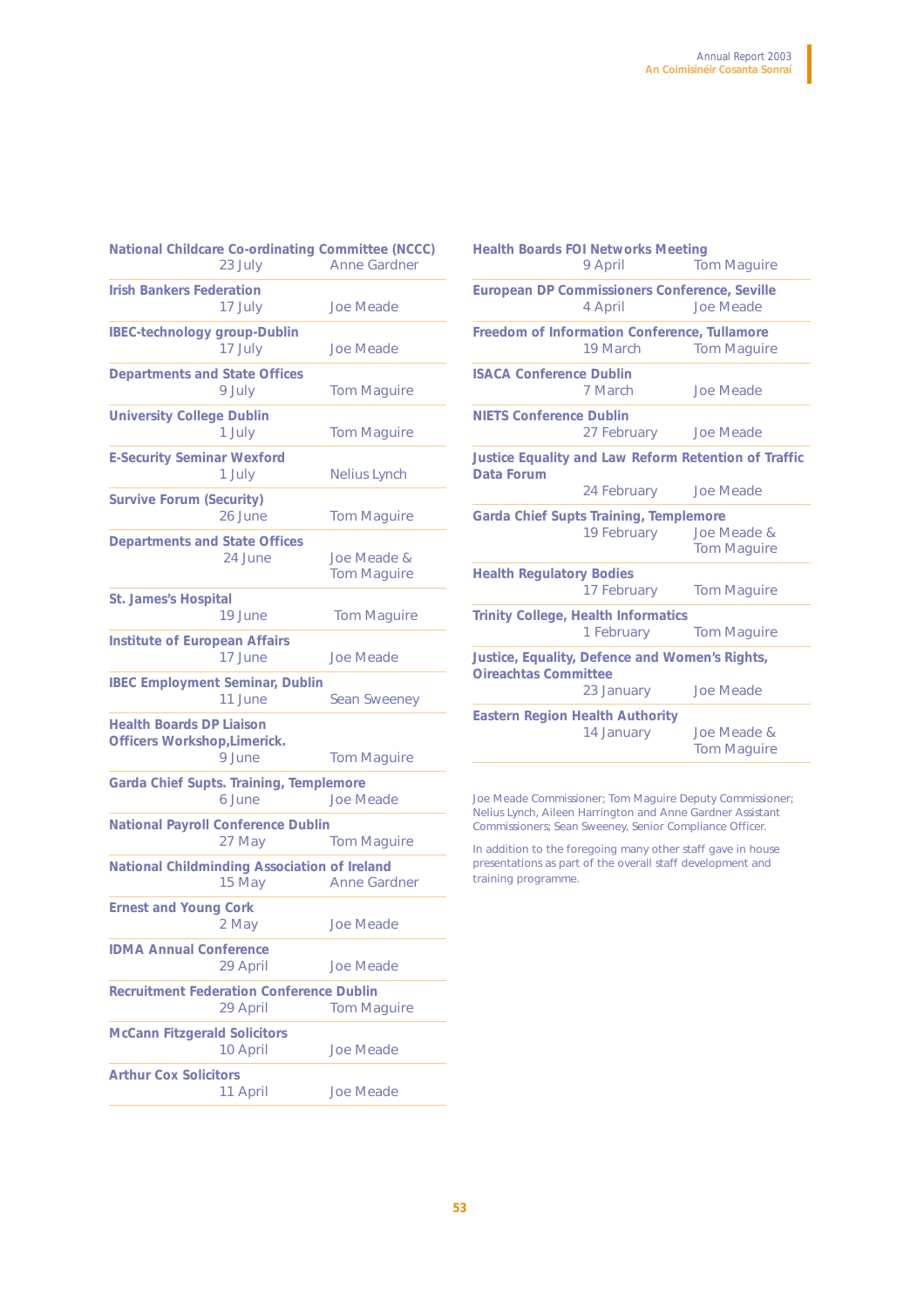## Appendix 7

#### *Office of the Data Protection Commissioner Receipts and Payments in the year ended 31 December, 2003*

| 2002      |                                                                                              | 2003      |
|-----------|----------------------------------------------------------------------------------------------|-----------|
| €         | <b>Receipts</b>                                                                              | €         |
| 750,173   | Moneys provided by the Oireachtas (Note 1)                                                   | 1,132,733 |
| 358,067   | Fees (Note 2)                                                                                | 455,539   |
| 1,108,240 |                                                                                              | 1,588,272 |
|           | <b>Payments</b>                                                                              |           |
| 547,239   | Salaries & Allowances (Note 3)                                                               | 694,049   |
| 35,078    | <b>Travel &amp; Subsistence</b>                                                              | 36,378    |
| 10,275    | <b>Office &amp; Computer Equipment</b>                                                       | 43,418    |
| 646       | <b>Furniture &amp; Fittings</b>                                                              | 131,593   |
| 13,404    | Equipment Maintenance & Office Supplies                                                      | 48,810    |
| 11,491    | Accommodation Costs (Note 4)                                                                 | 26,904    |
| 19,632    | <b>Communication Costs</b>                                                                   | 39,968    |
| 44,448    | Incidental & Miscellaneous                                                                   | 13,586    |
| 58,912    | <b>Education &amp; Awareness</b>                                                             | 49,920    |
| 9,048     | Legal & Professional Fees                                                                    | 48,107    |
| 750,173   |                                                                                              | 1,132,733 |
|           |                                                                                              |           |
| 358,067   | Payment of fees to Vote for the Office of the Minister for<br>Justice, Equality & Law Reform | 455,539   |

|           | $3031100$ , Equality a Eave Rotorin | 700,007   |
|-----------|-------------------------------------|-----------|
| 1,108,240 |                                     | 1,588,272 |
|           |                                     |           |

#### Notes

*1 Moneys provided by the Oireachtas* The Commissioner does not operate an independent accounting function. All expenses of the Office are met from subhead F of the Vote for the Office of the Minister for Justice, Equality and Law Reform. The expenditure figures in this financial statement detail the payments made by the Department of Justice, Equality and Law Reform on behalf of the Office.

*2 Fees* Fees paid to the Data Protection Commissioner in respect of registration and enquiries are transferred intact to the Vote for the Office of the Minister for Justice, Equality and Law Reform as appropriations-in-aid.

*3 Salaries, allowances and superannuation* (a) The Commissioner is appointed by the Government for terms not exceeding five years and his remuneration and allowances are at rates determined by the Minister for Justice, Equality and Law Reform with the consent of the Minister for Finance, (b) Staff of the Commissioner's Office are established civil servants. Their superannuation entitlements are governed by the Regulations applying to such officers. A superannuation scheme for the Commissioner as envisaged in the Act was adopted by Statutory Instrument No.141 of 1993.

*4 Premises* The Office of Public Works provides the premises at the Irish Life Centre, Abbey Street, Dublin 1, to the Commissioner without charge. The cost borne by the Office of Public Works for this accommodation in 2003 was €70,000 (€63,497 in 2002).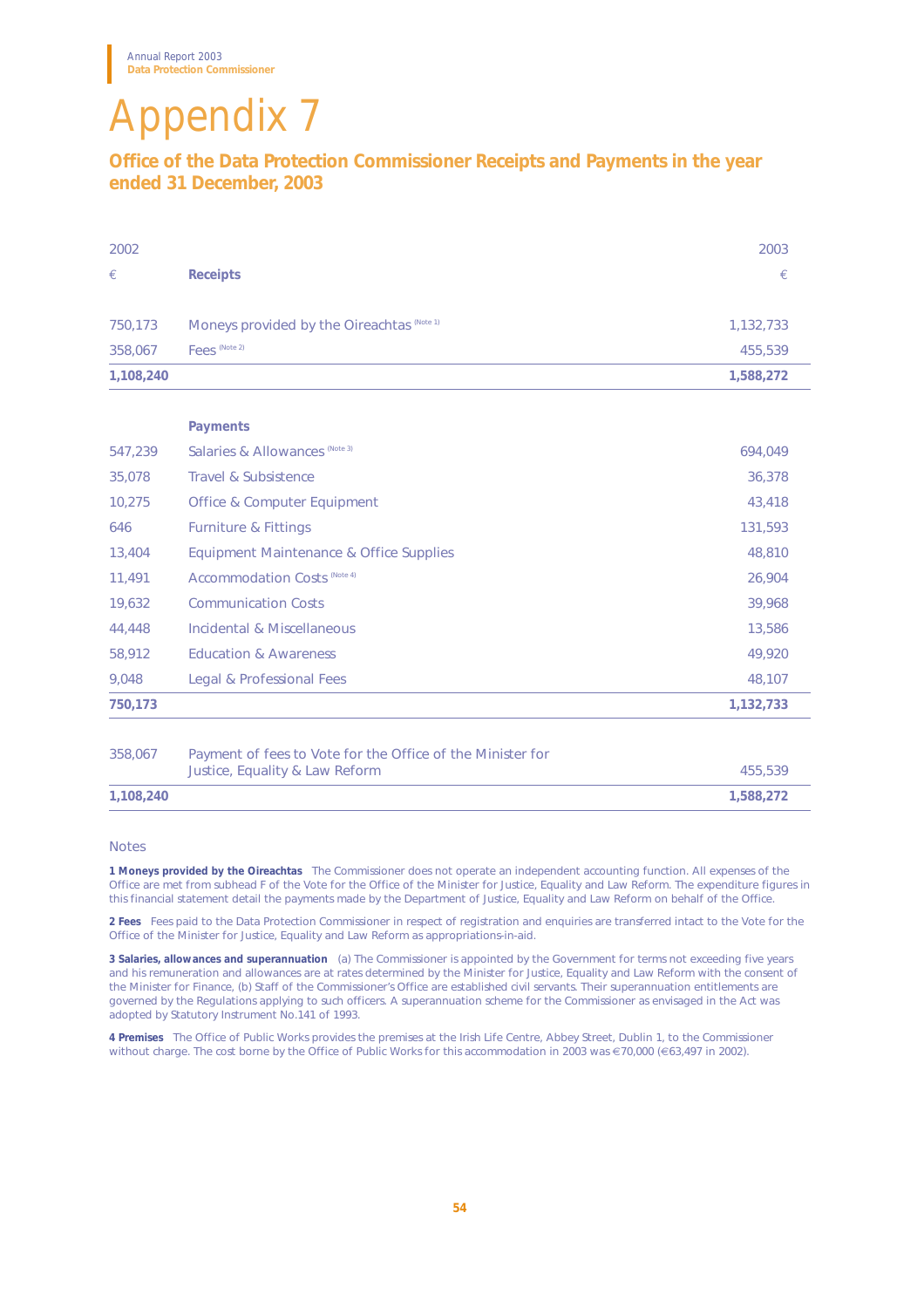### Appendix 8 *Registrations 2001 / 2002 / 2003*

|                                                                                   | 2001 | 2002 | 2003 |
|-----------------------------------------------------------------------------------|------|------|------|
| public authorities and other bodies and persons referred to in the Third Schedule |      |      |      |
| <b>Civil service Departments/Offices</b>                                          | 113  | 116  | 118  |
| <b>Local Authorities &amp; VECs</b>                                               | 118  | 139  | 138  |
| Health Boards/Public Hospitals                                                    | 56   | 57   | 59   |
| <b>Commercial State Sponsored Bodies</b>                                          | 53   | 43   | 45   |
| Non-Commercial & Regulatory                                                       | 139  | 164  | 171  |
| <b>Third level</b>                                                                | 40   | 45   | 54   |
| Sub-total                                                                         | 519  | 564  | 585  |

#### **(b) financial institutions, insurance & assurance organisations, persons whose business consists wholly or mainly in direct marketing, providing credit references or collecting debts.**

| <b>Associated Banks</b>                      | 35  | 42  | 46  |
|----------------------------------------------|-----|-----|-----|
| Non-Associated Banks                         | 60  | 58  | 62  |
| <b>Building Societies</b>                    | 6   | 6   | 6   |
| Insurance & related services                 | 164 | 182 | 230 |
| <b>Credit Union &amp; Friendly Societies</b> | 442 | 447 | 449 |
| <b>Credit Reference/Debt Collection</b>      | 22  | 22  | 28  |
| <b>Direct Marketing</b>                      | 57  | 64  | 61  |
| Sub-total                                    | 786 | 821 | 882 |

#### **(c) any other data controller who keeps sensitive personal data** Primary & Secondary Schools **340 26** 33 340

| <b>Miscellaneous Commercial</b>               | 53    | 79    | 77    |
|-----------------------------------------------|-------|-------|-------|
| Private Hospitals/Health                      | 99    | 107   | 125   |
| Doctors, Dentists, Health Professionals       | 425   | 467   | 576   |
| <b>Pharmacists</b>                            | 643   | 667   | 828   |
| Political parties & public representatives    | 90    | 95    | 108   |
| Religious, voluntary & cultural organisations | 57    | 91    | 118   |
| <b>Legal Profession</b>                       | 4     | 93    | 445   |
| Sub-total                                     | 1,398 | 1,632 | 2,617 |
| those required under S.I. 2/2001              |       |       |       |
| Telecommunications/Internet                   | 7     | 3     | 10    |
| data processors                               | 390   | 412   | 524   |
| <b>TOTAL</b>                                  | 3,099 | 3,632 | 4,618 |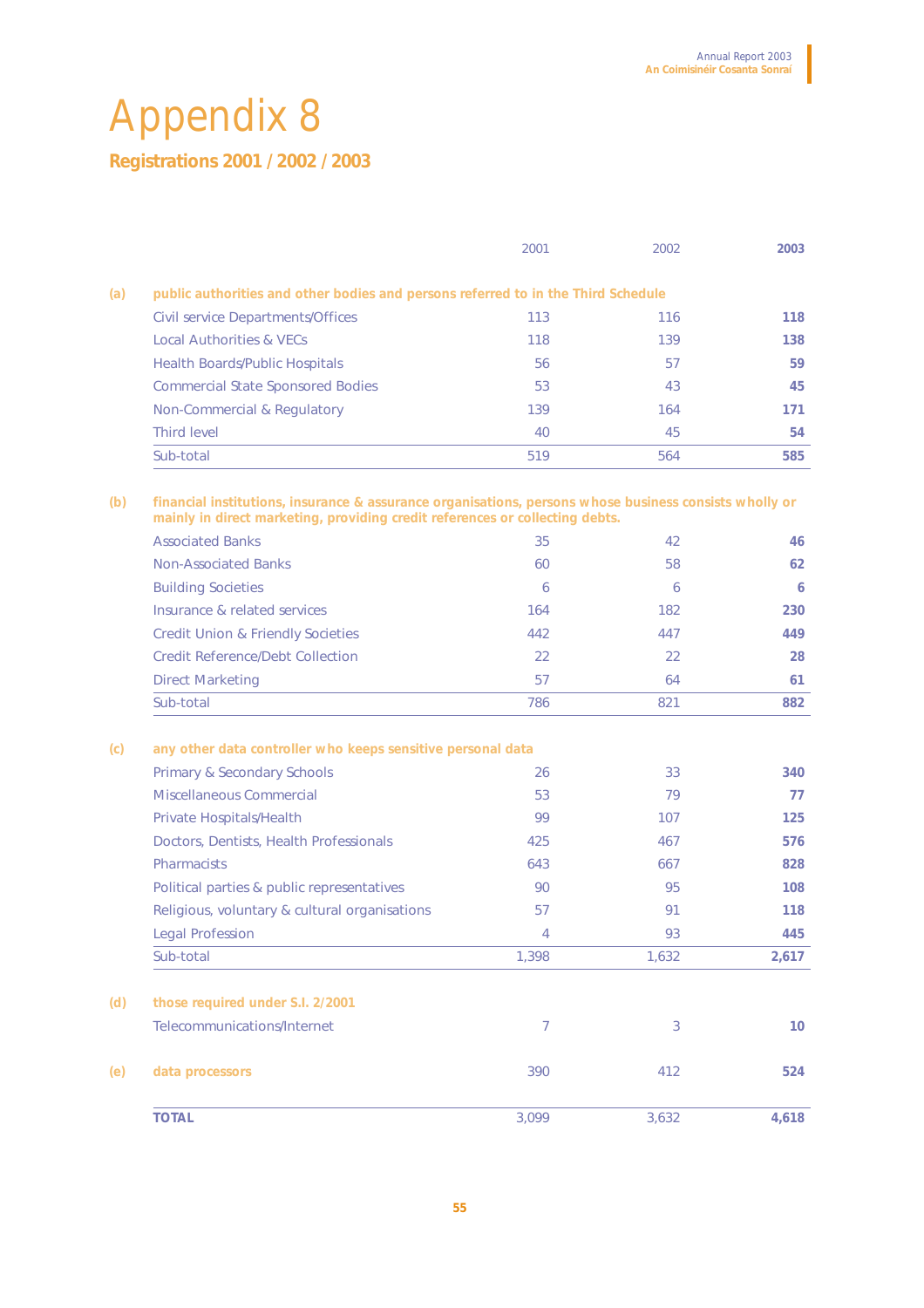*Annual Report 2003 Data Protection Commissioner*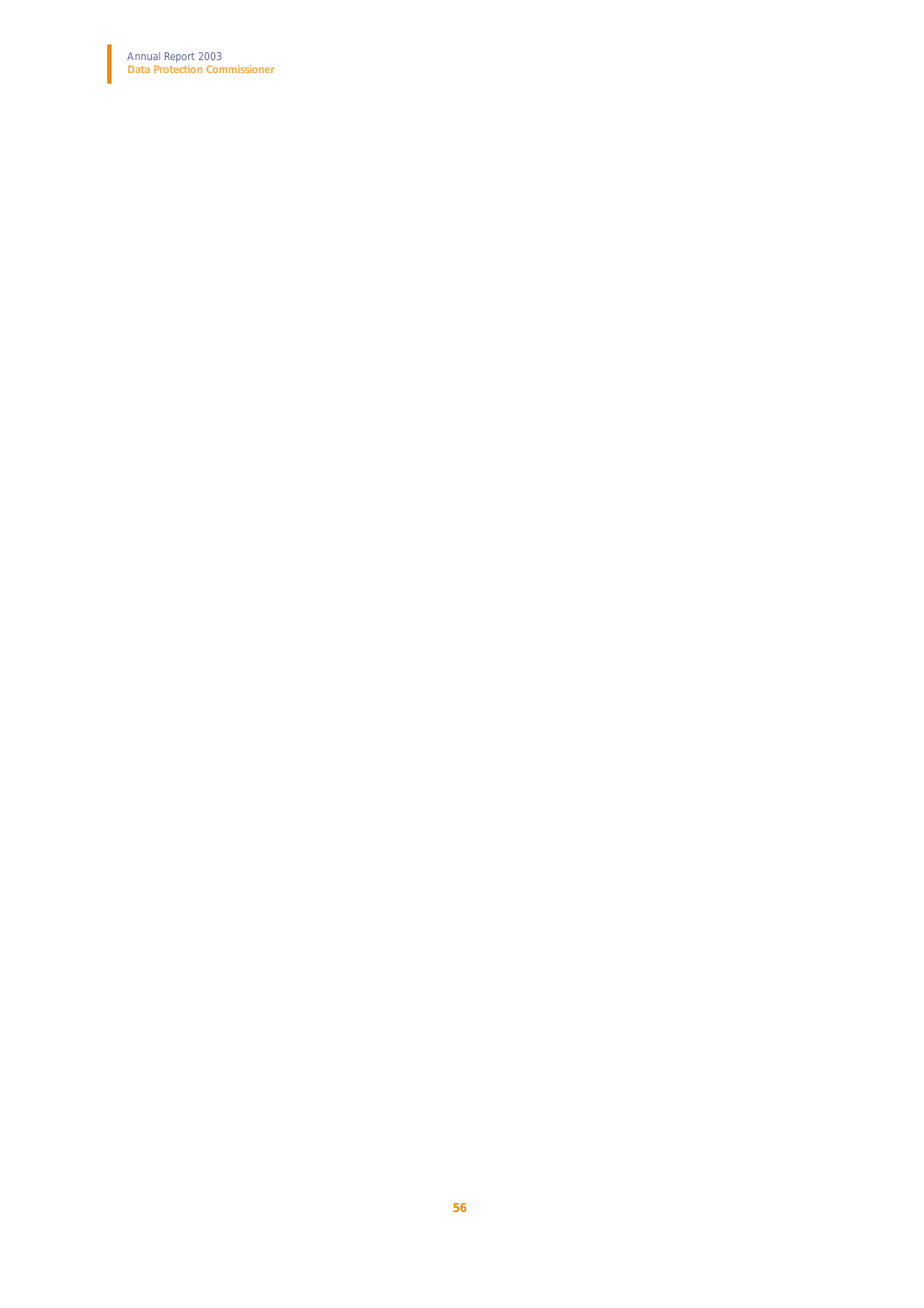Design by **EGM Design**